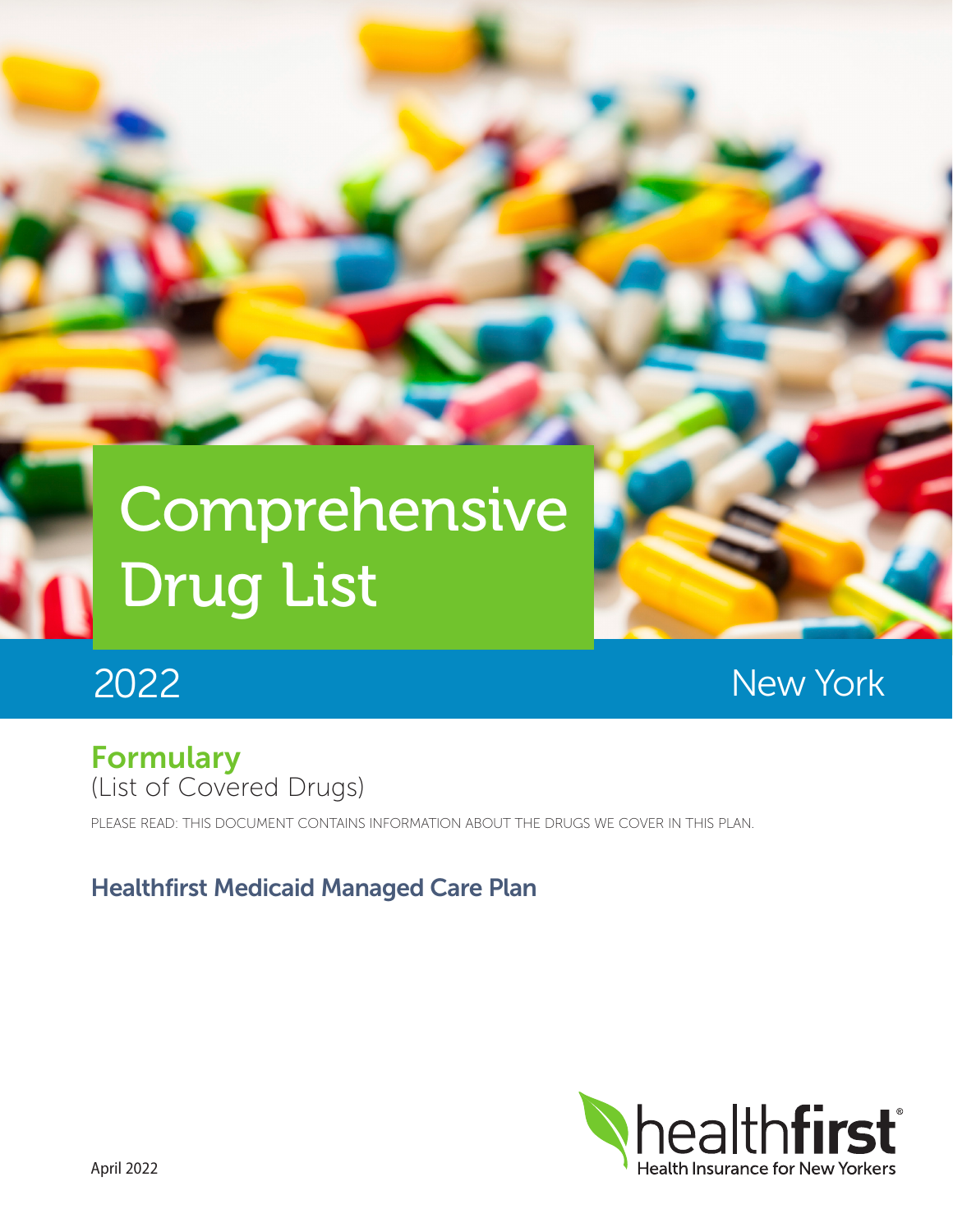## **Healthfirst NY Medicaid Managed Care Formulary**

 $(04/01/2022)$ 

| .14 |
|-----|
|     |
|     |
|     |
|     |
|     |
|     |
|     |
|     |
|     |
|     |
|     |
|     |
|     |
|     |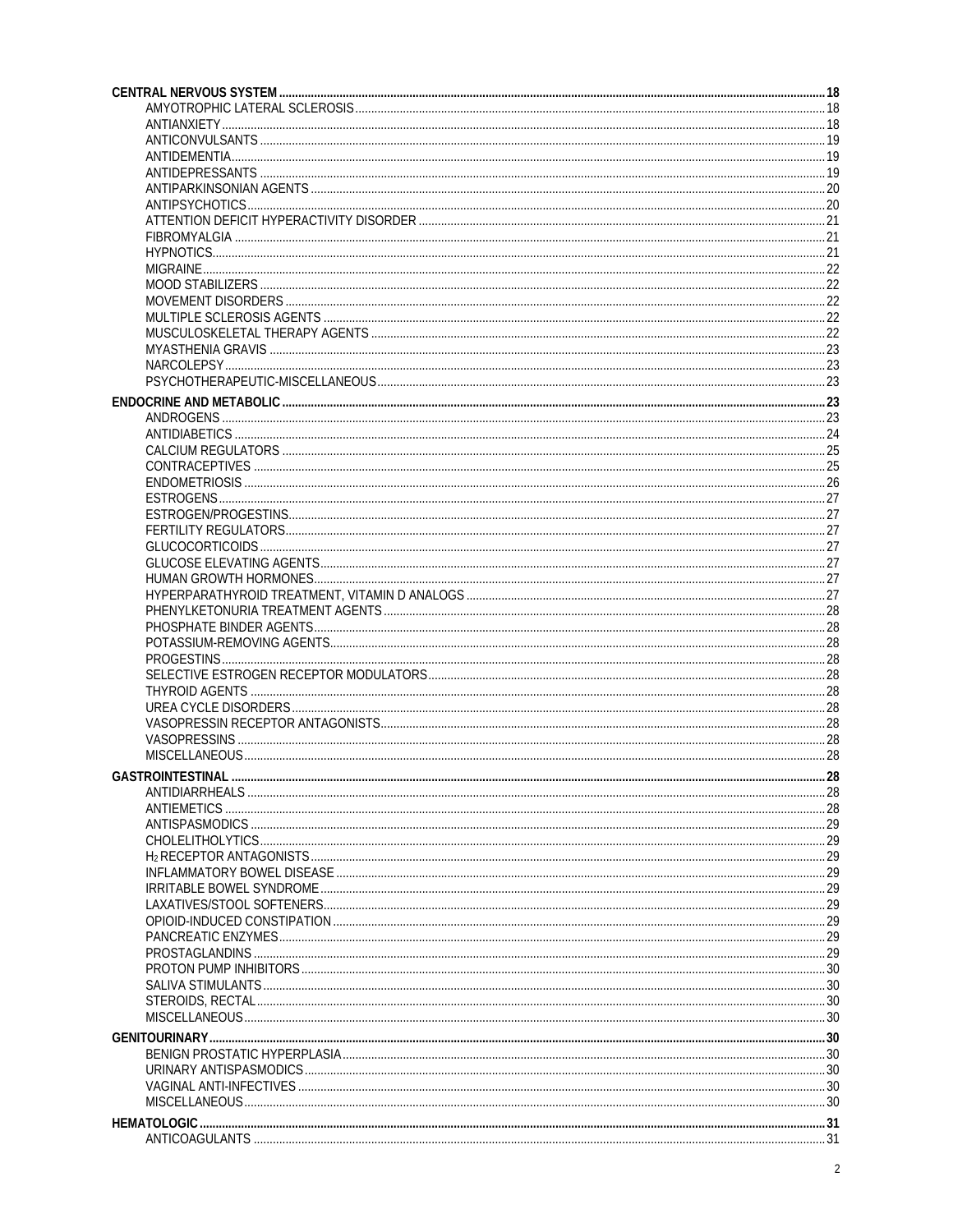| INDEX | $\Delta$ |
|-------|----------|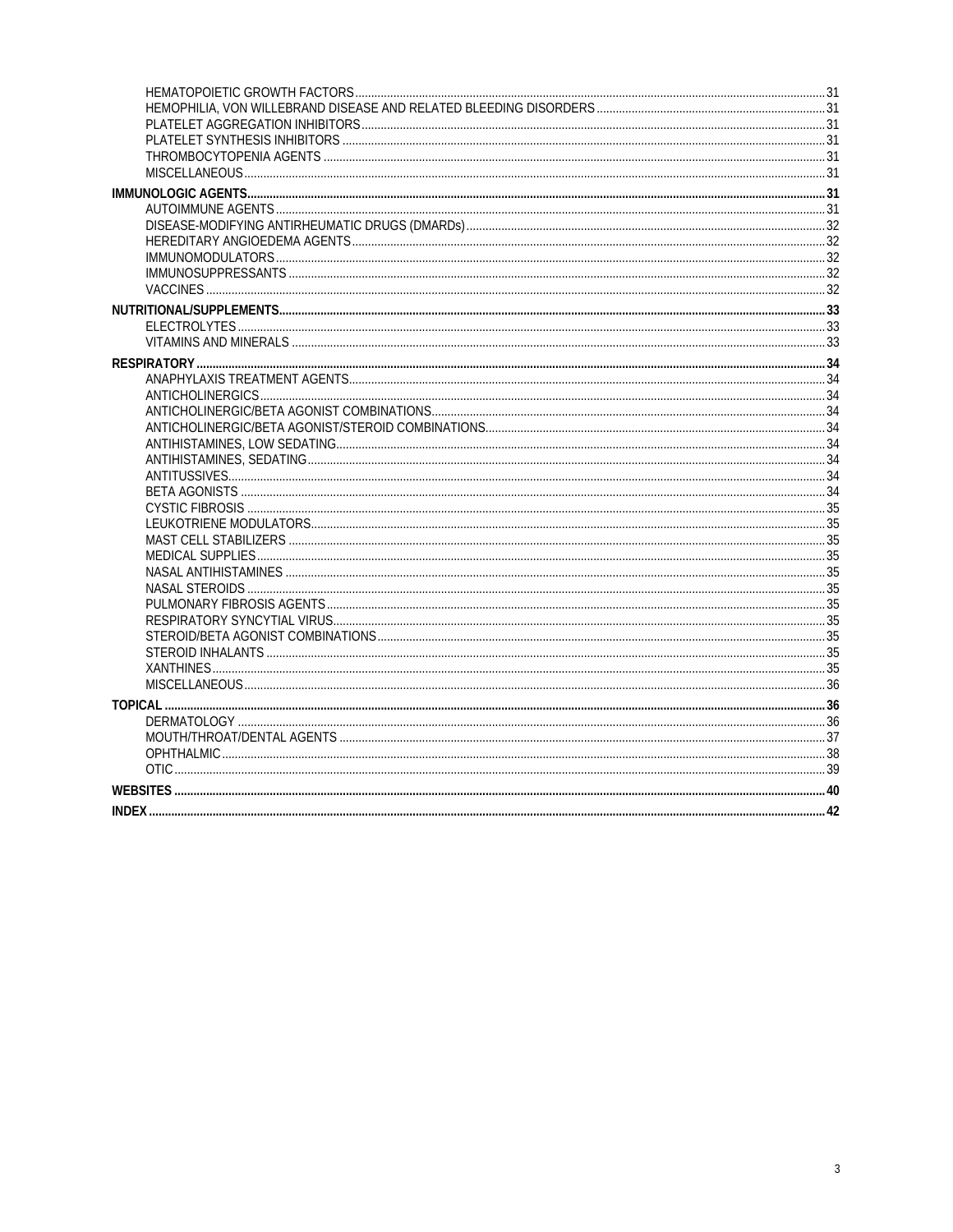#### **INTRODUCTION**

We are pleased to provide the 2022 *Healthfirst Medicaid Managed Care Formulary* as a useful reference and informational tool. This document can assist medical providers in selecting clinically appropriate and cost-effective products for their patients.

The drugs represented have been reviewed by a National Pharmacy and Therapeutics (P&T) Committee and are approved for inclusion. The document is reflective of current medical practice as of the date of review.

The information contained in this document and its appendices is provided solely for the convenience of medical providers. We do not warrant or assure accuracy of such information nor is it intended to be comprehensive in nature. This document is not intended to be a substitute for the knowledge, expertise, skill and judgment of the medical provider in his or her choice of prescription drugs. All the information in the document is provided as a reference for drug therapy selection. Specific drug selection for an individual patient rests solely with the prescriber.

The document is subject to state-specific regulations and rules, including, but not limited to, those regarding generic substitution, controlled substance schedules, preference for brands and mandatory generics whenever applicable.

We assume no responsibility for the actions or omissions of any medical provider based upon reliance, in whole or in part, on the information contained herein. The medical provider should consult the drug manufacturer's product literature or standard references for more detailed information.

National guidelines can be found on the National Guideline Clearinghouse site at **https://www.ahrq.gov/gam/**, on the websites listed under each therapeutic class and on the sites listed in the Websites section of this publication.

#### **PREFACE**

The *Healthfirst Medicaid Managed Care Formulary* is a list of drugs which are covered by our plan, as well as any restrictions. These are what we call **preferred drugs**. This list includes brand-name drugs and generic drugs. These drugs are dispensed through participating pharmacies. It's important to know that the formulary usually does not include a brand-name drug when the same medicine can be provided as a generic drug. The drug formulary list may change at any time.

The document is organized by sections. Each section is divided by therapeutic drug class primarily defined by mechanism of action. Products are listed by generic name with brand name for reference only. Unless the cited drug is available as an injectable or an exception is specifically noted, generally, all applicable dosage forms and strengths of the drug cited are included in the document.

Drugs represented in this document may have varying cost to the plan member based on the plan's benefit structure. Generic medications typically are available at the lower cost, brand-name medications on the document will generally cost more than generics. Generics should be considered the first line of prescribing subject to applicable rules.

To learn more about which drugs are covered by Healthfirst, please call Member Services, Monday-Friday, 8 am-6 pm at 1-866-463-6743; TTY 1-888-542-3821 or visit our website at **www.healthfirst.org** to see if your drug is covered.

#### **PHARMACY AND THERAPEUTICS (P&T) COMMITTEE**

The services of an independent National Pharmacy and Therapeutics Committee ("P&T Committee") are utilized to approve safe and clinically effective drug therapies. The P&T Committee is an external advisory body of clinical professionals from across the United States. The P&T Committee's voting members include physicians, pharmacists, a pharmacoeconomist and a medical ethicist, all of whom have a broad background of clinical and academic expertise regarding prescription drugs. Voting members of the P&T Committee must disclose any financial relationship or conflicts of interest with any pharmaceutical manufacturers.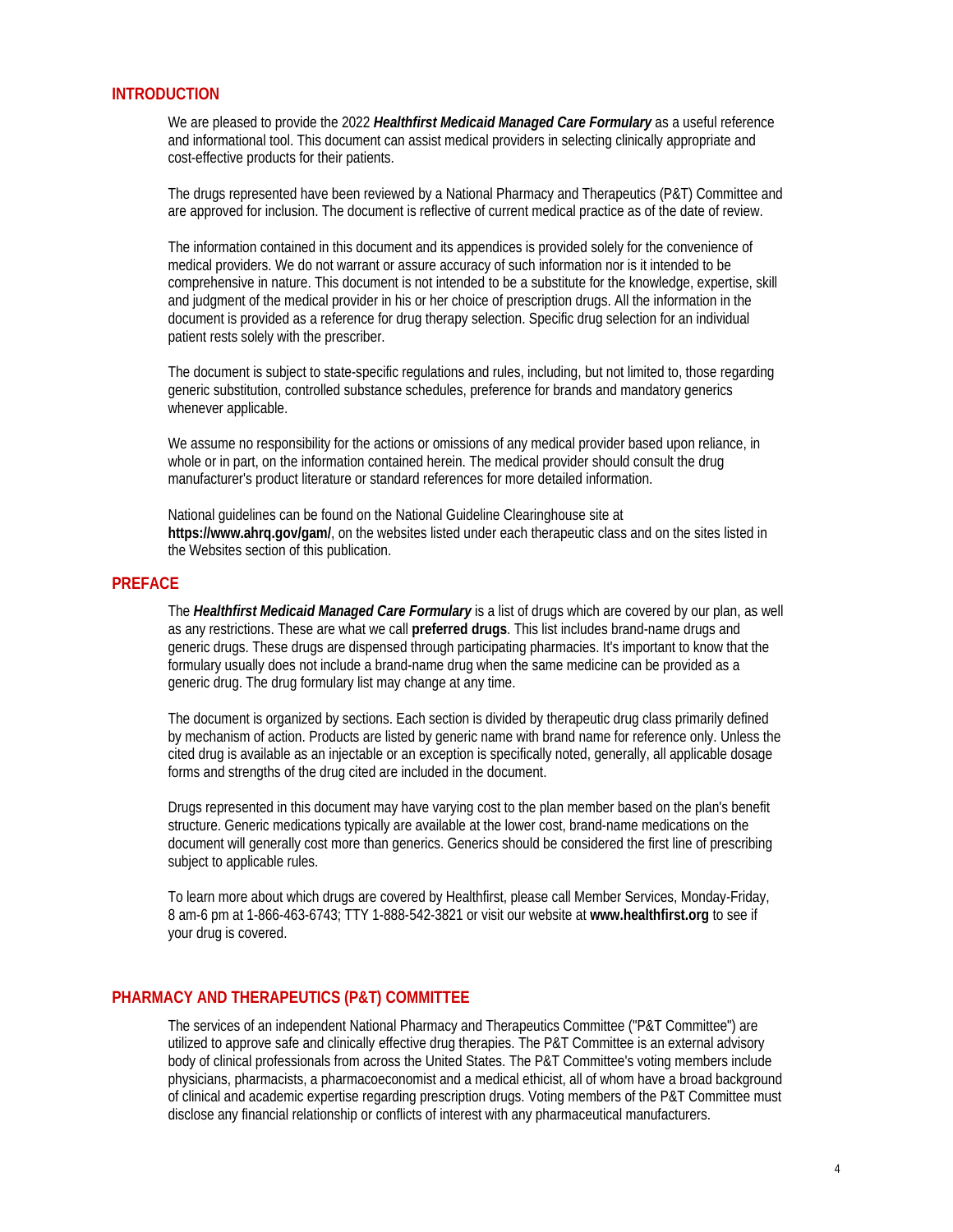#### **DRUG LIST PRODUCT DESCRIPTIONS**

To assist in understanding which specific strengths and dosage forms on the document are covered, examples are noted below. The general principles shown in the examples can usually be extended to other entries in the document. Any exceptions are noted.

**Listed products on the document generally include all strengths and dosage forms of the cited brandname product.**

*pregabalin Lyrica*

Oral capsules, oral solution and all strengths of Lyrica would be included in this listing.

**When a strength or dosage form is specified, only the specified strength and dosage form is on the document. Other strengths/dosage forms, including injectable dosage forms of the reference product are not.**

*esomeprazole magnesium delayed-rel susp 2.5 mg, 5 mg, 10 mg Nexium* The oral suspension dosage form of Nexium is on the document. From this entry, the oral capsule cannot be assumed to be on the list unless there is a separate entry.

#### **Extended-release and delayed-release products require their own entry.**

*metformin Glucophage*

The immediate-release product listing of Glucophage alone would not include the extended-release product Glucophage XR.

*metformin ext-rel Glucophage XR*

A separate entry for Glucophage XR confirms that the extended-release product is on the document.

#### **Dosage forms on the document will be consistent with the category and use where listed.** *nystatin*

The above *nystatin* entry listed in the TOPICAL/DERMATOLOGY section is limited to the topical dosage forms. From this entry the oral formulations cannot be assumed to be on the list unless there is an entry for this product in the ANTI-INFECTIVES section of the document.

#### **GENERIC SUBSTITUTION**

Generic substitution is a pharmacy action whereby a generic version is dispensed rather than a prescribed brand-name product. **Boldface type** indicates generic availability. However, not all strengths or dosage forms of the generic name in boldface type may be generically available. In most instances, a brand-name drug for which a generic product becomes available will become non-formulary, with the generic product covered in its place, upon release of the generic product to the market. However, the document is subject to state specific regulations and rules regarding generic substitution and mandatory generic rules apply where appropriate.

Generic drugs are usually priced lower than their brand-name equivalents. Prescription generic drugs are:

- Approved by the U.S. Food and Drug Administration (FDA) for safety and effectiveness, and are manufactured under the same strict standards that apply to brand-name drugs.
- Tested in humans to assure the generic is absorbed into the bloodstream in a similar rate and extent compared to the brand-name drug (bioequivalence). Generics may be different from the brand in size, color and inactive ingredients, but this does not alter their effectiveness or ability to be absorbed just like the brand-name drug.
- Manufactured in the same strength and dosage form as the brand-name drugs.

When a generic drug is substituted for a brand-name drug, you can expect the generic to produce the same clinical effect and safety profile as the brand-name drug (therapeutic equivalence).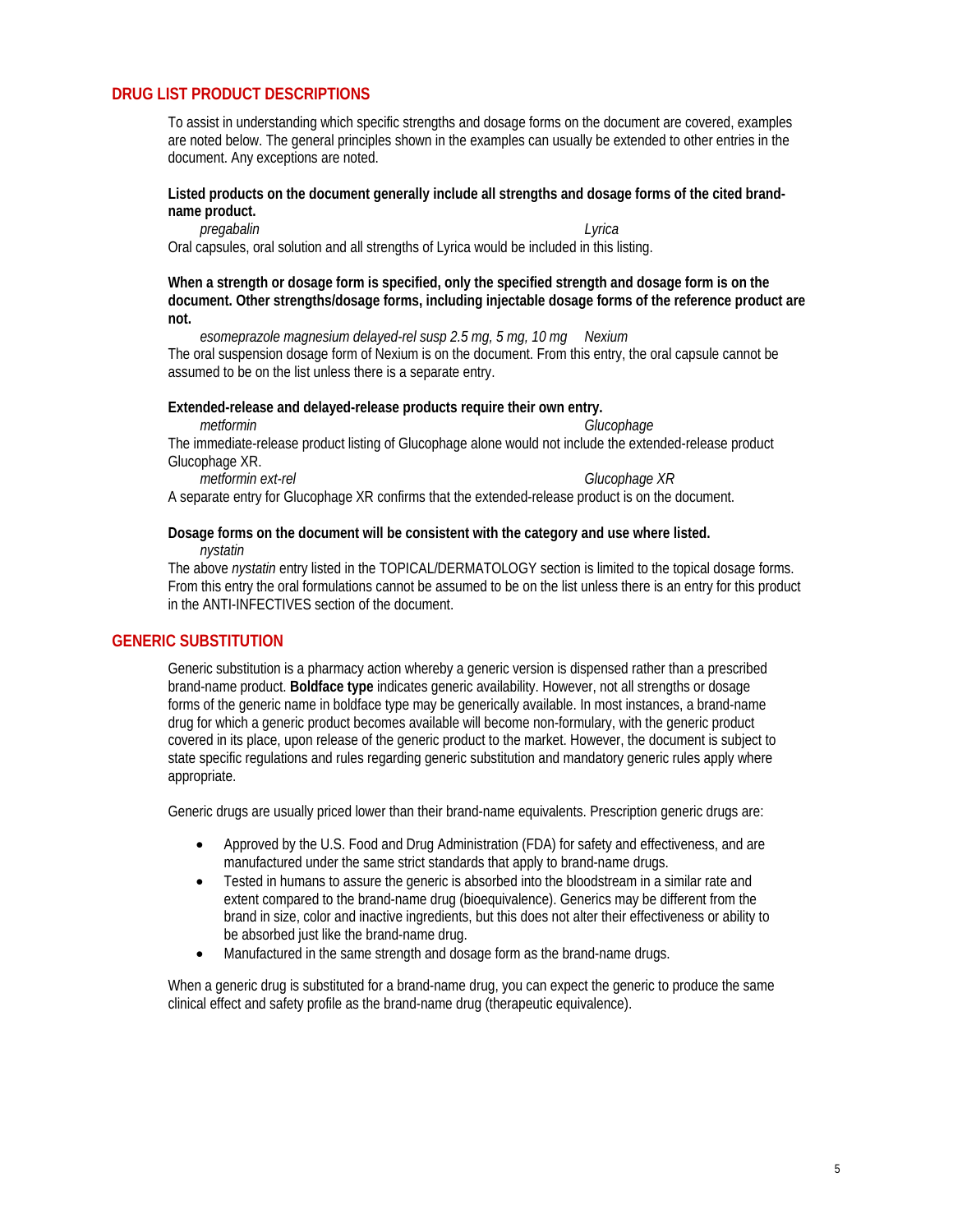#### **NON-COVERED MEDICATIONS**

- The drug efficacy study implementation (DESI) was instituted by the FDA to consider the effectiveness of drugs that had been approved only for safety between 1938 and 1962. Until those drugs are proven efficacious, they are considered DESI. Per the Centers for Medicare & Medicaid Services (CMS) and New York State (NYS) Department of Health (DOH), drugs labeled as DESI are not reimbursable by a Medicaid program.
- Per NYS DOH mandate, Healthfirst can only cover drugs from manufacturers participating in the Federal Medicaid drug rebate program.

#### **OVER-THE-COUNTER DRUG COVERAGE**

Per NYS DOH mandate, Healthfirst Medicaid covers over-the-counter (OTC) drugs for members that obtain fiscal orders that meet Medicaid criteria. These OTC drugs include *select* medications in the following categories: analgesic and antipyretic, antacid, anti-diarrheal, antihistamine, anti-vertigo, artificial tears and ocular/oral lubricants, chronic renal disease, cough and cold, dermatological, family planning, fecal softener and laxative, hematinic, insulin, pediculicide, smoking cessation agents, and vitamins/minerals. All categories are represented on the formulary. However, not every item made by every manufacturer is covered. Furthermore, not all formulations and/or package sizes are covered. Quantities may also be limited based on acute/episodic vs. chronic/maintenance uses. For the most up-to-date list of Healthfirst covered OTC products, please reference our website link **www.healthfirst.org**

#### **PRIOR AUTHORIZATION CRITERIA**

The plan requires you or your physician to get prior authorization for certain drugs. This means that you will need to get approval from the plan before you fill your prescriptions. If you don't get approval, the plan may not cover the drug. To learn more about prior authorization requirements, please call Member Services, Monday-Friday, 8 am-6 pm at 1-866-463-6743 and one of our knowledgeable representatives will be ready to assist you.

#### **STEP THERAPY CRITERIA**

There are effective, lower-cost drugs that treat the same health condition as this drug. You may be required to try one or more of these other drugs before the plan will cover your drug. If you have already tried other drugs or your doctor thinks they are not right for you, please have your prescribing doctor call CVS Caremark for an override.

#### **SPECIALTY PLAN DESIGN**

#### **Specialty Guideline Management (SGM)**

SGM is our utilization management program that helps ensure appropriate utilization for specialty medication based on currently accepted evidence-based medicine guidelines. The utilization management program is available for all therapeutic areas dispensed by our specialty pharmacies. SGM is designed to help ensure safety and efficacy while preventing off-guideline utilization. Medications which may be included in the SGM program are identified in the document as "SGM" for your reference. Health care providers may call 1-800- 238-7828 to initiate the prior authorization process.

#### **PLAN DESIGN**

The document represents a closed formulary plan design. The medications listed on the document are covered by the plan as represented. Certain medications on the list are covered if utilization management criteria are met (i.e., Step Therapy, Prior Authorization, Quantity Limits, etc.); requests for use of such medications outside of their listed criteria will be reviewed for medical necessity. If a medication is not listed on the document, a formulary exception may be requested for coverage. Medical necessity or formulary exception requests will be reviewed based on drug-specific prior authorization criteria or standard nonformulary prescription request criteria. Log in to **www.healthfirst.org** to check coverage.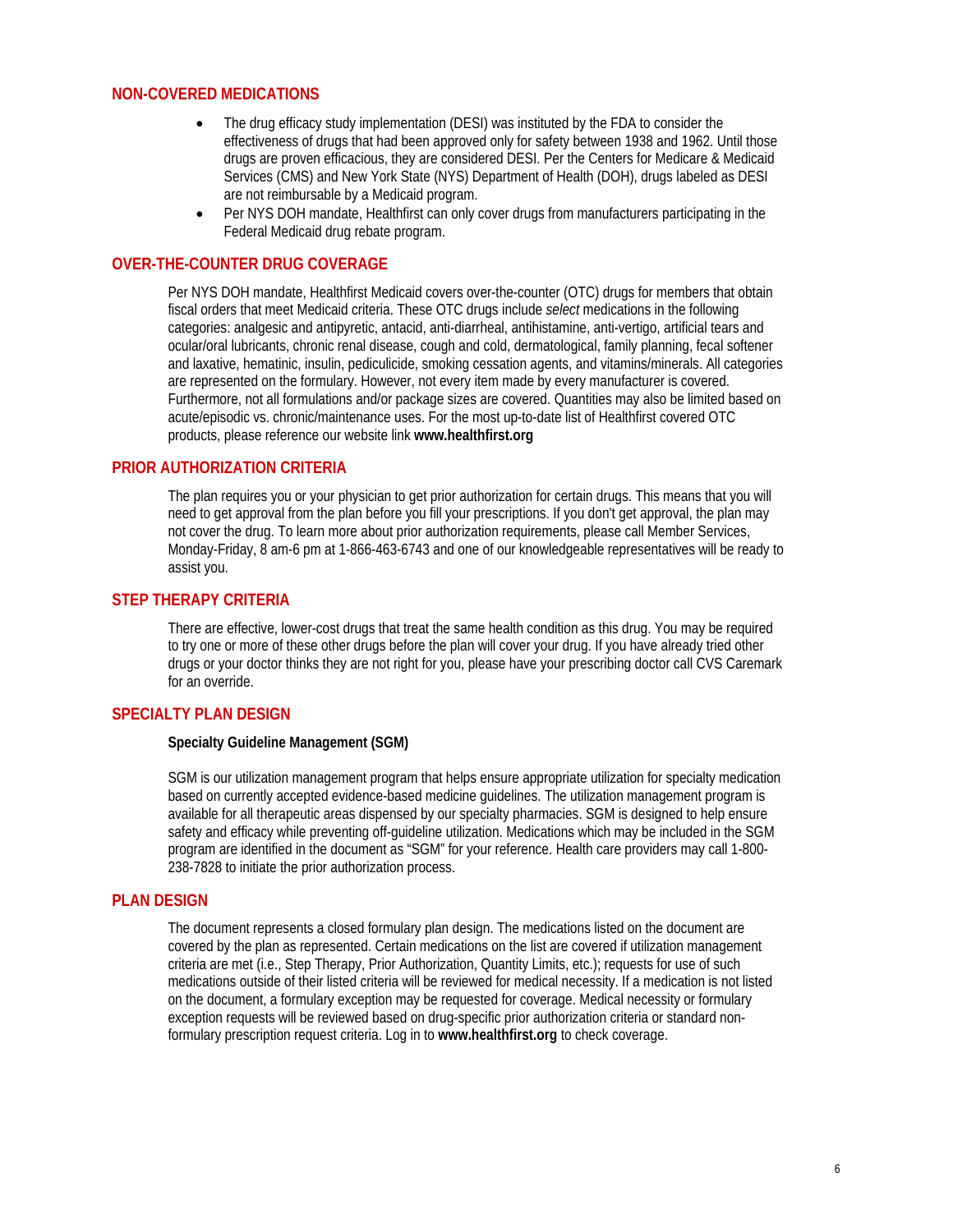#### **LEGEND**

| AL          | Age Limit                                                                                                                |
|-------------|--------------------------------------------------------------------------------------------------------------------------|
| <b>OTC</b>  | Over the counter                                                                                                         |
| <b>PA</b>   | <b>Prior Authorization</b>                                                                                               |
| PA, QL      | Quantity Limit is applied after Prior Authorization approval                                                             |
| QL          | <b>Quantity Limit</b>                                                                                                    |
| <b>SGM</b>  | <b>Specialty Guideline Management</b>                                                                                    |
| <b>ST</b>   | Step Therapy                                                                                                             |
| boldface    | Indicates generic availability; boldface may not apply to every strength or dosage form under<br>the listed generic name |
| delayed-rel | Delayed-release (also known as enteric-coated), refer to the reference brand listed for<br>clarification                 |
| ext-rel     | Extended-release (also known as sustained-release), refer to the reference brand listed for<br>clarification             |

#### **NOTICE**

The information contained in this document is proprietary. The information may not be copied in whole or in part without written permission. ©2022 HF Management Services, LLC. All rights reserved.

This document contains references to brand-name prescription drugs that are trademarks or registered trademarks of pharmaceutical manufacturers.

Healthfirst does not operate the websites/organizations listed here, nor is it responsible for the availability or reliability of the websites' content. These listings do not imply or constitute an endorsement, sponsorship or recommendation by Healthfirst.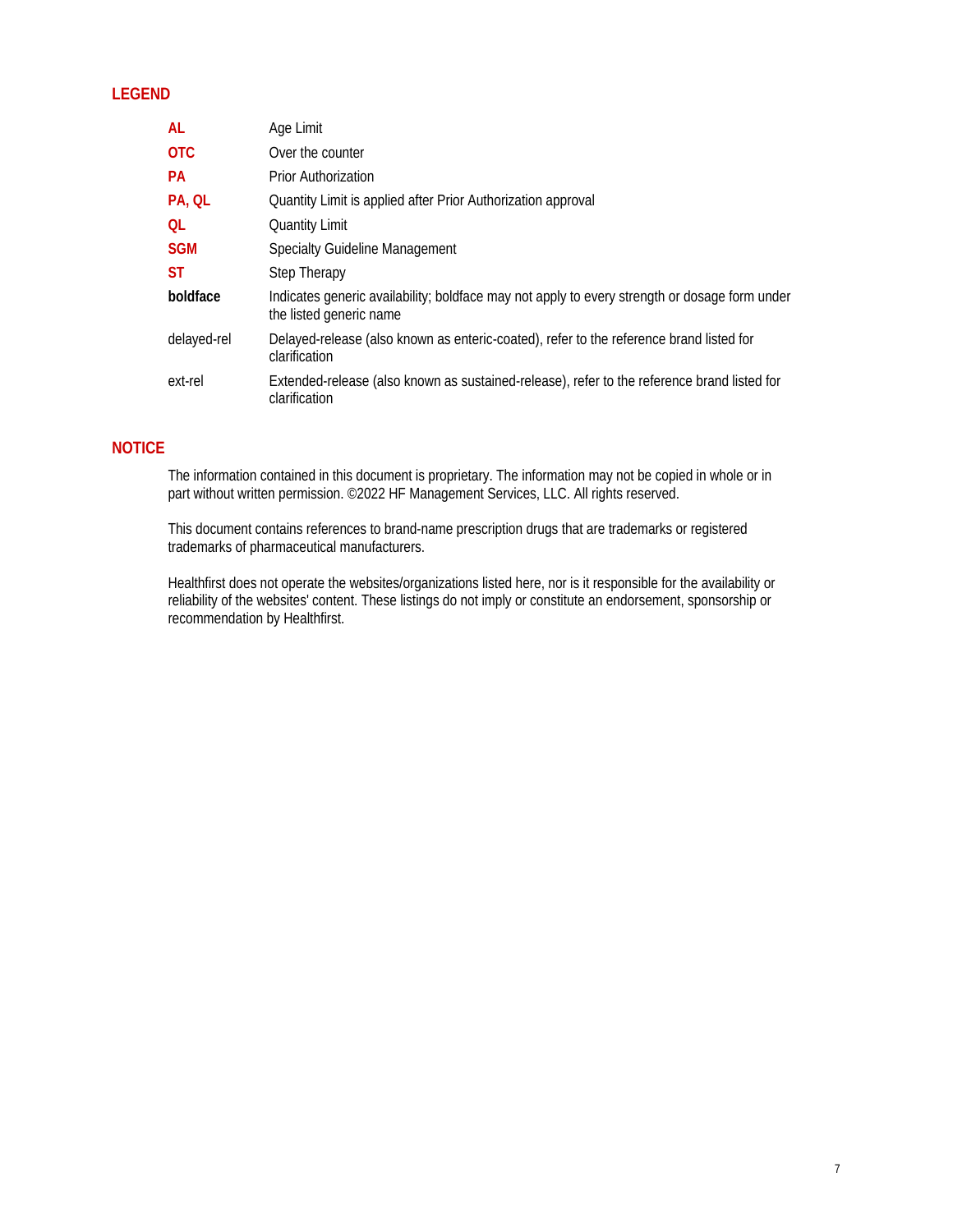#### **ANALGESICS**

Practice guidelines of pain management are available at: **https://www.asahq.org**

Treatment recommendations for osteoarthritis are available at: **https://www.rheumatology.org**

#### **NSAIDs**

|           | diclofenac potassium          |               |  |
|-----------|-------------------------------|---------------|--|
|           | diclofenac sodium delayed-rel |               |  |
|           | diclofenac sodium ext-rel     |               |  |
|           | diflunisal                    |               |  |
|           | etodolac                      |               |  |
|           | etodolac ext-rel              |               |  |
|           | flurbiprofen                  |               |  |
|           | ibuprofen                     |               |  |
|           | indomethacin                  |               |  |
|           | indomethacin ext-rel          |               |  |
| QL        | ketorolac                     |               |  |
| <b>QL</b> | meloxicam                     | <b>MOBIC</b>  |  |
|           | nabumetone                    |               |  |
|           | naproxen tabs                 |               |  |
|           | oxaprozin                     | <b>DAYPRO</b> |  |
|           | piroxicam 20 mg               |               |  |
|           | sulindac                      |               |  |
|           |                               |               |  |

#### **NSAIDs, TOPICAL**

| 11071103, 1011071 |                                        |                              |
|-------------------|----------------------------------------|------------------------------|
|                   | ael<br>sodium<br>aiciofenac            | $\sim$ $-$<br>⋀∟<br>w<br>UEL |
|                   | ael<br>sodium<br>aıc<br>.oten<br>eria. |                              |
|                   |                                        |                              |

#### **COX-2 INHIBITORS**

|             | celecoxib   | <b>CELEBREX</b> |
|-------------|-------------|-----------------|
|             |             |                 |
| <b>GOUT</b> |             |                 |
|             | allopurinol | <b>ZYLOPRIM</b> |
| ΩI          | colchicine  | COLCRYS         |
|             | probenecid  |                 |

**OPIOID ANALGESICS**  Practice Guidelines for Cancer Pain Management (includes WHO analgesic ladder) are available at: **https://www.asahq.org https://www.nccn.org**

Opioid guidelines in the management of chronic non-malignant pain are available at: **https://www.asipp.org/ASIPP-Guidelines.html**

| <b>QL</b> | codeine/acetaminophen                         |                   |
|-----------|-----------------------------------------------|-------------------|
| <b>QL</b> | fentanyl transdermal                          |                   |
| QL        | hydrocodone/acetaminophen soln 7.5 mg/325 mg, |                   |
|           | tabs 5 mg/325 mg, 7.5 mg/325 mg, 10 mg/325 mg |                   |
| <b>QL</b> | hydromorphone tabs                            | <b>DILAUDID</b>   |
| <b>QL</b> | methadone tabs 5 mg, 10 mg                    |                   |
| <b>QL</b> | morphine                                      |                   |
| <b>QL</b> | morphine ext-rel                              | <b>MS CONTIN</b>  |
| <b>QL</b> | oxycodone                                     |                   |
| QL        | oxycodone                                     | <b>ROXICODONE</b> |
| <b>QL</b> | oxycodone/acetaminophen                       | PERCOCET          |
| QL        | tramadol 50 mg                                | <b>ULTRAM</b>     |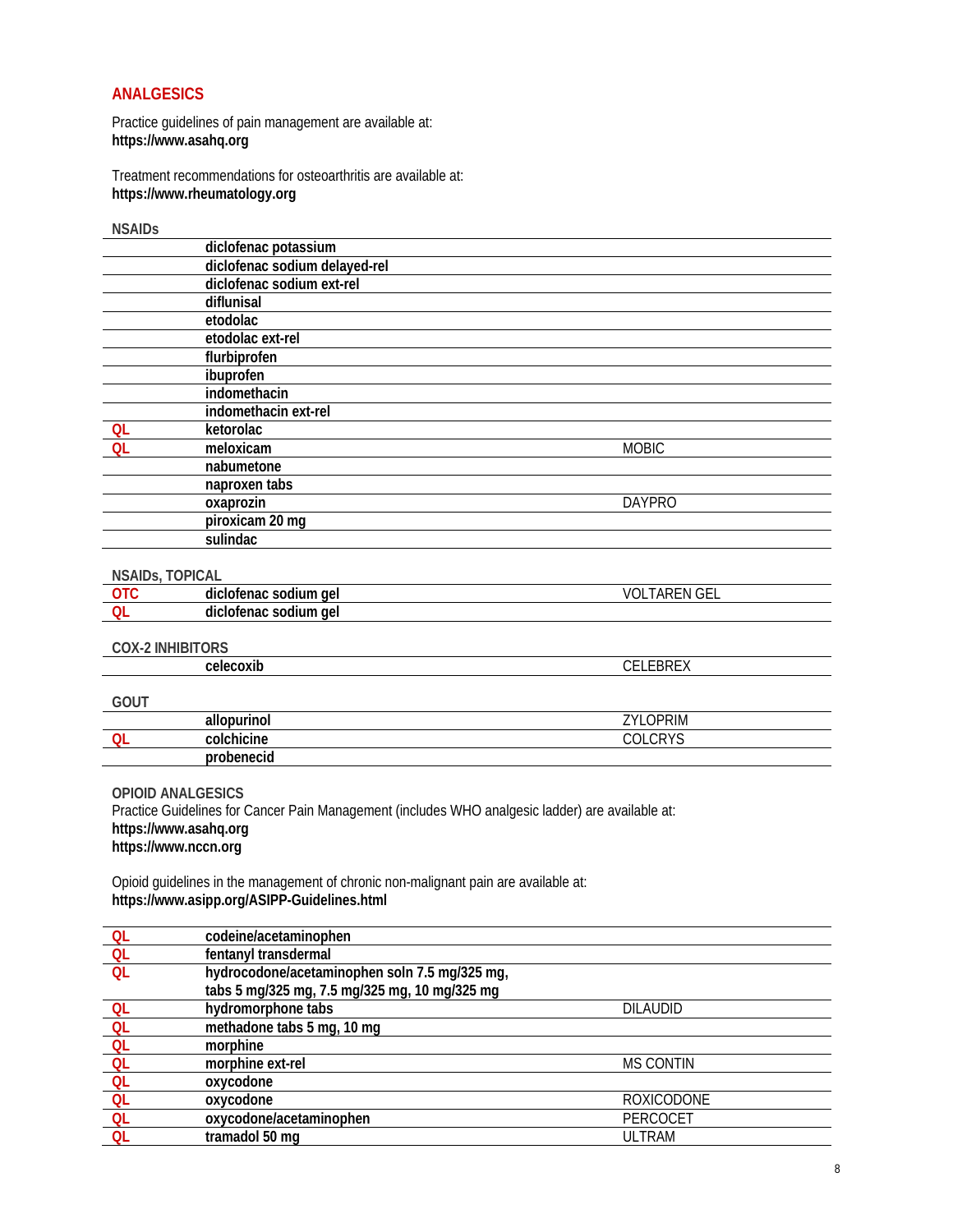| QL | tramad<br>tabs<br>ext-rel<br>пайон<br>a di '                  |            |
|----|---------------------------------------------------------------|------------|
| QL | $t$ rom <sup>-1</sup><br>nopner.<br>шас<br>пян<br><b>PIAL</b> | $\sim$ $-$ |

#### **NON-OPIOID ANALGESICS**

| Q <sub>l</sub> | tabs<br>.<br>.<br>าเ<br>eine<br>,,,<br>іліілі<br><u>ан.</u><br>$\overline{ }$ | $\sim$ |  |
|----------------|-------------------------------------------------------------------------------|--------|--|
| $\Omega$       | .<br>י<br>.<br>                                                               |        |  |

#### **ANTI-INFECTIVES**

Practice guidelines and statements developed and endorsed by the Infectious Diseases Society of America are available at: **https://www.idsociety.org**

**Hepatitis:** CDC recommendations on the treatment of hepatitis are available at: **https://www.cdc.gov/hepatitis/Resources/**

Guidelines for the management of chronic hepatitis by the American Association for the Study of Liver Disease are available at: **https://www.aasld.org**

**HIV/AIDS:** Guidelines for the treatment of HIV patients by the U.S. Department of Health and Human Services are available at: **https://www.aidsinfo.nih.gov**

**Infective Endocarditis:** American Heart Association recommendations for the prevention of bacterial endocarditis are available at: **https://professional.heart.org**

**Influenza:** Recommendations of the Advisory Committee on Immunization Practices are available at: **https://www.cdc.gov/vaccines/hcp/acip-recs/vacc-specific/flu.html**

**International Travel:** CDC recommendations for international travel are available at: **https://wwwnc.cdc.gov/travel**

**Respiratory Tract Infection/Antibiotic Use/Community Acquired Pneumonia/Other:** Principles of appropriate antibiotic use for treatment of nonspecific upper respiratory tract infection in adults are available at: **https://www.cdc.gov/pneumonia/management-prevention-guidelines.html**

**Sexually Transmitted Diseases:** CDC Sexually Transmitted Diseases Guidelines are available at: **https://www.cdc.gov/std/treatment/default.htm**

#### **ANTIBACTERIALS**

| Aminoglycosides              |           |
|------------------------------|-----------|
| neomycin                     |           |
|                              |           |
| Cephalosporins               |           |
| Cephalosporin Combinations   |           |
| ceftolozane/tazobactam<br>PA | ZERBAXA   |
|                              |           |
| <b>First Generation</b>      |           |
| cefadroxil                   |           |
| cephalexin                   |           |
|                              |           |
| Second Generation            |           |
| cefprozil                    |           |
| cefuroxime axetil            |           |
|                              |           |
| Third Generation             |           |
| cefdinir                     |           |
|                              |           |
| Erythromycins/Macrolides     |           |
| azithromycin                 | ZITHROMAX |
| clarithromycin               |           |
|                              |           |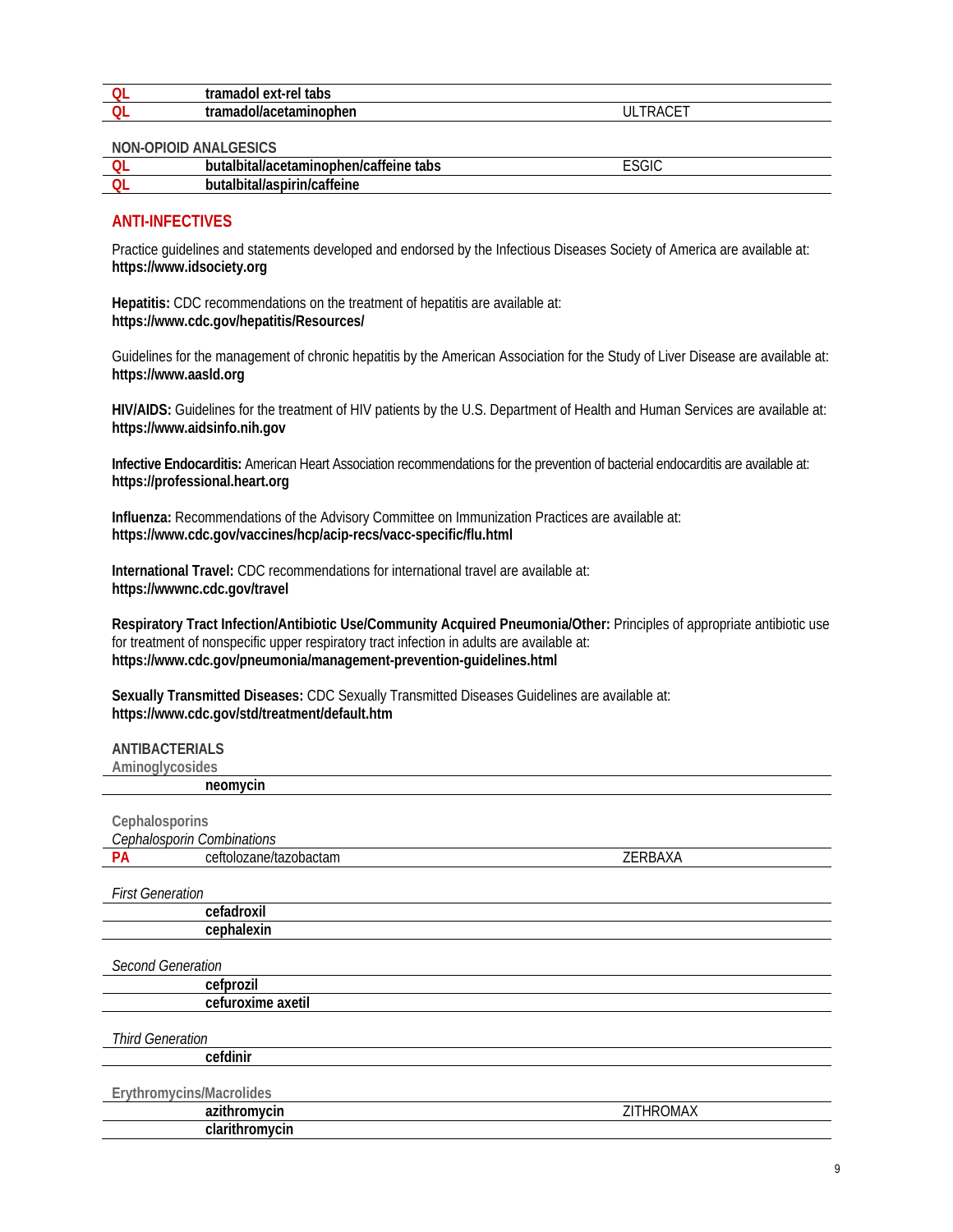|                                 | clarithromycin ext-rel                                                           |                             |
|---------------------------------|----------------------------------------------------------------------------------|-----------------------------|
|                                 | erythromycin base                                                                |                             |
|                                 | erythromycin delayed-rel                                                         |                             |
|                                 | erythromycin ethylsuccinate                                                      | E.E.S.                      |
|                                 | erythromycin stearate                                                            |                             |
|                                 |                                                                                  |                             |
| Fluoroquinolones                |                                                                                  |                             |
|                                 | ciprofloxacin tabs                                                               | <b>CIPRO</b>                |
|                                 | levofloxacin                                                                     |                             |
|                                 |                                                                                  |                             |
| Penicillins                     | amoxicillin                                                                      |                             |
|                                 | amoxicillin/clavulanate                                                          | <b>AUGMENTIN</b>            |
|                                 | ampicillin                                                                       |                             |
|                                 | dicloxacillin                                                                    |                             |
|                                 | penicillin G                                                                     | <b>BICILLIN L-A</b>         |
|                                 | penicillin VK                                                                    |                             |
|                                 |                                                                                  |                             |
| Sulfonamides                    |                                                                                  |                             |
|                                 | sulfadiazine                                                                     |                             |
|                                 | sulfamethoxazole/trimethoprim                                                    |                             |
|                                 | sulfamethoxazole/trimethoprim DS                                                 |                             |
|                                 |                                                                                  |                             |
| Tetracyclines                   |                                                                                  |                             |
|                                 | doxycycline hyclate caps 50 mg, 100 mg                                           | <b>VIBRAMYCIN</b>           |
|                                 | doxycycline hyclate tabs 20 mg, 100 mg                                           |                             |
|                                 | doxycycline monohydrate susp                                                     | <b>VIBRAMYCIN</b>           |
|                                 | minocycline                                                                      |                             |
| OL                              | tetracycline                                                                     |                             |
|                                 |                                                                                  |                             |
| <b>ANTIFUNGALS</b>              |                                                                                  |                             |
| QL                              | clotrimazole troches                                                             |                             |
| QL                              | fluconazole                                                                      | <b>DIFLUCAN</b>             |
|                                 | griseofulvin microsize susp                                                      |                             |
|                                 | griseofulvin ultramicrosize 125 mg, 250 mg<br>itraconazole caps                  |                             |
| PA, QL<br><b>PA</b>             | itraconazole soln                                                                | SPORANOX                    |
|                                 |                                                                                  |                             |
|                                 |                                                                                  | SPORANOX                    |
|                                 | nystatin                                                                         |                             |
| QL                              | terbinafine tabs                                                                 |                             |
| <b>PA</b>                       | voriconazole                                                                     | <b>VFEND</b>                |
|                                 |                                                                                  |                             |
| <b>ANTIMALARIALS</b>            |                                                                                  |                             |
| <b>QL</b>                       | atovaquone/proguanil                                                             | <b>MALARONE</b>             |
| <b>QL</b>                       | chloroquine                                                                      |                             |
| <b>QL</b>                       | mefloquine                                                                       |                             |
|                                 | <b>ANTIRETROVIRAL AGENTS</b>                                                     |                             |
| <b>Antiretroviral Adjuvants</b> |                                                                                  |                             |
| <b>QL</b>                       | cobicistat                                                                       | <b>TYBOST</b>               |
|                                 |                                                                                  |                             |
|                                 | <b>Antiretroviral Combinations</b>                                               |                             |
| QL                              | abacavir/dolutegravir/lamivudine                                                 | <b>TRIUMEQ</b>              |
| QL                              | abacavir/lamivudine                                                              | EPZICOM                     |
| QL                              | abacavir/lamivudine/zidovudine                                                   | <b>TRIZIVIR</b>             |
| QL                              | atazanavir/cobicistat                                                            | <b>EVOTAZ</b>               |
| QL                              | bictegravir/emtricitabine/tenofovir alafenamide                                  | <b>BIKTARVY</b>             |
| QL<br>QL                        | darunavir/cobicistat<br>darunavir/cobicistat/emtricitabine/tenofovir alafenamide | <b>PREZCOBIX</b><br>SYMTUZA |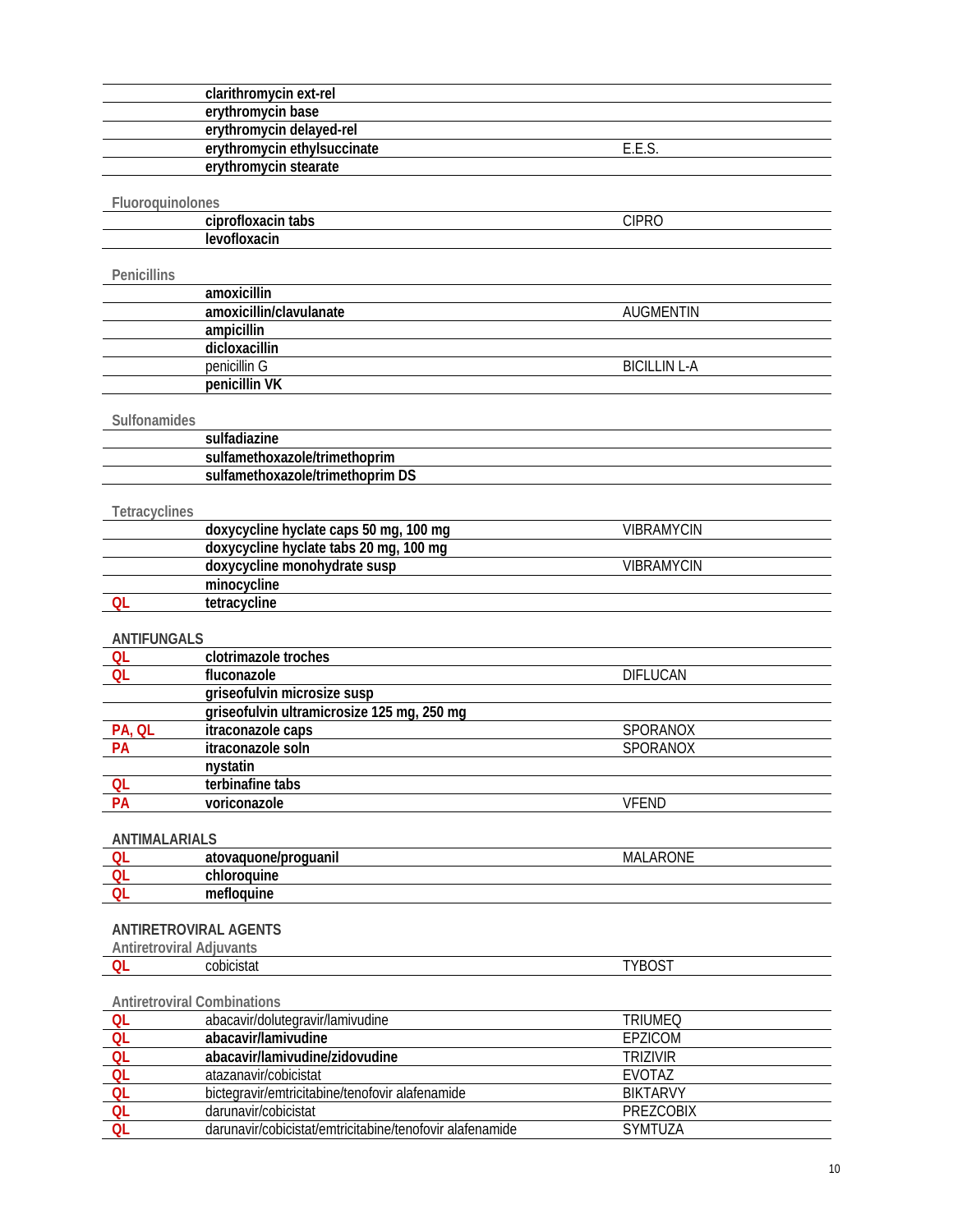| QL        | dolutegravir/lamivudine                                             | <b>DOVATO</b>       |
|-----------|---------------------------------------------------------------------|---------------------|
| QL        | dolutegravir/rilpivirine                                            | <b>JULUCA</b>       |
| QL        | efavirenz/emtricitabine/tenofovir disoproxil fumarate               | <b>ATRIPLA</b>      |
| QL        | efavirenz/lamivudine/tenofovir disoproxil fumarate                  | <b>SYMFI</b>        |
| QL        | efavirenz/lamivudine/tenofovir disoproxil fumarate                  | <b>SYMFILO</b>      |
| QL        | elvitegravir/cobicistat/emtricitabine/tenofovir alafenamide         | <b>GENVOYA</b>      |
| QL        | elvitegravir/cobicistat/emtricitabine/tenofovir disoproxil fumarate | <b>STRIBILD</b>     |
| QL        | emtricitabine/rilpivirine/tenofovir alafenamide                     | <b>ODEFSEY</b>      |
| QL        | emtricitabine/rilpivirine/tenofovir disoproxil fumarate             | COMPLERA            |
| <b>QL</b> | emtricitabine/tenofovir alafenamide                                 | <b>DESCOVY</b>      |
| QL        | emtricitabine/tenofovir disoproxil fumarate                         | TRUVADA             |
| QL        | lamivudine/tenofovir disoproxil fumarate                            | <b>CIMDUO</b>       |
| QL        | lamivudine/tenofovir disoproxil fumarate                            | <b>TEMIXYS</b>      |
| QL        | lamivudine/zidovudine                                               |                     |
|           |                                                                     |                     |
|           | <b>Attachment Inhibitors</b>                                        |                     |
|           | fostemsavir ext-rel                                                 | <b>RUKOBIA</b>      |
| QL        |                                                                     |                     |
|           |                                                                     |                     |
| QL        | <b>Chemokine Receptor Antagonists</b><br>maraviroc                  | SELZENTRY           |
|           |                                                                     |                     |
|           |                                                                     |                     |
|           | Integrase Inhibitors                                                |                     |
| QL        | dolutegravir                                                        | <b>TIVICAY</b>      |
| <b>QL</b> | raltegravir                                                         | <b>ISENTRESS</b>    |
| QL        | raltegravir                                                         | <b>ISENTRESS HD</b> |
|           |                                                                     |                     |
|           | Non-nucleoside Reverse Transcriptase Inhibitors                     |                     |
| <b>QL</b> | efavirenz                                                           | <b>SUSTIVA</b>      |
| QL        | etravirine                                                          | <b>INTELENCE</b>    |
| QL        | nevirapine                                                          |                     |
| QL        | nevirapine ext-rel                                                  | <b>VIRAMUNE XR</b>  |
| QL        | rilpivirine                                                         | EDURANT             |
|           |                                                                     |                     |
|           | Nucleoside Reverse Transcriptase Inhibitors                         |                     |
| QL        | abacavir                                                            |                     |
| QL        | emtricitabine                                                       | <b>EMTRIVA</b>      |
| QL        | lamivudine                                                          |                     |
| QL        | stavudine caps                                                      |                     |
| QL        | zidovudine caps, syp                                                | <b>RETROVIR</b>     |
|           |                                                                     |                     |
|           | Nucleotide Reverse Transcriptase Inhibitors                         |                     |
| QL        | tenofovir disoproxil fumarate                                       | <b>VIREAD</b>       |
|           |                                                                     |                     |
|           | Protease Inhibitors                                                 |                     |
| QL        | atazanavir caps                                                     | REYATAZ             |
| <b>QL</b> | atazanavir oral powder packets                                      | REYATAZ             |
| <b>QL</b> | darunavir                                                           | <b>PREZISTA</b>     |
| QL        | fosamprenavir susp                                                  | LEXIVA              |
| QL        | fosamprenavir tabs                                                  | LEXIVA              |
| QL        | lopinavir/ritonavir                                                 | <b>KALETRA</b>      |
| QL        | ritonavir powder, soln, tabs                                        | <b>NORVIR</b>       |
| <b>QL</b> | tipranavir                                                          | <b>APTIVUS</b>      |
|           |                                                                     |                     |
|           | <b>ANTITUBERCULAR AGENTS</b>                                        |                     |
|           | ethambutol                                                          | <b>MYAMBUTOL</b>    |
|           | isoniazid                                                           |                     |
|           | pyrazinamide                                                        |                     |
|           | rifampin                                                            |                     |
|           |                                                                     |                     |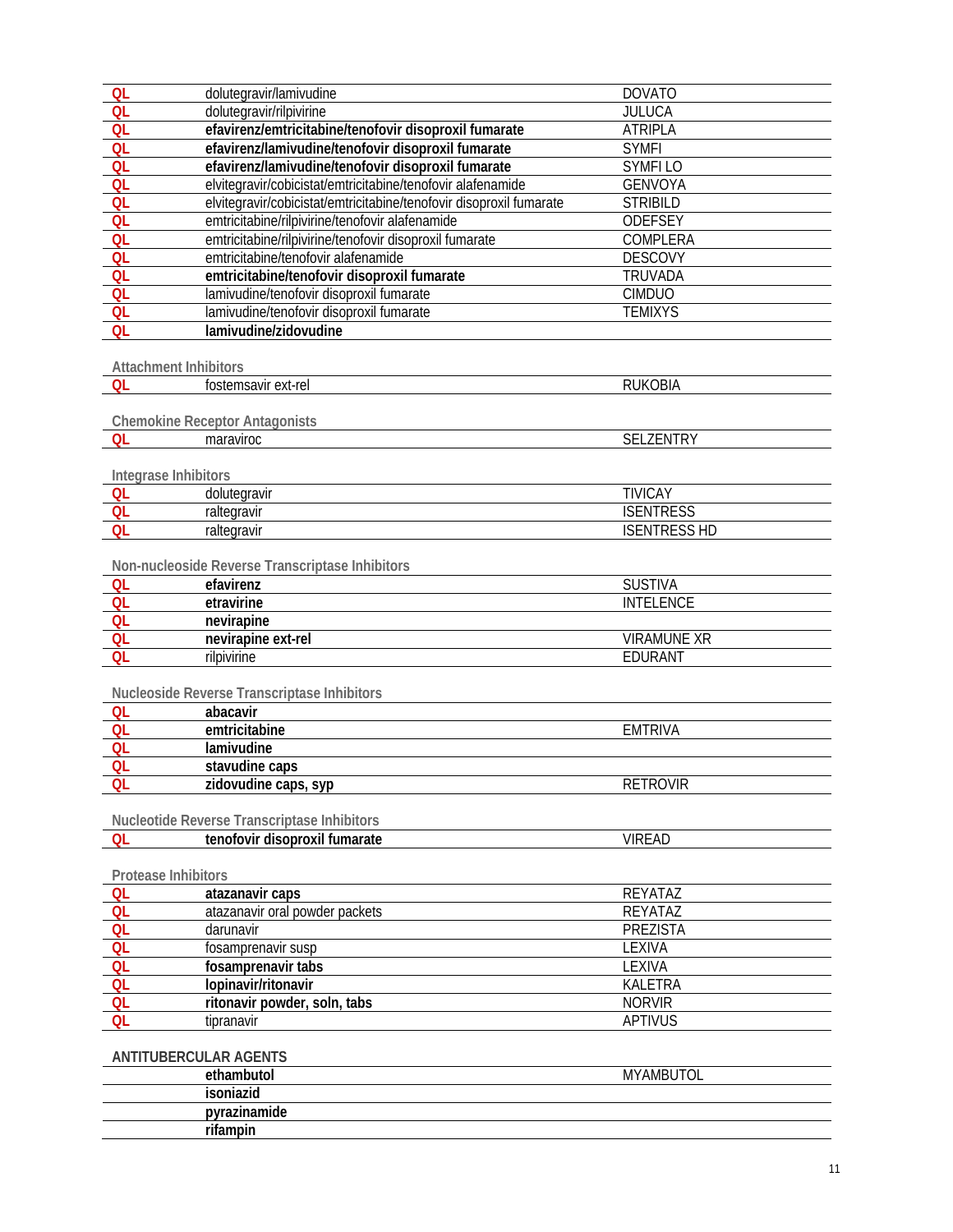| <b>ANTIVIRALS</b>       |                                                                                                          |                            |
|-------------------------|----------------------------------------------------------------------------------------------------------|----------------------------|
|                         | <b>Cytomegalovirus Agents</b>                                                                            |                            |
| QL                      | valganciclovir                                                                                           | VALCYTE                    |
|                         |                                                                                                          |                            |
| <b>Hepatitis Agents</b> |                                                                                                          |                            |
| <b>Hepatitis B</b>      |                                                                                                          |                            |
|                         | adefovir dipivoxil                                                                                       | <b>HEPSERA</b>             |
|                         | entecavir soln                                                                                           | <b>BARACLUDE</b>           |
|                         | entecavir tabs                                                                                           | <b>BARACLUDE</b>           |
|                         | lamivudine tabs                                                                                          | <b>EPIVIR-HBV</b>          |
| OL                      | tenofovir disoproxil fumarate                                                                            | <b>VIREAD</b>              |
|                         |                                                                                                          |                            |
| Hepatitis C<br>#, SGM*  | glecaprevir/pibrentasvir                                                                                 | <b>MAVYRET</b>             |
| <b>SGM</b>              | ribavirin caps, tabs 200mg                                                                               |                            |
| SGM <sup>*</sup>        | sofosbuvir/velpatasvir                                                                                   |                            |
|                         |                                                                                                          |                            |
| $\#$<br>$\star$         | MAVYRET for genotypes 1, 2, 3, 4, 5, 6<br>Prior Authorization required for treatment-experienced members |                            |
|                         |                                                                                                          |                            |
| <b>Herpes Agents</b>    |                                                                                                          |                            |
|                         | acyclovir caps, susp, tabs                                                                               | <b>ZOVIRAX</b>             |
| QL                      | famciclovir                                                                                              |                            |
| QL                      | valacyclovir                                                                                             | VALTREX                    |
|                         |                                                                                                          |                            |
| Influenza Agents<br>OL  | oseltamivir                                                                                              | <b>TAMIFLU</b>             |
|                         |                                                                                                          |                            |
| <b>MISCELLANEOUS</b>    |                                                                                                          |                            |
|                         | atovaquone                                                                                               | <b>MEPRON</b>              |
|                         | clindamycin                                                                                              | <b>CLEOCIN</b>             |
|                         | dapsone                                                                                                  |                            |
|                         | ivermectin                                                                                               | STROMECTOL                 |
| PA                      | linezolid                                                                                                | <b>ZYVOX</b>               |
| PА                      | linezolid inj                                                                                            | <b>ZYVOX</b>               |
|                         | metronidazole                                                                                            | <b>FLAGYL</b>              |
|                         | nitrofurantoin ext-rel                                                                                   | <b>MACROBID</b>            |
|                         | nitrofurantoin macrocrystals                                                                             | MACRODANTIN                |
|                         | nitrofurantoin susp                                                                                      |                            |
| PA                      | pyrimethamine                                                                                            | <b>DARAPRIM</b>            |
|                         | rifabutin                                                                                                | <b>MYCOBUTIN</b>           |
|                         |                                                                                                          |                            |
|                         | trimethoprim                                                                                             |                            |
| QL<br>ΩL                | vancomycin<br>vancomvoin oral soln 50 mg/ml                                                              | VANCOCIN<br><b>FIRVANO</b> |
|                         |                                                                                                          |                            |

### **ANTINEOPLASTIC AGENTS**

Clinical practice guidelines in oncology are available at:<br>https://www.asco.org<br>https://www.nccn.org

#### **ALKYLATING AGENTS**

|            | chlorambucil          | I FUKFRAN        |
|------------|-----------------------|------------------|
|            | cyclophosphamide caps |                  |
|            | lomustine 40 mg       | <b>GLEOSTINE</b> |
|            | melphalan             | AI KFRAN         |
| <b>SGM</b> | temozolomide caps     | <b>TEMODAR</b>   |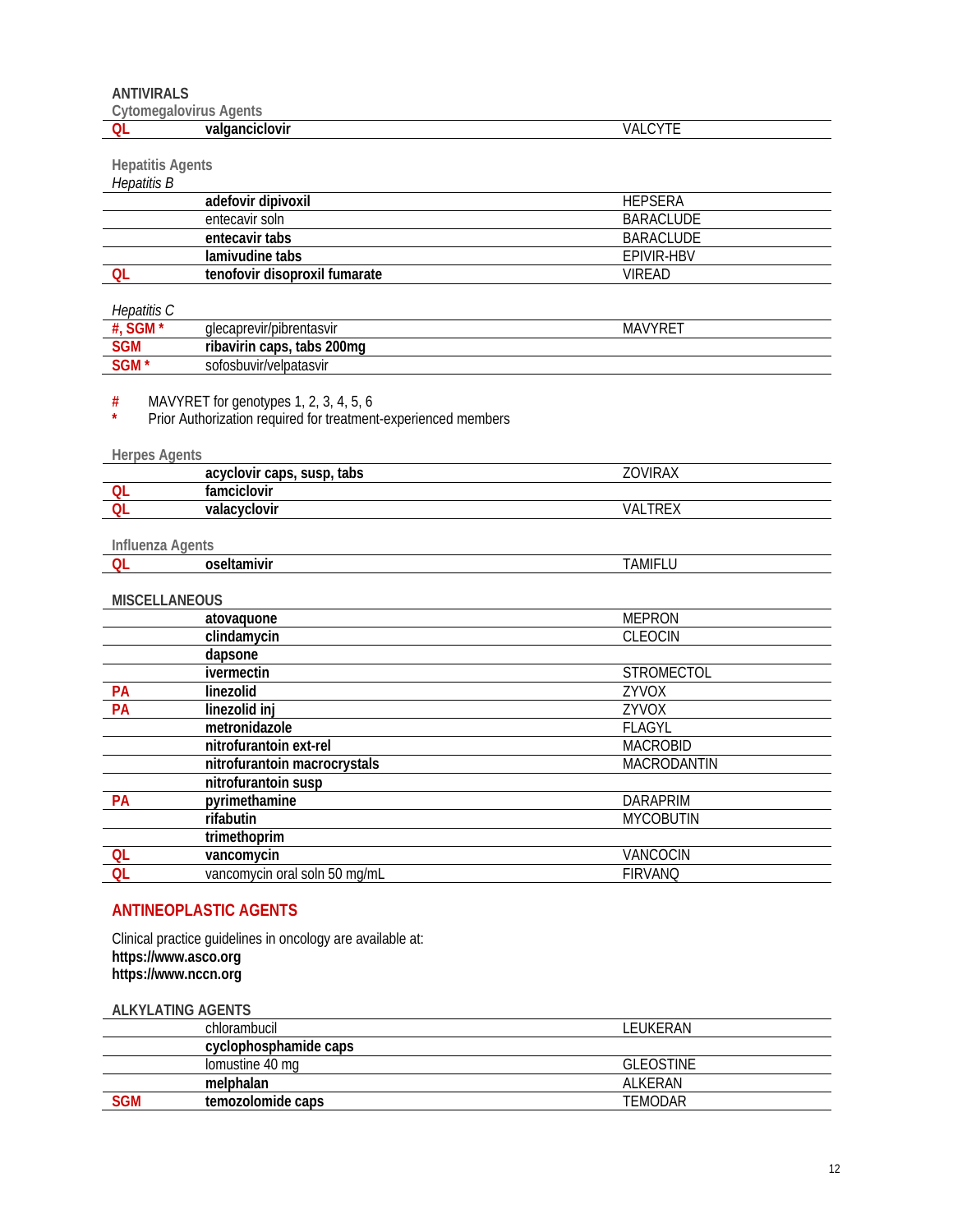| <b>ANTIMETABOLITES</b>      |                                                       |                     |
|-----------------------------|-------------------------------------------------------|---------------------|
| <b>SGM</b>                  | capecitabine                                          | XELODA              |
|                             | mercaptopurine                                        |                     |
|                             | methotrexate                                          | <b>TREXALL</b>      |
|                             |                                                       |                     |
|                             | HORMONAL ANTINEOPLASTIC AGENTS                        |                     |
| Antiandrogens               |                                                       |                     |
|                             | bicalutamide                                          | CASODEX             |
|                             | flutamide                                             |                     |
|                             |                                                       |                     |
| Antiestrogens               |                                                       |                     |
|                             | tamoxifen                                             |                     |
|                             | toremifene                                            | <b>FARESTON</b>     |
|                             |                                                       |                     |
| <b>Aromatase Inhibitors</b> |                                                       |                     |
|                             | anastrozole                                           | ARIMIDEX            |
|                             | exemestane                                            | <b>AROMASIN</b>     |
|                             | letrozole                                             | <b>FEMARA</b>       |
|                             |                                                       |                     |
|                             | Luteinizing Hormone-Releasing Hormone (LHRH) Agonists |                     |
| <b>SGM</b>                  | goserelin acetate 3.6 mg                              | ZOLADEX             |
| <b>SGM</b>                  | leuprolide acetate                                    |                     |
| <b>SGM</b>                  | leuprolide acetate                                    | <b>LUPRON DEPOT</b> |
|                             |                                                       |                     |
| Progestins                  |                                                       |                     |
|                             | megestrol acetate                                     |                     |
|                             |                                                       |                     |
| <b>KINASE INHIBITORS</b>    |                                                       |                     |
| <b>SGM</b>                  | afatinib                                              | <b>GILOTRIF</b>     |
| <b>SGM</b>                  | axitinib                                              | <b>INLYTA</b>       |
| <b>SGM</b>                  | cabozantinib                                          | <b>CABOMETYX</b>    |
| <b>SGM</b>                  | cabozantinib                                          | <b>COMETRIQ</b>     |
| <b>SGM</b>                  | ceritinib tabs                                        | ZYKADIA             |
| <b>SGM</b>                  | dabrafenib                                            | <b>TAFINLAR</b>     |
| <b>SGM</b>                  | erlotinib                                             | <b>TARCEVA</b>      |
| <b>SGM</b>                  | everolimus                                            | <b>AFINITOR</b>     |
| <b>SGM</b>                  | ibrutinib                                             | <b>IMBRUVICA</b>    |
| <b>SGM</b>                  | idelalisib                                            | <b>ZYDELIG</b>      |
| <b>SGM</b>                  | lapatinib                                             | <b>TYKERB</b>       |
| <b>SGM</b>                  | larotrectinib                                         | <b>VITRAKVI</b>     |
| <b>SGM</b>                  | lenvatinib                                            | LENVIMA             |
| <b>SGM</b>                  | lorlatinib                                            | LORBRENA            |
| <b>SGM</b>                  | midostaurin                                           | <b>RYDAPT</b>       |
| <b>SGM</b>                  | palbociclib                                           | <b>IBRANCE</b>      |
| <b>SGM</b>                  | pazopanib                                             | <b>VOTRIENT</b>     |
| <b>SGM</b>                  | regorafenib                                           | <b>STIVARGA</b>     |
| <b>SGM</b>                  | ruxolitinib                                           | <b>JAKAFI</b>       |
| <b>SGM</b>                  | sorafenib                                             | <b>NEXAVAR</b>      |
| <b>SGM</b>                  | sunitinib                                             | <b>SUTENT</b>       |
| <b>SGM</b>                  | trametinib                                            | <b>MEKINIST</b>     |
| <b>SGM</b>                  | vandetanib                                            | CAPRELSA            |
| <b>SGM</b>                  | vemurafenib                                           | ZELBORAF            |
|                             |                                                       |                     |
|                             | <b>KINASE INHIBITORS FOR CML</b>                      |                     |
| <b>SGM</b>                  | imatinib mesylate                                     | <b>GLEEVEC</b>      |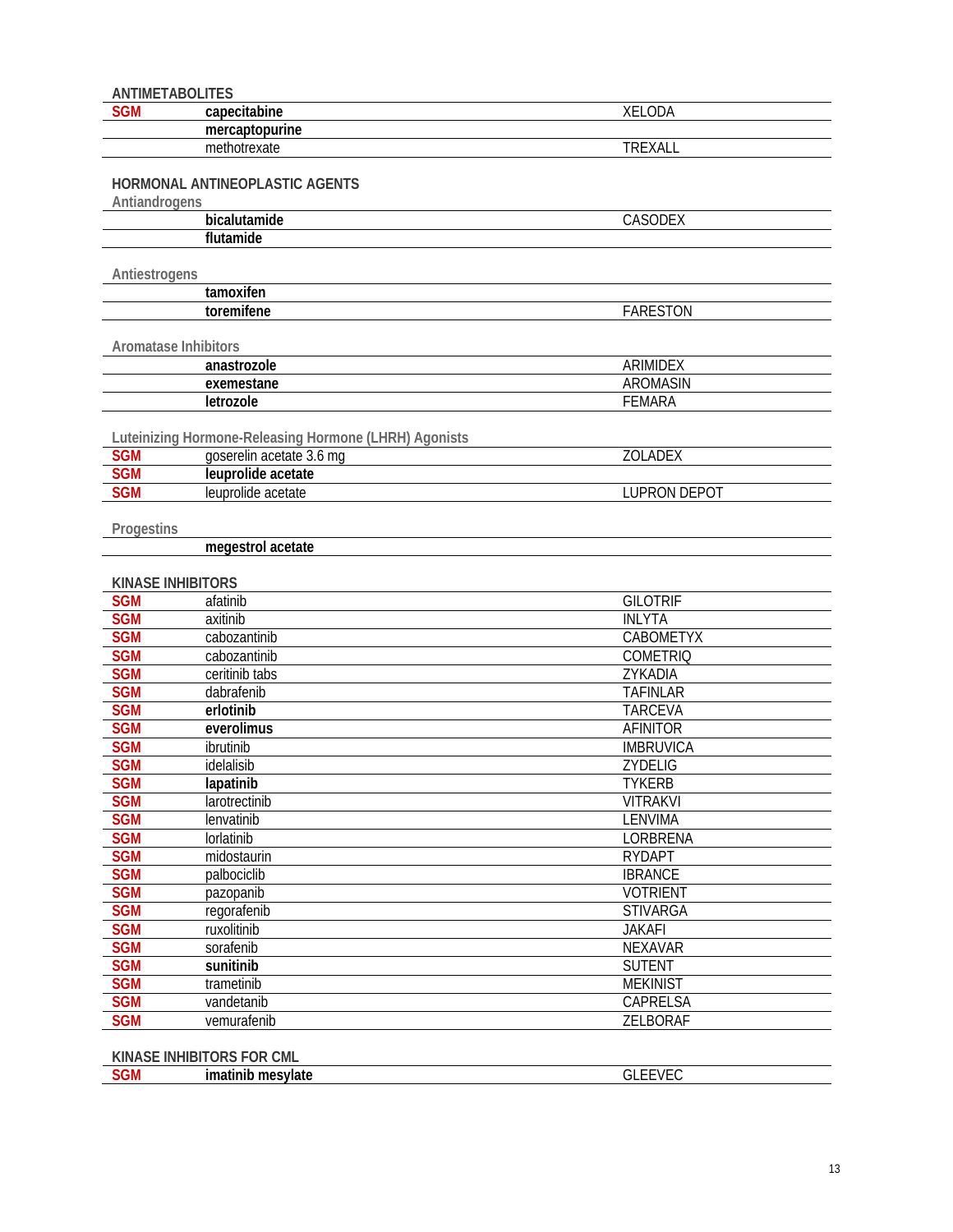**MULTIPLE MYELOMA** 

| Immunomodulators |                          |                 |
|------------------|--------------------------|-----------------|
| <b>SGM</b>       | lenalidomide             | <b>REVLIMID</b> |
|                  |                          |                 |
|                  | Destagagesa Intellectual |                 |

**Proteasome Inhibitors SGM** brigatinib **VELCADE** 

#### **MISCELLANEOUS**

| <b>IVIIDUELLAIVEUUD</b> |                   |                  |
|-------------------------|-------------------|------------------|
| <b>SGM</b>              | bexarotene caps   | TARGRETIN        |
|                         | etoposide         |                  |
|                         | hydroxyurea       | <b>HYDREA</b>    |
|                         | <i>leucovorin</i> |                  |
|                         | mitotane          | LYSODREN         |
| <b>SGM</b>              | niraparib         | ZEJULA           |
| <b>SGM</b>              | olaparib          | LYNPARZA         |
| <b>SGM</b>              | panobinostat      | <b>FARYDAK</b>   |
|                         | procarbazine      | <b>MATULANE</b>  |
| <b>SGM</b>              | rucaparib         | <b>RUBRACA</b>   |
|                         | tretinoin caps    |                  |
| <b>SGM</b>              | venetoclax        | <b>VENCLEXTA</b> |
| <b>SGM</b>              | vismodegib        | ERIVEDGE         |
| <b>SGM</b>              | vorinostat        | ZOLINZA          |

#### **CARDIOVASCULAR**

The Eighth Report of the Joint National Committee on Prevention, Detection, Evaluation and Treatment of High Blood Pressure is available at:

**https://jamanetwork.com/journals/jama/fullarticle/1791497**

Guidelines for the evaluation and management of cardiovascular diseases in adults are available at: **https://www.acc.org https://professional.heart.org**

**ACE INHIBITORS †** Guidelines for the use of ACE inhibitors are available at: **https://jamanetwork.com/journals/jama/fullarticle/1791497 https://professional.diabetes.org https://www.acc.org https://professional.heart.org**

| benazepril   | LOTENSIN        |
|--------------|-----------------|
| captopril    |                 |
| enalapril    | VASOTEC         |
| fosinopril   |                 |
| lisinopril   | <b>ZESTRIL</b>  |
| quinapril    | <b>ACCUPRIL</b> |
| ramipril     | <b>ALTACE</b>   |
| trandolapril |                 |
|              |                 |

**†** Products in this category may be dispensed as a 90-day supply.

#### **ACE INHIBITOR/CALCIUM CHANNEL BLOCKER COMBINATIONS †**

| - - | `'<br>_ |
|-----|---------|
|     |         |

**†** Products in this category may be dispensed as a 90-day supply.

#### **ACE INHIBITOR/DIURETIC COMBINATIONS †**

| <br>つに<br>ma<br>orothiazide.<br>ma/ <i>f</i><br>except<br>וחר<br>ıvaroa<br>.nior   | $\sqrt{2}$<br>AIN.<br>יי<br>$\sim$ |
|------------------------------------------------------------------------------------|------------------------------------|
| $\mathbf{H}$<br>abize'n "<br>$\sim$<br>≅nını.<br>שנחת<br>1VO 11<br>. .<br>ਾ ⊂⊟diu⊾ | ,-----                             |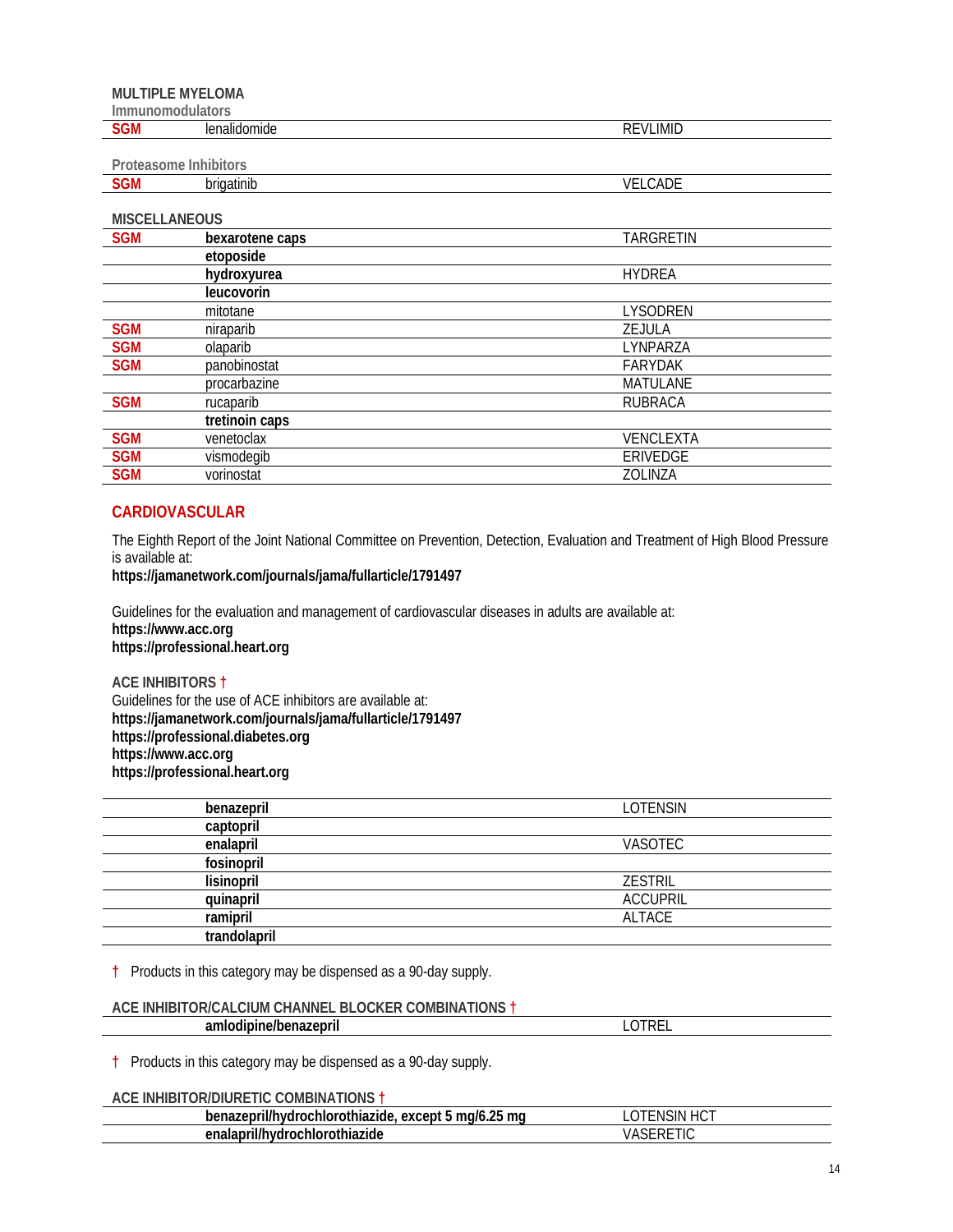| fosinopril/hydrochlorothiazide |             |
|--------------------------------|-------------|
| lisinopril/hydrochlorothiazide | $\Omega$ RF |
| quinapril/hydrochlorothiazide  | JR<br>AC(   |

**†** Products in this category may be dispensed as a 90-day supply.

| ADRENOLYTICS, CENTRAL † |              |
|-------------------------|--------------|
| clonidine               |              |
| clonidine transdermal   | CATAPRES-TTS |
| quanfacine              |              |

**†** Products in this category may be dispensed as a 90-day supply.

#### **ALDOSTERONE RECEPTOR ANTAGONISTS †**

| $\sim$ $\sim$<br>ок<br>lUHt | INS<br>$\cdot$                             |
|-----------------------------|--------------------------------------------|
| ----<br>√n⊯<br>юне          | $\sim\cdot\cdot$<br>ΔI<br>ìА<br>UNE<br>ul. |

#### **ALPHA BLOCKERS †**

Guidelines for the use of alpha blockers in various patient populations are available at: **https://jamanetwork.com/journals/jama/fullarticle/1791497**

| $- - - - - -$<br>aox | <u>וחווחח</u><br>$\sqrt{ }$ |
|----------------------|-----------------------------|
| prazosin             | <b>MINIPRESS</b>            |
| $\sim$<br>t∩r<br>эн. |                             |

**†** Products in this category may be dispensed as a 90-day supply.

#### **ANGIOTENSIN II RECEPTOR ANTAGONISTS/DIURETIC COMBINATIONS †**

Guidelines for the use of angiotensin II receptor antagonists in various patient populations are available at: **https://jamanetwork.com/journals/jama/fullarticle/1791497 https://professional.diabetes.org**

| irbesartan                     | AVAPRO        |
|--------------------------------|---------------|
| irbesartan/hydrochlorothiazide | AVALIDE       |
| losartan                       | COZAAR        |
| losartan/hydrochlorothiazide   | HY7AAR        |
| valsartan                      | <b>DIOVAN</b> |
| valsartan/hydrochlorothiazide  | DIOVAN HCT    |
|                                |               |

**†** Products in this category may be dispensed as a 90-day supply.

#### **ANTIARRHYTHMICS**

Guidelines for the use of antiarrhythmics and cardiac glycosides in various patient populations are available at: **https://www.acc.org**

|            | amiodarone 200 mg    |                    |
|------------|----------------------|--------------------|
|            | disopyramide         | <b>NORPACE</b>     |
|            | disopyramide ext-rel | NORPACE CR         |
| <b>SGM</b> | dofetilide           | <b>TIKOSYN</b>     |
|            | flecainide           |                    |
|            | propafenone          |                    |
|            | propafenone ext-rel  | RYTHMOL SR         |
|            | sotalol              | <b>BETAPACE</b>    |
|            | sotalol              | <b>BETAPACE AF</b> |
|            |                      |                    |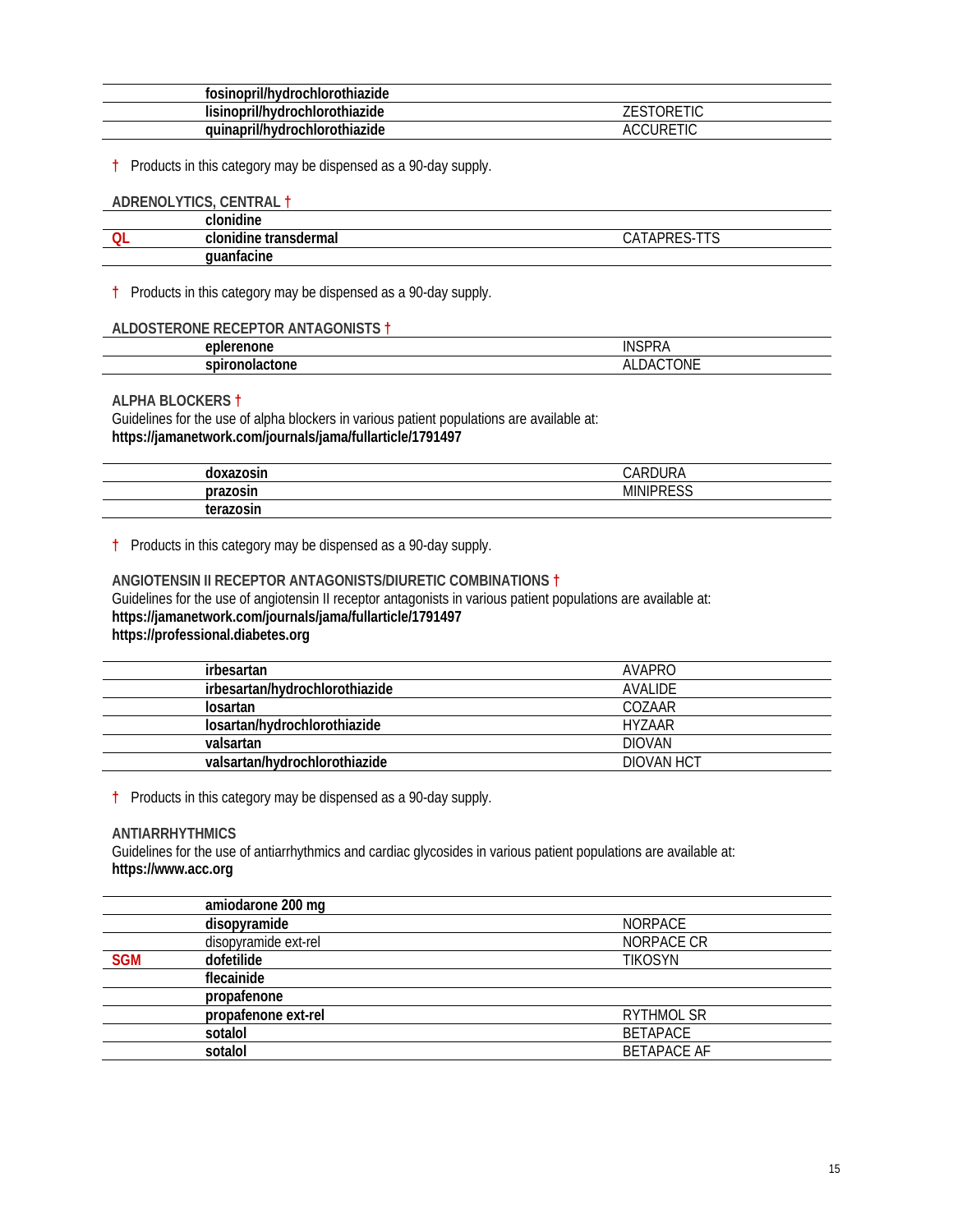#### **ANTILIPEMICS**  The 2018 AHA/ACC/AACVPR/AAPA/ABC/ACPM/ADA/AGS/APhA/ASPC/NLA/PCNA Guideline on the Management of Blood Cholesterol is available at: **https://www.ahajournals.org/doi/10.1161/CIR.0000000000000625**

| <b>Bile Acid Resins</b>                                   |                                          |                                                                                                                        |
|-----------------------------------------------------------|------------------------------------------|------------------------------------------------------------------------------------------------------------------------|
| cholestyramine                                            |                                          | QUESTRAN/QUESTRAN LIGHT                                                                                                |
| colestipol                                                |                                          | COLESTID                                                                                                               |
|                                                           |                                          |                                                                                                                        |
| <b>Cholesterol Absorption Inhibitors</b>                  |                                          |                                                                                                                        |
| ezetimibe                                                 |                                          | ZETIA                                                                                                                  |
|                                                           |                                          |                                                                                                                        |
| Fibrates<br>fenofibrate                                   |                                          | <b>TRICOR</b>                                                                                                          |
|                                                           | fenofibrate caps 67 mg, 134 mg, 200 mg   |                                                                                                                        |
| qemfibrozil                                               |                                          | LOPID                                                                                                                  |
|                                                           |                                          |                                                                                                                        |
| HMG-CoA Reductase Inhibitors                              |                                          |                                                                                                                        |
| atorvastatin                                              |                                          | <b>LIPITOR</b>                                                                                                         |
| lovastatin                                                |                                          |                                                                                                                        |
| pravastatin                                               |                                          |                                                                                                                        |
| rosuvastatin                                              |                                          |                                                                                                                        |
| simvastatin                                               |                                          | <b>ZOCOR</b>                                                                                                           |
|                                                           |                                          |                                                                                                                        |
| <b>Niacins</b>                                            |                                          |                                                                                                                        |
| niacin ext-rel                                            |                                          | <b>NIASPAN</b>                                                                                                         |
|                                                           |                                          |                                                                                                                        |
| Omega-3 Fatty Acids                                       |                                          |                                                                                                                        |
| ST, QL<br>icosapent ethyl                                 |                                          | VASCEPA                                                                                                                |
|                                                           |                                          |                                                                                                                        |
| <b>PCSK9 Inhibitors</b>                                   |                                          |                                                                                                                        |
| evolocumab<br><b>SGM</b>                                  |                                          | <b>REPATHA</b>                                                                                                         |
|                                                           |                                          |                                                                                                                        |
| <b>BETA-BLOCKERS †</b>                                    |                                          |                                                                                                                        |
|                                                           |                                          | Guidelines for the use of beta-blockers and beta-blocker combinations in various patient populations are available at: |
| https://jamanetwork.com/journals/jama/fullarticle/1791497 |                                          |                                                                                                                        |
| https://www.acc.org                                       |                                          |                                                                                                                        |
|                                                           |                                          |                                                                                                                        |
| atenolol                                                  |                                          | <b>TENORMIN</b>                                                                                                        |
| bisoprolol                                                |                                          |                                                                                                                        |
| carvedilol                                                |                                          | COREG                                                                                                                  |
| labetalol                                                 |                                          |                                                                                                                        |
| metoprolol succinate ext-rel                              |                                          | TOPROL-XL                                                                                                              |
|                                                           | metoprolol tartrate 25 mg, 50 mg, 100 mg | LOPRESSOR                                                                                                              |
| nadolol                                                   |                                          | CORGARD                                                                                                                |
| pindolol                                                  |                                          |                                                                                                                        |
| propranolol                                               |                                          |                                                                                                                        |
| propranolol ext-rel                                       |                                          | <b>INDERAL LA</b>                                                                                                      |

**†** Products in this category may be dispensed as a 90-day supply.

#### **BETA-BLOCKER/DIURETIC COMBINATIONS †**

**timolol**

Guidelines for the use of beta-blockers and diuretic combinations in various patient populations are available at: **https://jamanetwork.com/journals/jama/fullarticle/1791497 https://www.acc.org**

**atenolol/chlorthalidone**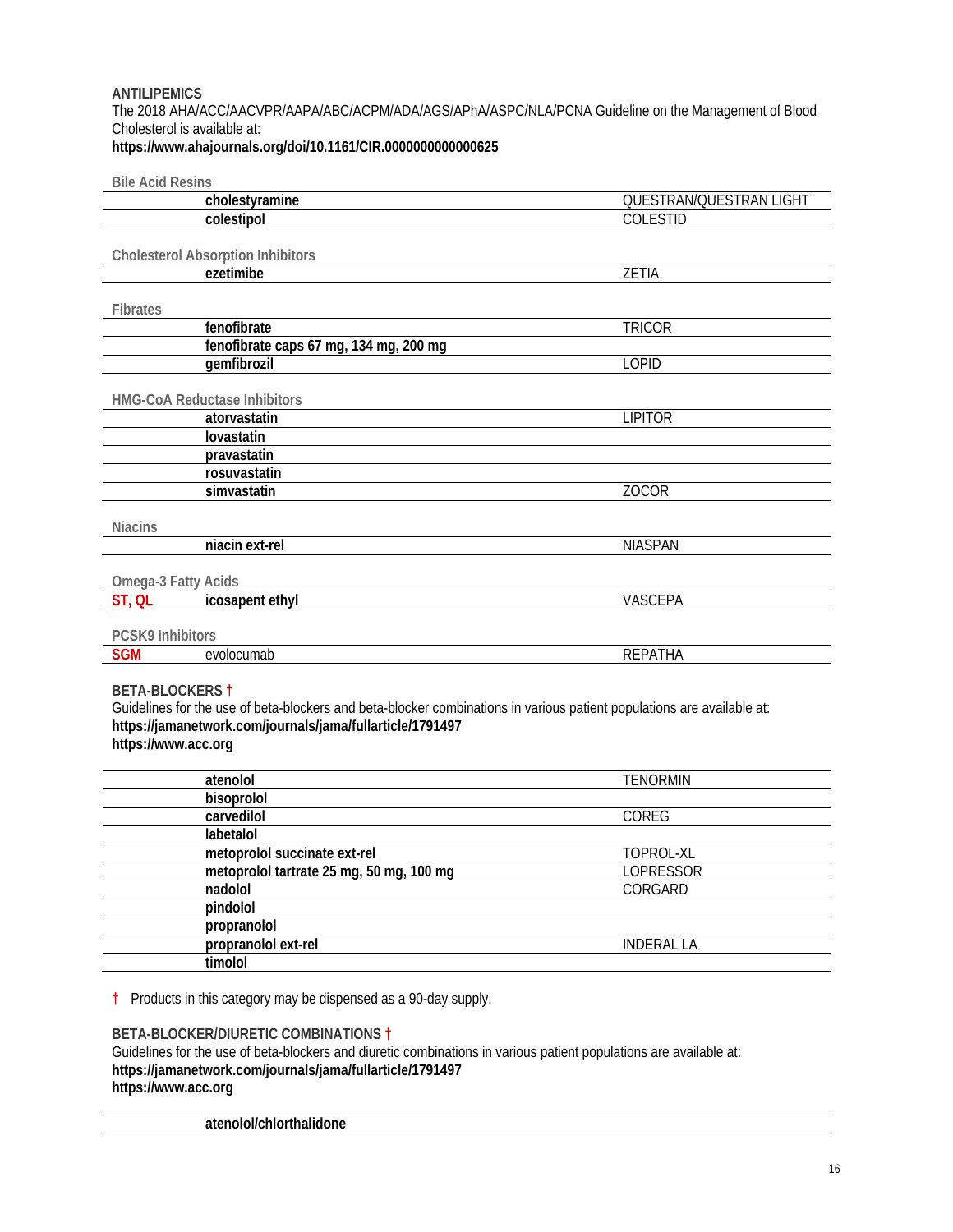| .<br>othiazide <sup>.</sup><br>----<br>DIS<br>.nior<br>nvaroc<br>оюл | ZIAC |
|----------------------------------------------------------------------|------|
| olol/nvar<br>niazide<br>rocniorotr<br>זנזנ                           |      |

**†** Products in this category may be dispensed as a 90-day supply.

#### **CALCIUM CHANNEL BLOCKERS †**

**Dihydropyridines** 

| amlodipine         | <b>NORVASC</b> |
|--------------------|----------------|
| felodipine ext-rel |                |
| nifedipine ext-rel | ADALAT CC      |
| nifedipine ext-rel | PROCARDIA XL   |
|                    |                |

#### **Nondihydropyridines**

| diltiazem                        | CARDIZEM    |
|----------------------------------|-------------|
| diltiazem ext-rel                |             |
| diltiazem ext-rel                | CARDIZEM CD |
| diltiazem ext-rel                | TIA7AC      |
| diltiazem ext-rel, except 120 mg | CARDIZEM LA |
| verapamil ext-rel                | CALAN SR    |
| verapamil ext-rel                | VERFI AN PM |

**†** Products in this category may be dispensed as a 90-day supply.

#### **DIGITALIS GLYCOSIDES**

| elixir<br>ומה<br>air.<br>ω                                                    |             |
|-------------------------------------------------------------------------------|-------------|
| 10F<br>ົາ⊾<br>ma<br>.<br>$-1$<br>TADS<br>nxır<br>онок<br>ma<br><br>. <i>.</i> | )XIN<br>ANC |

#### **DIURETICS †**

**Carbonic Anhydrase Inhibitors** 

| ົ<br>a                |  |
|-----------------------|--|
| acetazolamide ext-rel |  |
| me                    |  |
|                       |  |

#### **Loop Diuretics**

| LUUN DIUICIIUS |       |
|----------------|-------|
| bumetanide     |       |
| furosemide     | .ASIX |
| torsemide      |       |
|                |       |

#### **Potassium-sparing Diuretics**

#### **amiloride**

**Thiazides and Thiazide-like Diuretics** 

| chlorthalidone      |  |
|---------------------|--|
| hydrochlorothiazide |  |
| indapamide          |  |
| metolazone          |  |
|                     |  |

#### **Diuretic Combinations**

| <b>PIGIVIIV VUIIIDIIIGIVIIV</b>      |                |  |
|--------------------------------------|----------------|--|
| amiloride/hydrochlorothiazide        |                |  |
| spironolactone/hydrochlorothiazide   | ALDACTAZIDE    |  |
| triamterene/hydrochlorothiazide      | <b>MAX7IDE</b> |  |
| triamterene/hydrochlorothiazide caps |                |  |

**†** Products in this category may be dispensed as a 90-day supply.

#### **HEART FAILURE**

| - | $\mathbf{u}$<br>.<br><u>ivapradine</u><br>. | $\sim$ $\sim$ $\sim$<br>AN.<br><br>ີ<br>$\sim$ |
|---|---------------------------------------------|------------------------------------------------|
| - | <br>. .<br><sub>ີ</sub> ຈcubitril/valsartan | ------<br>۰N۱                                  |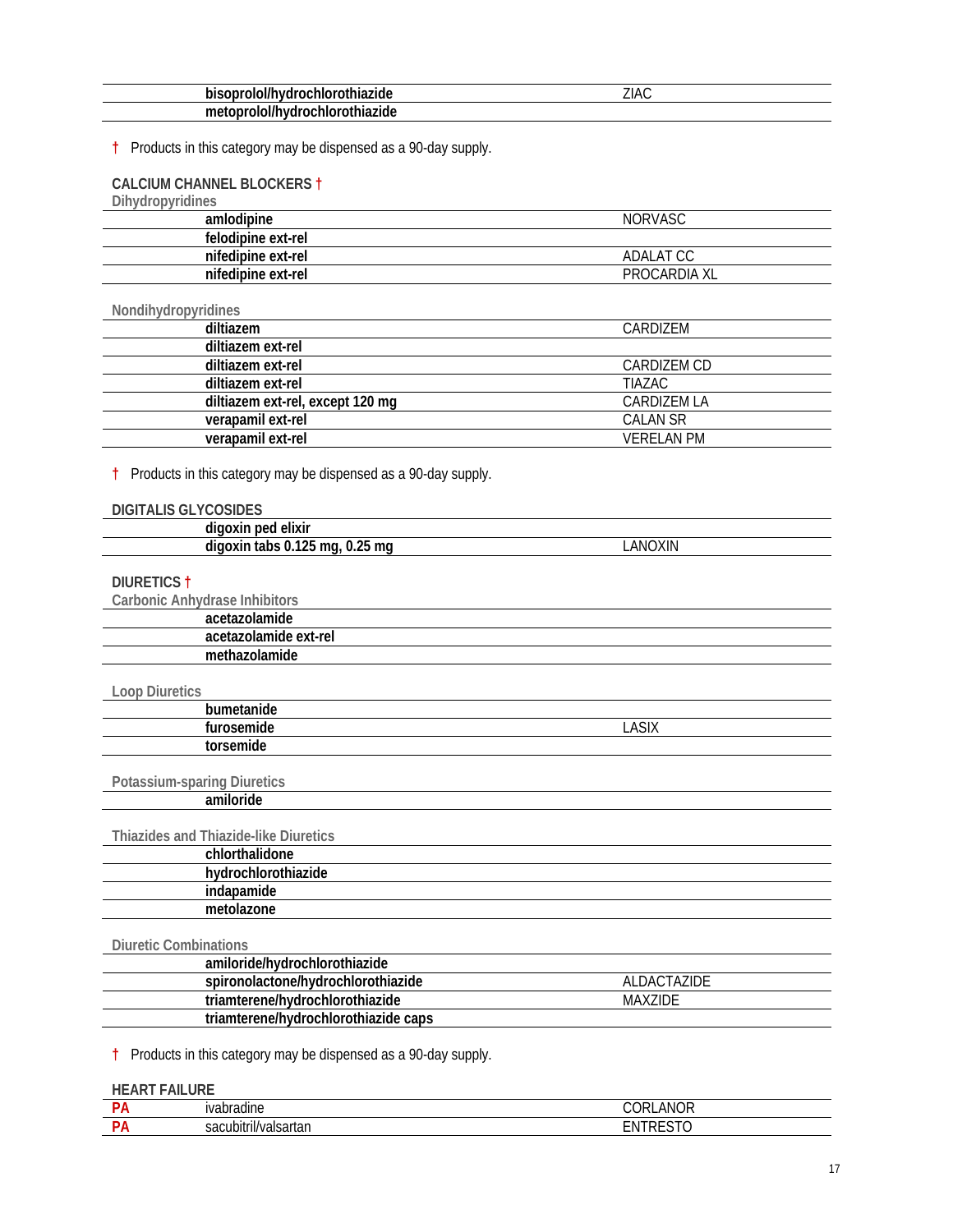#### **NITRATES**

| i<br>-<br>۰.<br>___<br>the control of the control of | ×, |  |  |
|------------------------------------------------------|----|--|--|
|------------------------------------------------------|----|--|--|

| Oral                       |                                                                 |                  |
|----------------------------|-----------------------------------------------------------------|------------------|
|                            | isosorbide dinitrate 5 mg, 10 mg, 20 mg, 30 mg                  | <b>ISORDIL</b>   |
|                            | isosorbide dinitrate ext-rel tabs                               |                  |
|                            | isosorbide mononitrate                                          |                  |
|                            | isosorbide mononitrate ext-rel                                  |                  |
|                            |                                                                 |                  |
| Sublingual                 |                                                                 |                  |
|                            | nitroglycerin sublingual                                        | <b>NITROSTAT</b> |
| Transdermal                |                                                                 |                  |
|                            | nitroglycerin oint                                              | NITRO-BID        |
|                            | nitroglycerin transdermal                                       |                  |
|                            | nitroglycerin transdermal                                       | NITRO-DUR        |
|                            |                                                                 |                  |
|                            | PULMONARY ARTERIAL HYPERTENSION                                 |                  |
|                            | <b>Endothelin Receptor Antagonists</b>                          |                  |
| <b>SGM</b>                 | ambrisentan                                                     | <b>LETAIRIS</b>  |
| <b>SGM</b>                 | bosentan                                                        | TRACLEER         |
| <b>SGM</b>                 | macitentan                                                      | <b>OPSUMIT</b>   |
|                            |                                                                 |                  |
|                            | Phosphodiesterase Inhibitors                                    |                  |
| <b>SGM</b>                 | sildenafil                                                      | <b>REVATIO</b>   |
|                            |                                                                 |                  |
| <b>SGM</b>                 | Prostacyclin Receptor Agonists<br>selexipag                     | <b>UPTRAVI</b>   |
|                            |                                                                 |                  |
| Prostaglandin Vasodilators |                                                                 |                  |
| <b>SGM</b>                 | epoprostenol sodium                                             | <b>FLOLAN</b>    |
| <b>SGM</b>                 | treprostinil                                                    | <b>REMODULIN</b> |
| <b>SGM</b>                 | treprostinil                                                    | <b>TYVASO</b>    |
| <b>SGM</b>                 | treprostinil ext-rel                                            | ORENITRAM        |
|                            |                                                                 |                  |
| <b>MISCELLANEOUS</b>       |                                                                 |                  |
|                            | hydralazine                                                     |                  |
|                            | methyldopa                                                      |                  |
|                            | midodrine                                                       |                  |
| <b>ST</b>                  | ranolazine ext-rel                                              | <b>RANEXA</b>    |
|                            |                                                                 |                  |
|                            | <b>CENTRAL NERVOUS SYSTEM</b>                                   |                  |
|                            | Practice guidelines for psychiatric disorders are available at: |                  |
| https://www.psychiatry.org |                                                                 |                  |
|                            |                                                                 |                  |
|                            | AMYOTROPHIC LATERAL SCLEROSIS                                   |                  |
|                            | riluzole                                                        | <b>RILUTEK</b>   |
|                            |                                                                 |                  |
| <b>ANTIANXIETY</b>         |                                                                 |                  |
| Benzodiazepines            |                                                                 |                  |
| <b>QL</b><br><b>QL</b>     | alprazolam                                                      | <b>XANAX</b>     |
| <b>QL</b>                  | chlordiazepoxide<br>clonazepam tabs                             | <b>KLONOPIN</b>  |
| QL                         | diazepam                                                        | VALIUM           |
| QL                         | lorazepam                                                       | <b>ATIVAN</b>    |
| QL                         | oxazepam                                                        |                  |
|                            |                                                                 |                  |
| Miscellaneous              |                                                                 |                  |
|                            | husnirone                                                       |                  |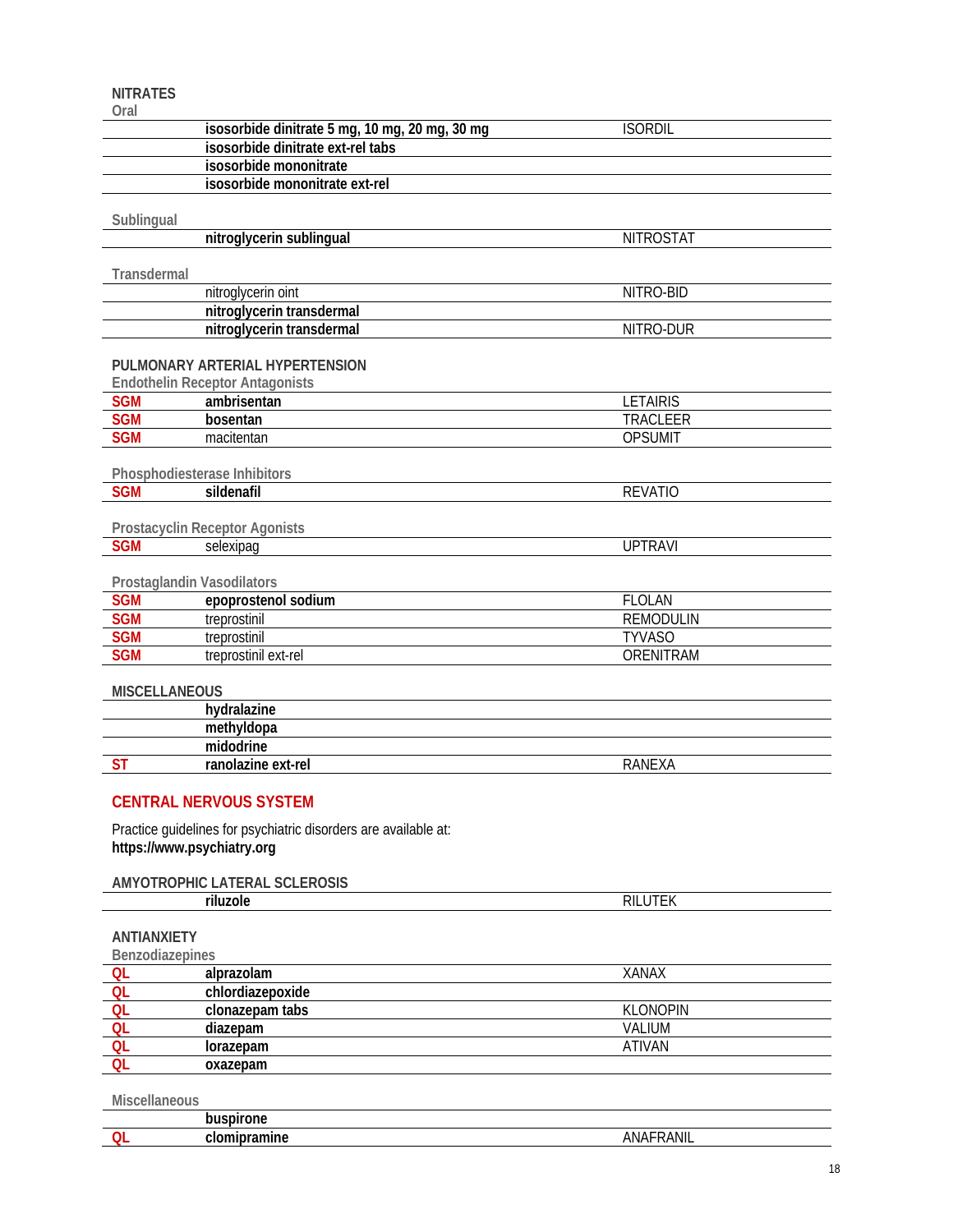#### **QL** Applies for members age 65 and older

#### **ANTICONVULSANTS**

Practice guidelines for the treatment of epilepsy are available at: **https://www.aan.com**

|            | carbamazepine                  | <b>TEGRETOL</b>          |
|------------|--------------------------------|--------------------------|
|            | carbamazepine ext-rel          | CARBATROL                |
|            | carbamazepine ext-rel          | TEGRETOL-XR              |
|            | diazepam rectal gel            | <b>DIASTAT</b>           |
|            | divalproex sodium delayed-rel  | DEPAKOTE                 |
|            | divalproex sodium ext-rel      | <b>DEPAKOTE ER</b>       |
|            | ethosuximide                   | ZARONTIN                 |
| <b>QL</b>  | gabapentin                     | <b>NEURONTIN</b>         |
| PA         | lacosamide                     | <b>VIMPAT</b>            |
|            | lamotrigine                    | LAMICTAL                 |
|            | levetiracetam                  | <b>KEPPRA</b>            |
|            | levetiracetam ext-rel          | <b>KEPPRA XR</b>         |
|            | levetiracetam inj              | <b>KEPPRA</b>            |
| PA, QL     | midazolam nasal spray          | NAYZILAM                 |
|            | oxcarbazepine                  | <b>TRILEPTAL</b>         |
| PA         | perampanel                     | <b>FYCOMPA</b>           |
|            | phenobarbital                  |                          |
|            | phenytoin                      | <b>DILANTIN INFATABS</b> |
|            | phenytoin sodium extended      | <b>DILANTIN</b>          |
|            | phenytoin sodium extended      | <b>PHENYTEK</b>          |
|            | primidone                      | <b>MYSOLINE</b>          |
|            | tiagabine                      | <b>GABITRIL</b>          |
|            | topiramate sprinkle caps, tabs | <b>TOPAMAX</b>           |
|            | valproic acid                  |                          |
| <b>SGM</b> | vigabatrin                     | <b>SABRIL</b>            |
|            | zonisamide                     | ZONEGRAN                 |

#### **ANTIDEMENTIA**

Practice guidelines for the management of dementia are available at: **https://www.aan.com**

| donepezil                | ARICEPT             |
|--------------------------|---------------------|
| galantamine              |                     |
| qalantamine ext-rel      | RAZADYNE ER         |
| memantine                |                     |
| rivastigmine             |                     |
| rivastigmine transdermal | <b>EXELON PATCH</b> |
|                          |                     |

**PA\*** Applies for members less than 30 years of age

#### **ANTIDEPRESSANTS**

Although these agents are primarily indicated for depression, some of these are also approved for other indications, including bipolar disorder, obsessive-compulsive disorder, panic disorder and premenstrual dysphoric disorder.

Guidelines for the evaluation and management of bipolar and depressive disorders are available at: **https://www.psychiatry.org**

**Monoamine Oxidase Inhibitors (MAOIs)** 

| .<br>. | ۱В.<br>IVI.<br>_ |
|--------|------------------|
|        | M                |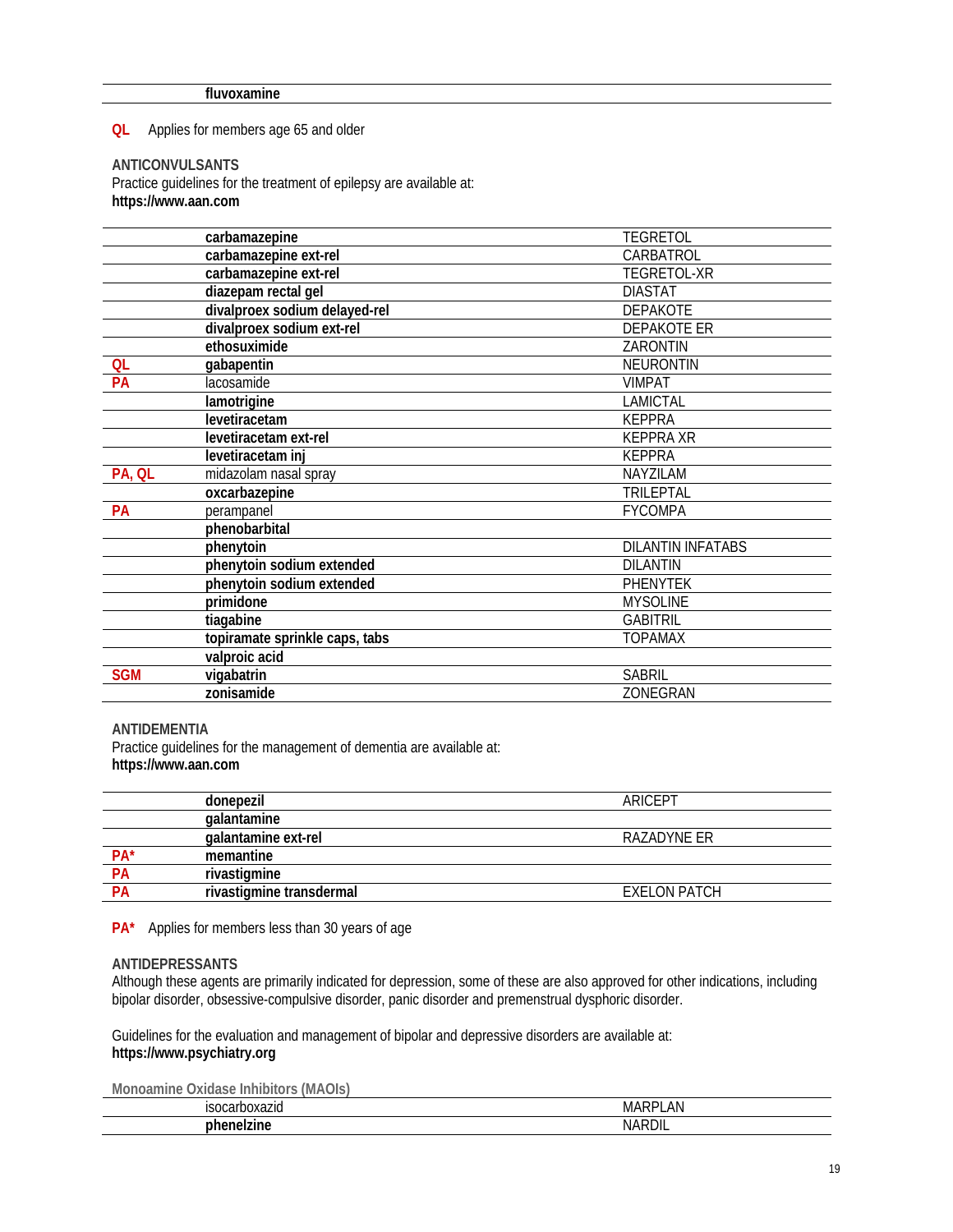| __<br>ח ר<br>1 N L |  |
|--------------------|--|
|                    |  |

Selective Serotonin Reuptake Inhibitors (SSRIs)

| OL        | citalopram             | CELEXA          |
|-----------|------------------------|-----------------|
| <b>OL</b> | escitalopram           | I FXAPRO        |
| <b>OL</b> | fluoxetine             | PROZAC          |
| <b>OL</b> | paroxetine HCI ext-rel | <b>PAXIL CR</b> |
| QL        | paroxetine HCI tabs    | PAXIL           |
| ΩI        | sertraline             | 70I OFT         |

Serotonin Norepinephrine Reuptake Inhibitors (SNRIs)

| desvenlafaxine succinate ext-rel | <b>PRISTIO</b> |
|----------------------------------|----------------|
| duloxetine delayed-rel           | CYMBAI TA      |
| venlafaxine                      |                |
| venlafaxine ext-rel caps         | EFFEXOR XR     |

**Tricyclic Antidepressants (TCAs)** 

| amitriptyline  |                  |
|----------------|------------------|
| desipramine    | <b>NORPRAMIN</b> |
| doxepin        |                  |
| imipramine HCI |                  |
| nortriptyline  | PAMELOR          |
|                |                  |

**QL** Applies for members age 65 and older

|    | Miscellaneous Agents |                      |
|----|----------------------|----------------------|
|    | bupropion            |                      |
| ΩI | bupropion ext-rel    | WELL BUTRIN SR       |
|    | bupropion ext-rel    | <b>WELLBUTRIN XL</b> |
|    | mirtazapine          | REMERON              |
|    | trazodone            |                      |

#### ANTIPARKINSONIAN AGENTS

Practice guidelines for the diagnosis and treatment of Parkinson's disease are available at: https://www.aan.com

| amantadine         |                                               |                |  |
|--------------------|-----------------------------------------------|----------------|--|
| benztropine        |                                               |                |  |
| bromocriptine      |                                               | PARLODEL       |  |
| carbidopa/levodopa |                                               | <b>SINEMET</b> |  |
|                    | carbidopa/levodopa ext-rel                    |                |  |
|                    | carbidopa/levodopa orally disintegrating tabs |                |  |
|                    | carbidopa/levodopa/entacapone                 | <b>STALEVO</b> |  |
| entacapone         |                                               | COMTAN         |  |
| pramipexole        |                                               |                |  |
| ropinirole         |                                               |                |  |
| selegiline         |                                               |                |  |
| trihexyphenidyl    |                                               |                |  |
|                    |                                               |                |  |

#### **ANTIPSYCHOTICS**

| Atypicals |                                         |                         |
|-----------|-----------------------------------------|-------------------------|
| QL        | aripiprazole                            | ABILIFY                 |
| <b>QL</b> | aripiprazole ext-rel inj                | <b>ABILIFY MAINTENA</b> |
| QL        | aripiprazole lauroxil ext-rel inj       | ARISTADA                |
| QL        | aripiprazole lauroxil ext-rel inj       | ARISTADA INITIO         |
| QL        | aripiprazole orally disintegrating tabs |                         |
| PA, QL    | asenapine                               | <b>SAPHRIS</b>          |
|           | clozapine                               | CLOZARIL                |

 $\overline{\phantom{0}}$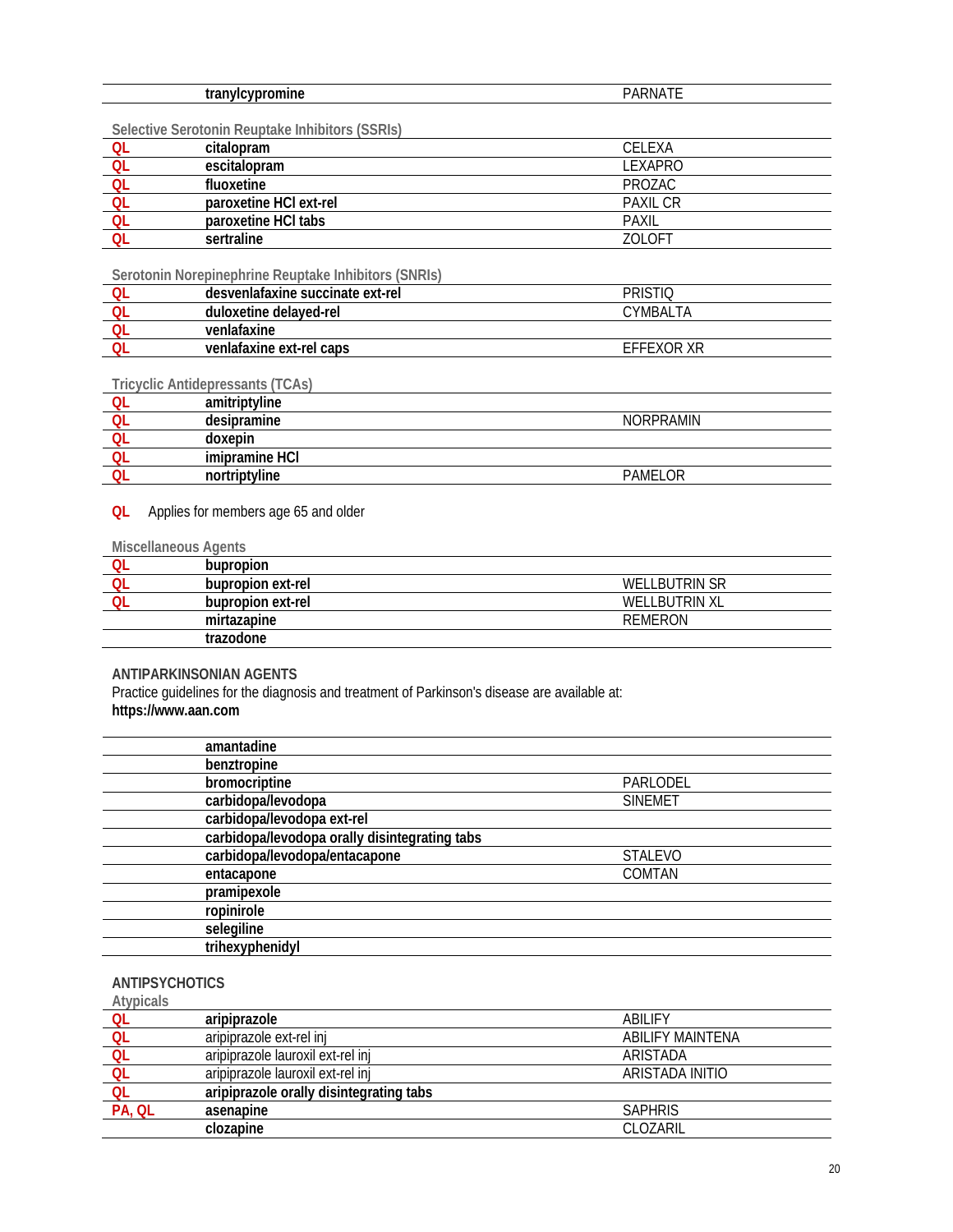|        | clozapine orally disintegrating tabs |                        |
|--------|--------------------------------------|------------------------|
| PA, QL | iloperidone                          | <b>FANAPT</b>          |
| QL     | olanzapine                           | <b>ZYPREXA</b>         |
| QL     | paliperidone ext-rel                 | INVEGA                 |
| QL     | paliperidone palmitate ext-rel inj   | <b>INVEGA SUSTENNA</b> |
| QL     | paliperidone palmitate ext-rel inj   | <b>INVEGA TRINZA</b>   |
| QL     | quetiapine                           | <b>SEROQUEL</b>        |
| QL     | quetiapine ext-rel                   | SEROOUEL XR            |
| QL     | risperidone                          | <b>RISPERDAL</b>       |
| QL     | risperidone long-acting inj          | RISPERDAL CONSTA       |
| QL     | ziprasidone                          | <b>GEODON</b>          |

#### **Miscellaneous**

| <b>HALDOL DECANOATE</b> |
|-------------------------|
|                         |
|                         |
|                         |
|                         |
|                         |

#### **ATTENTION DEFICIT HYPERACTIVITY DISORDER**

Guidelines for the evaluation and management of attention deficit disorder are available at:

**https://www.aacap.org https://www.aap.org**

| <b>QL</b>   | amphetamine/dextroamphetamine mixed salts         | ADDERALL           |
|-------------|---------------------------------------------------|--------------------|
| <b>QL</b>   | amphetamine/dextroamphetamine mixed salts ext-rel | ADDERALL XR        |
| <b>QL</b>   | atomoxetine                                       | <b>STRATTERA</b>   |
| <b>QL</b>   | dexmethylphenidate                                | <b>FOCALIN</b>     |
| ST, QL      | dexmethylphenidate ext-rel                        | <b>FOCALIN XR</b>  |
| <b>QL</b>   | dextroamphetamine ext-rel                         | DEXEDRINE SPANSULE |
| QL          | dextroamphetamine tabs 5 mg, 10 mg                |                    |
| <b>QL</b>   | guanfacine ext-rel                                | <b>INTUNIV</b>     |
| QL          | methylphenidate                                   | <b>RITALIN</b>     |
| <b>QL</b>   | methylphenidate ext-rel                           |                    |
| $ST^*$ , QL | methylphenidate ext-rel                           | CONCERTA           |
| <b>QL</b>   | methylphenidate ext-rel 20 mg, 30 mg, 40 mg       | <b>RITALIN LA</b>  |
| $ST^*$ , QL | methylphenidate ext-rel 60 mg                     |                    |
| QL          | methylphenidate soln, tabs                        |                    |

#### **ST\*** Applies for members age 18 and older

#### **FIBROMYALGIA**

|--|

#### **HYPNOTICS**

Practice parameters for the treatment of sleep disorders and clinical guidelines for the evaluation and management of chronic insomnia are available at: **https://aasm.org**

| Benzodiazepines |  |
|-----------------|--|
|                 |  |

| $\sim$        |                 |
|---------------|-----------------|
| $\frac{1}{2}$ | <b>DECTODIL</b> |
| ∵≂uan.        | UNL             |
| ∼             |                 |
|               |                 |
|               |                 |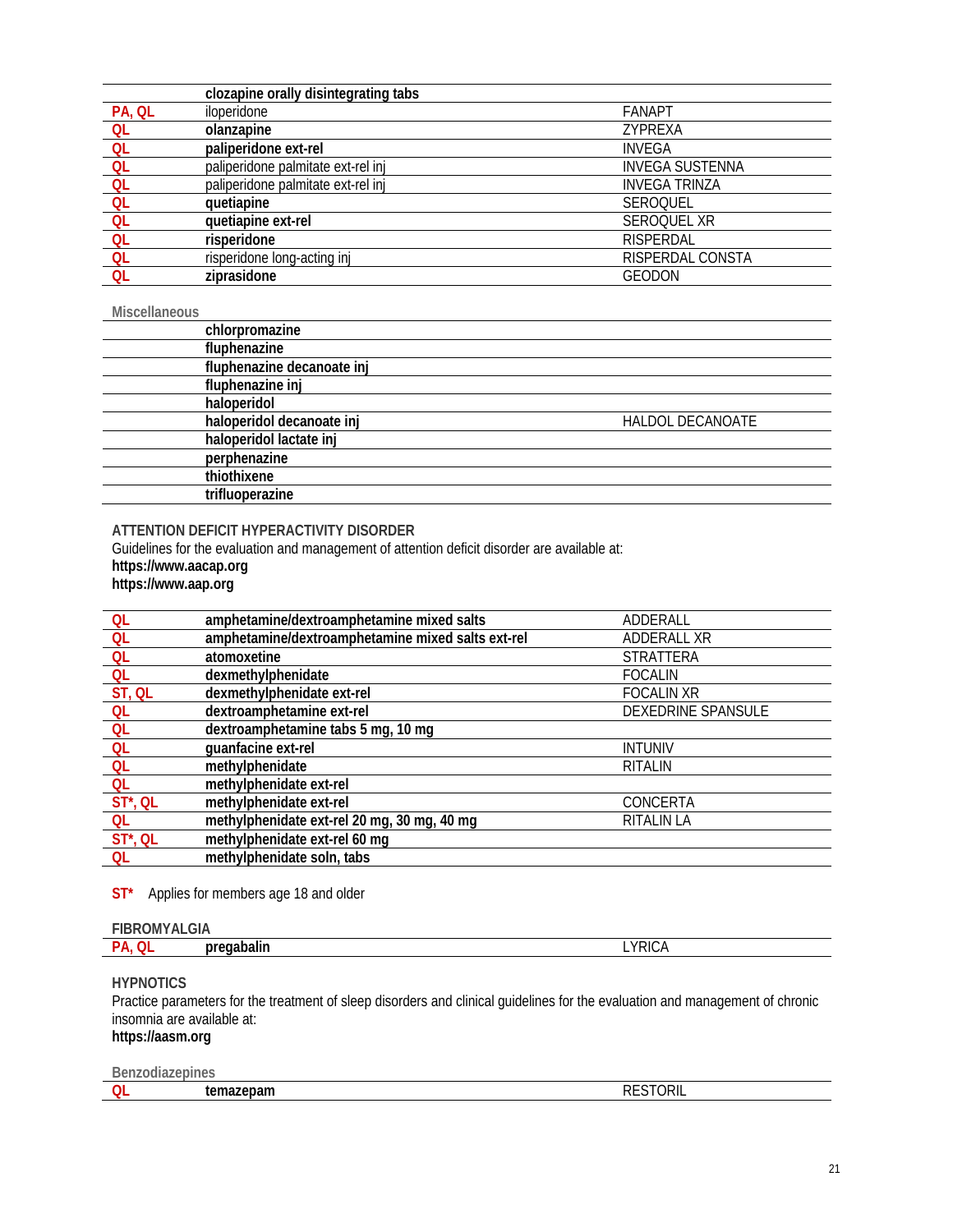**Nonbenzodiazepines** 

| __ | <b></b><br>. |                   |
|----|--------------|-------------------|
| ∼  | --<br>--     | ```I\ <i>I</i> I. |

**MIGRAINE** 

Guidelines for prevention and management of migraine headaches are available at: **https://www.aan.com**

**Acute Migraine Agents** 

| Triptans  |                         |                |
|-----------|-------------------------|----------------|
| QL        | naratriptan             | AMERGE         |
| 0L        | rizatriptan             | MAXALT         |
| QL        | sumatriptan             | <b>IMITREX</b> |
| <b>QL</b> | sumatriptan ini         | <b>IMITREX</b> |
| Οl        | sumatriptan nasal spray | <b>IMITREX</b> |
|           | zolmitriptan            | <b>ZOMIG</b>   |
|           |                         |                |

#### *Miscellaneous*

| __ | rime<br>______ | 11 I I<br>I٧ |
|----|----------------|--------------|
|    |                |              |

#### **Preventive Migraine Agents**

*Monoclonal Antibodies* 

|   | 0000<br>∩r∩<br>iul<br>fiab-auue<br>ا د. |     |
|---|-----------------------------------------|-----|
| È | anım<br>าลเด                            | A M |
|   |                                         |     |

#### **MOOD STABILIZERS**

| lithium carbonate                     |         |  |
|---------------------------------------|---------|--|
| lithium carbonate ext-rel tabs 300 mg | ITHOBID |  |
| lithium carbonate ext-rel tabs 450 mg |         |  |

#### **MOVEMENT DISORDERS**

| JML | etrabenazıne<br>аеш | --- -<br>v |
|-----|---------------------|------------|
|     | .                   | ᅩᇅ         |

#### **MULTIPLE SCLEROSIS AGENTS**

Practice guidelines for multiple sclerosis are available at: **https://www.aan.com**

| <b>SGM</b> | dimethyl fumarate delayed-rel | <b>TECFIDERA</b> |
|------------|-------------------------------|------------------|
| <b>SGM</b> | fingolimod                    | <b>GILENYA</b>   |
| <b>SGM</b> | glatiramer                    | COPAXONE         |
| <b>SGM</b> | interferon beta-1a            | AVONEX           |
| <b>SGM</b> | interferon beta-1a            | <b>REBIF</b>     |
| <b>SGM</b> | interferon beta-1b            | <b>EXTAVIA</b>   |
| <b>SGM</b> | ocrelizumab                   | <b>OCREVUS</b>   |
| <b>SGM</b> | siponimod                     | <b>MAYZENT</b>   |
| <b>SGM</b> | teriflunomide                 | <b>AUBAGIO</b>   |

#### **MUSCULOSKELETAL THERAPY AGENTS**

| baclofen 10 mg, 20 mg         |                 |
|-------------------------------|-----------------|
| carisoprodol                  | SOMA            |
| chlorzoxazone 500 mg          |                 |
| cyclobenzaprine 5 mg, 10 mg   |                 |
| dantrolene                    | <b>DANTRIUM</b> |
| methocarbamol                 |                 |
| orphenadrine ext-rel          |                 |
| orphenadrine/aspirin/caffeine |                 |
| tizanidine tabs               | ZANAFLEX        |
|                               |                 |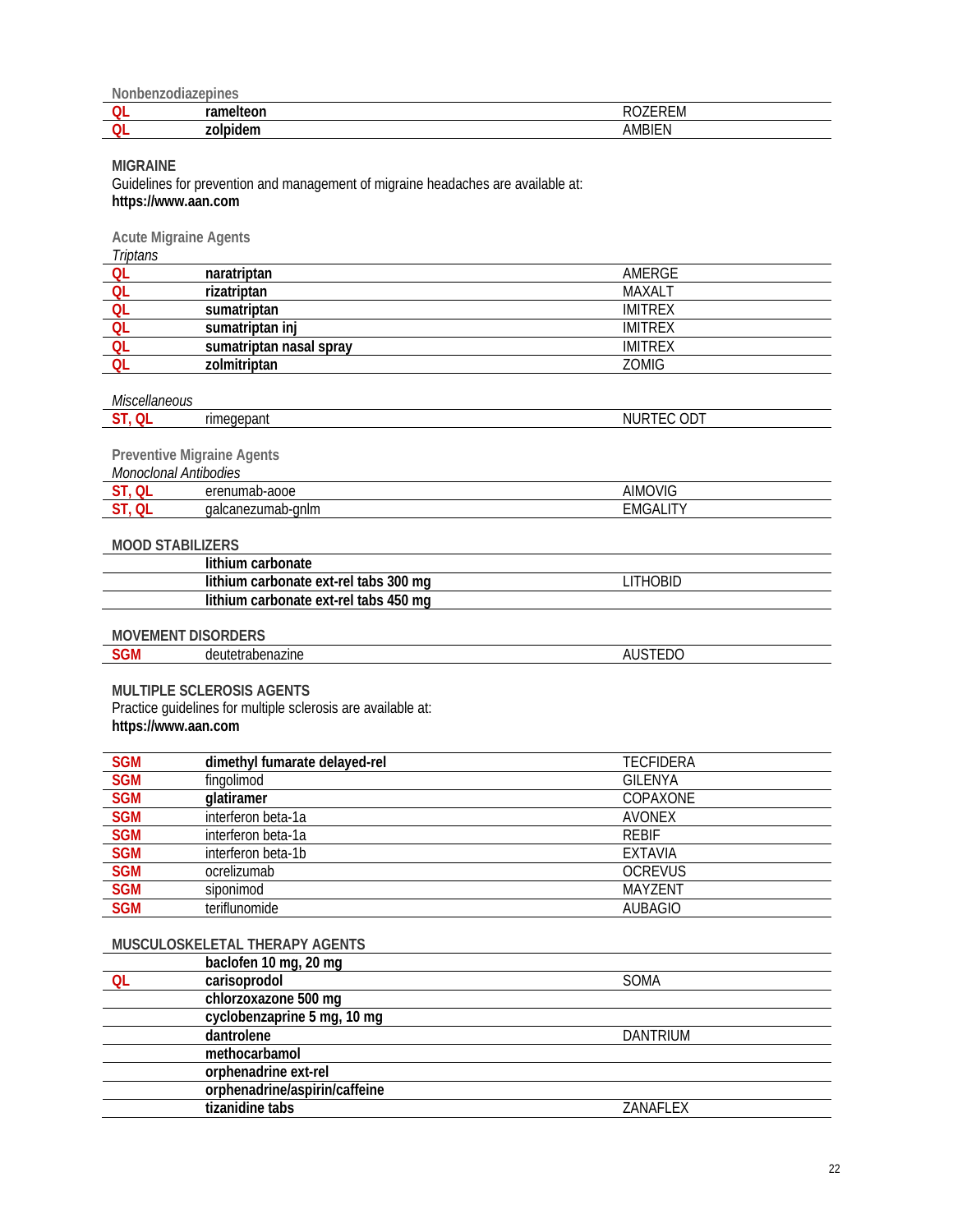#### **MYASTHENIA GRAVIS**

| <b>PER 250</b><br>w<br>יי                              | ON<br>-IN\<br>MF                        |
|--------------------------------------------------------|-----------------------------------------|
| <br>-rel<br>$\sim$<br>'м<br><u>.</u><br>ıe<br>וסו<br>๛ | <b>SPAN</b><br>'NN<br>IME<br>MF.<br>INI |

#### **NARCOLEPSY**

| ___ |               |                                |
|-----|---------------|--------------------------------|
| D.  | . .<br>nrr    | $\sim$ $\cdot$<br>$\mathbf{u}$ |
| D.  | . .<br>$\sim$ |                                |

#### **PSYCHOTHERAPEUTIC-MISCELLANEOUS**

**Alcohol Deterrents** 

| <b>AL</b> | acamprosate calcium     |  |
|-----------|-------------------------|--|
| nц        | ulfiram                 |  |
|           | naltrexone microspheres |  |

#### **Opioid Substance Use Disorder Agents**

Effective October 1, 2021, opioid substance use disorder medication coverage is dictated by the New York State Department of Health Single Statewide Medication Assisted Treatment Formulary. For more information and a list of medications, please visit the following link:

#### **https://newyork.fhsc.com/providers/mat.asp**

#### **Opioid Antagonists**

|    | naloxone inj            |           |
|----|-------------------------|-----------|
|    | naloxone nasal spray    | KI OXXADO |
|    | naloxone nasal spray    | NARCAN    |
|    | naltrexone              |           |
| ΟI | naltrexone microspheres | vivitroi  |
|    |                         |           |

#### **Partial Opioid Agonists**

| ını<br>$-$ - $ -$ rnhine<br>$r_{\Omega}$<br>ext-ı<br>bupr<br>ronine<br>ен<br>$\sim$ | $\sim$ $\sim$ |
|-------------------------------------------------------------------------------------|---------------|
| uhli<br>bupre<br>'nnine<br>11 O M                                                   |               |

#### **Partial Opioid Agonist/Opioid Antagonist Combinations**

| film<br>buprenorphine/naloxone<br>اsublingual ‹ | SHR(<br>'JXONE |
|-------------------------------------------------|----------------|
| sublingual tabs ا<br>buprenorphine/naloxone :   |                |
| sublingual tabs<br>buprenorphine/naloxone       | . ıD⊆          |
|                                                 |                |

#### **Pseudobulbar Affect**

| ٦6<br>.<br>$\sim$ $\sim$ $\sim$ $\sim$ $\sim$ |  |
|-----------------------------------------------|--|
|                                               |  |

#### **Smoking Deterrents**

Treating Tobacco Use and Dependence: 2008 Update - Clinical Practice Guideline is available at: **https://www.ahrq.gov/professionals/clinicians-providers/guidelines-recommendations/tobacco/index.html**

| AL, OTC, QL | nicotine polacrilex gum, lozenge | <b>NICORFTTE</b> |
|-------------|----------------------------------|------------------|
| AL, OTC, QL | nicotine transdermal             |                  |
| AL, QL      | bupropion ext-rel                | 7YBAN            |
| AL, QL      | nicotine inhaler                 | NICOTROL INHALER |
| AL, QL      | nicotine nasal spray             | NICOTROL NS      |
| AL, QL      | varenicline                      |                  |

#### **ENDOCRINE AND METABOLIC**

#### **ANDROGENS**

Clinical practice guidelines for the treatment of hypogonadism are available at: **https://www.aace.com**

| וח<br>n            | testosterone cypionate | -TESTOSTERONE<br>DEPO<br>$\overline{\phantom{a}}$ |
|--------------------|------------------------|---------------------------------------------------|
| D)<br>$\mathbf{r}$ | testosterone enanthate | <b>CTDVI</b><br>DЕ                                |
| D.<br>$\sqrt{ }$   | testosterone<br>ael    | JR<br>íΑ                                          |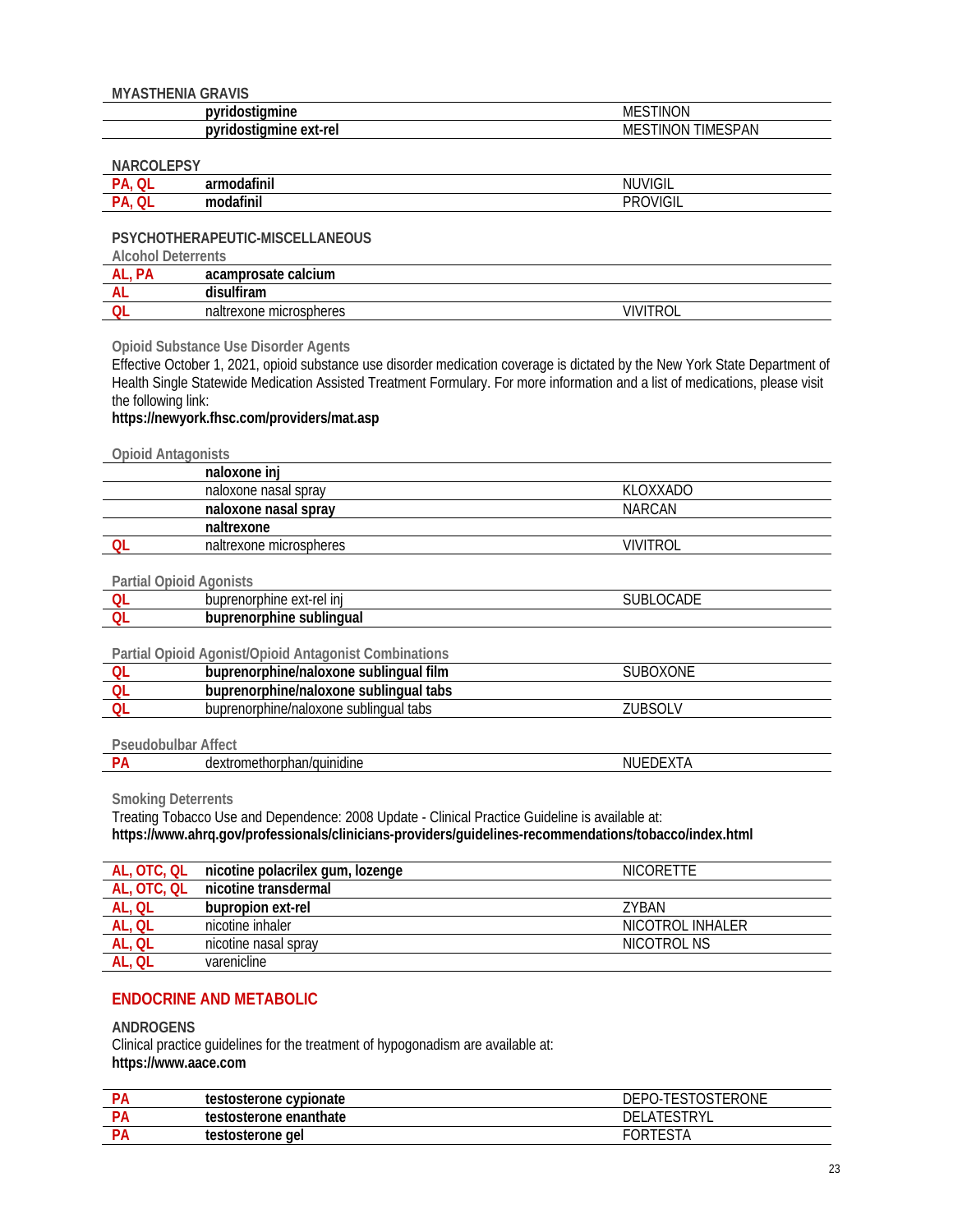| PA                             | testosterone gel 1%                                                                                       | ANDROGEL             |
|--------------------------------|-----------------------------------------------------------------------------------------------------------|----------------------|
| PA                             | testosterone gel 1.62%                                                                                    | ANDROGEL             |
| <b>ANTIDIABETICS</b>           | Guidelines of treatment and management of diabetes are available at:<br>https://professional.diabetes.org |                      |
|                                | Alpha-glucosidase Inhibitors                                                                              |                      |
|                                | acarbose                                                                                                  | <b>PRECOSE</b>       |
|                                |                                                                                                           |                      |
| <b>Biguanides</b>              |                                                                                                           |                      |
|                                | metformin                                                                                                 | <b>GLUCOPHAGE</b>    |
|                                | metformin ext-rel                                                                                         | <b>GLUCOPHAGE XR</b> |
|                                | <b>Biguanide/Sulfonylurea Combinations</b><br>glipizide/metformin                                         |                      |
|                                | glyburide/metformin                                                                                       |                      |
| QL                             | Dipeptidyl Peptidase-4 (DPP-4) Inhibitors<br>alogliptin                                                   | <b>NESINA</b>        |
|                                | Dipeptidyl Peptidase-4 (DPP-4) Inhibitor/Biguanide Combinations                                           |                      |
|                                |                                                                                                           |                      |
| QL                             | alogliptin/metformin                                                                                      | KAZANO               |
|                                | Dipeptidyl Peptidase-4 (DPP-4) Inhibitor/Insulin Sensitizer Combinations                                  |                      |
| <b>OL</b>                      | alogliptin/pioglitazone                                                                                   | <b>OSENI</b>         |
| <b>Incretin Mimetic Agents</b> |                                                                                                           |                      |
| ST, QL                         | dulaglutide                                                                                               | <b>TRULICITY</b>     |
| ST, QL                         | semaglutide                                                                                               | <b>OZEMPIC</b>       |
| ST, QL                         | semaglutide                                                                                               | <b>RYBELSUS</b>      |
|                                |                                                                                                           |                      |
| <b>Insulins</b>                |                                                                                                           |                      |
| QL                             | insulin human                                                                                             | <b>HUMULIN R</b>     |
| QL                             | insulin human                                                                                             | <b>NOVOLIN R</b>     |
| QL                             | insulin isophane human                                                                                    | <b>HUMULIN N</b>     |
| QL                             | insulin isophane human                                                                                    | <b>NOVOLIN N</b>     |
| QL                             | insulin isophane human 70%/regular 30%                                                                    | HUMULIN 70/30        |
| QL                             | insulin isophane human 70%/regular 30%                                                                    | NOVOLIN 70/30        |
|                                | insulin aspart protamine 70%/insulin aspart 30%                                                           | NOVOLOG MIX 70/30    |
|                                | insulin degludec                                                                                          | <b>TRESIBA</b>       |
|                                | insulin glargine                                                                                          | <b>BASAGLAR</b>      |
|                                | insulin glargine                                                                                          | <b>TOUJEO</b>        |
|                                | insulin glargine pen; 1-pen, 5-pen pkg                                                                    | <b>SEMGLEE</b>       |
|                                | insulin lispro                                                                                            | ADMELOG              |
|                                | insulin lispro protamine/insulin lispro                                                                   | <b>HUMALOG MIX</b>   |
|                                |                                                                                                           |                      |
| <b>Insulin Sensitizers</b>     |                                                                                                           |                      |
| <b>QL</b>                      | pioglitazone                                                                                              | <b>ACTOS</b>         |
|                                | Insulin Sensitizer/Biguanide Combinations                                                                 |                      |
| QL                             | pioglitazone/metformin                                                                                    | <b>ACTOPLUS MET</b>  |
|                                |                                                                                                           |                      |
|                                | Insulin Sensitizer/Sulfonylurea Combinations                                                              |                      |
| QL                             | pioglitazone/glimepiride                                                                                  | <b>DUETACT</b>       |
|                                |                                                                                                           |                      |
| Meglitinides                   |                                                                                                           |                      |
|                                | nateglinide                                                                                               |                      |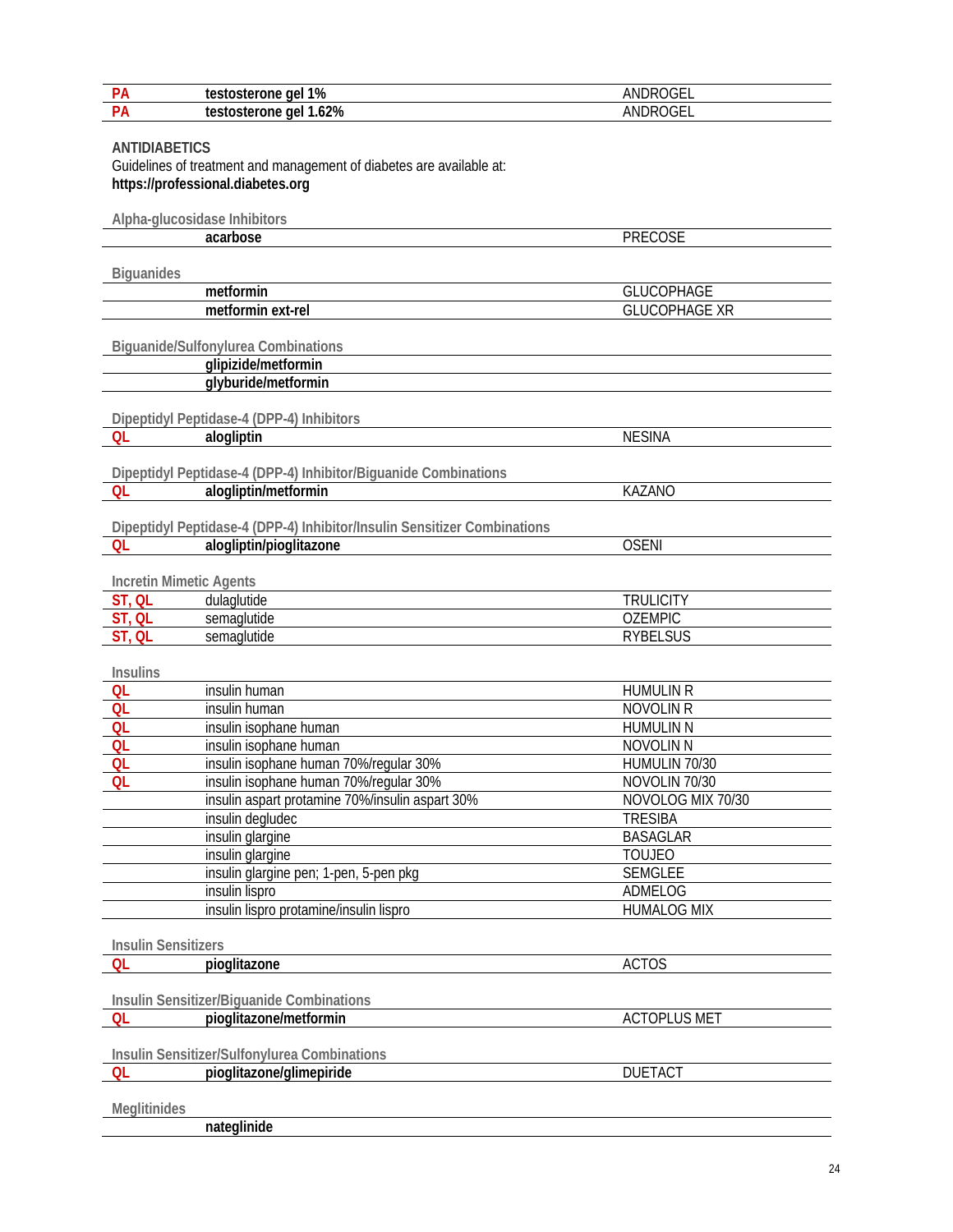|                                             | repaglinide                                                              |                                                          |
|---------------------------------------------|--------------------------------------------------------------------------|----------------------------------------------------------|
|                                             |                                                                          |                                                          |
| PA, QL                                      | Sodium-Glucose Co-Transporter 2 (SGLT2) Inhibitors<br>empagliflozin      | <b>JARDIANCE</b>                                         |
| ST, QL                                      | ertugliflozin                                                            | <b>STEGLATRO</b>                                         |
|                                             |                                                                          |                                                          |
|                                             | Sodium-Glucose Co-Transporter 2 (SGLT2) Inhibitor/Biguanide Combinations |                                                          |
| ST, QL                                      | ertugliflozin/metformin                                                  | SEGLUROMET                                               |
|                                             |                                                                          |                                                          |
| Sulfonylureas                               |                                                                          |                                                          |
|                                             | glimepiride                                                              | AMARYL                                                   |
|                                             | glipizide<br>glipizide ext-rel                                           | <b>GLUCOTROL XL</b>                                      |
|                                             | glyburide                                                                |                                                          |
|                                             | glyburide, micronized                                                    | <b>GLYNASE</b>                                           |
|                                             |                                                                          |                                                          |
| <b>Supplies</b>                             |                                                                          |                                                          |
| OTC, QL                                     | alcohol swabs                                                            |                                                          |
| OTC, QL                                     | blood glucose monitoring kits, test strips                               | <b>CONTOUR KITS, STRIPS</b>                              |
| OTC, QL                                     | blood glucose monitoring kits, test strips                               | CONTOUR NEXT EZ KITS, STRIPS                             |
| OTC, QL                                     | blood glucose monitoring kits, test strips                               | CONTOUR NEXT ONE KITS,<br><b>STRIPS</b>                  |
| OTC, QL                                     | blood glucose monitoring kits, test strips                               | CONTOUR NEXT USB KITS,                                   |
|                                             |                                                                          | <b>STRIPS</b>                                            |
| OTC, QL                                     | insulin syringes, needles                                                | <b>BD ULTRAFINE INSULIN</b>                              |
|                                             |                                                                          | SYRINGES AND NEEDLES                                     |
| OTC, QL                                     | lancets                                                                  |                                                          |
| PA                                          | blood glucose continuous monitoring receivers, sensors                   | FREESTYLE LIBRE CONTINUOUS                               |
|                                             |                                                                          | <b>GLUCOSE MONITORING SYSTEM</b>                         |
| <b>PA</b>                                   | blood glucose continuous monitoring receivers, sensors, transmitters     | <b>DEXCOM CONTINUOUS</b>                                 |
| <b>PA</b>                                   | insulin infusion disposable pump                                         | <b>GLUCOSE MONITORING SYSTEM</b><br>OMNIPOD DASH INSULIN |
|                                             |                                                                          | <b>INFUSION PUMP</b>                                     |
| PA                                          | insulin infusion disposable pump                                         | OMNIPOD INSULIN INFUSION                                 |
|                                             |                                                                          | <b>PUMP</b>                                              |
|                                             |                                                                          |                                                          |
| <b>CALCIUM REGULATORS</b>                   |                                                                          |                                                          |
|                                             | Guidelines of treatment and management of osteoporosis are available at: |                                                          |
| https://www.aace.com<br>https://www.nof.org |                                                                          |                                                          |
|                                             |                                                                          |                                                          |
| Bisphosphonates                             |                                                                          |                                                          |
| QL                                          | alendronate tabs                                                         | <b>FOSAMAX</b>                                           |
|                                             |                                                                          |                                                          |
| Calcitonins                                 |                                                                          |                                                          |
|                                             | calcitonin-salmon                                                        | <b>MIACALCIN</b>                                         |
|                                             |                                                                          |                                                          |
| <b>Parathyroid Hormones</b><br><b>SGM</b>   | abaloparatide                                                            | <b>TYMLOS</b>                                            |
|                                             |                                                                          |                                                          |
| <b>CONTRACEPTIVES</b>                       |                                                                          |                                                          |
| $EE = ethiny$ estradiol                     |                                                                          |                                                          |
|                                             |                                                                          |                                                          |
| Monophasic                                  |                                                                          |                                                          |
| 20 mcg Estrogen                             |                                                                          |                                                          |
|                                             | drospirenone/EE 3/20<br>levonorgestrel/EE 0.1/20                         | YAZ                                                      |
|                                             | norethindrone acetate/EE 1/20                                            |                                                          |
|                                             |                                                                          |                                                          |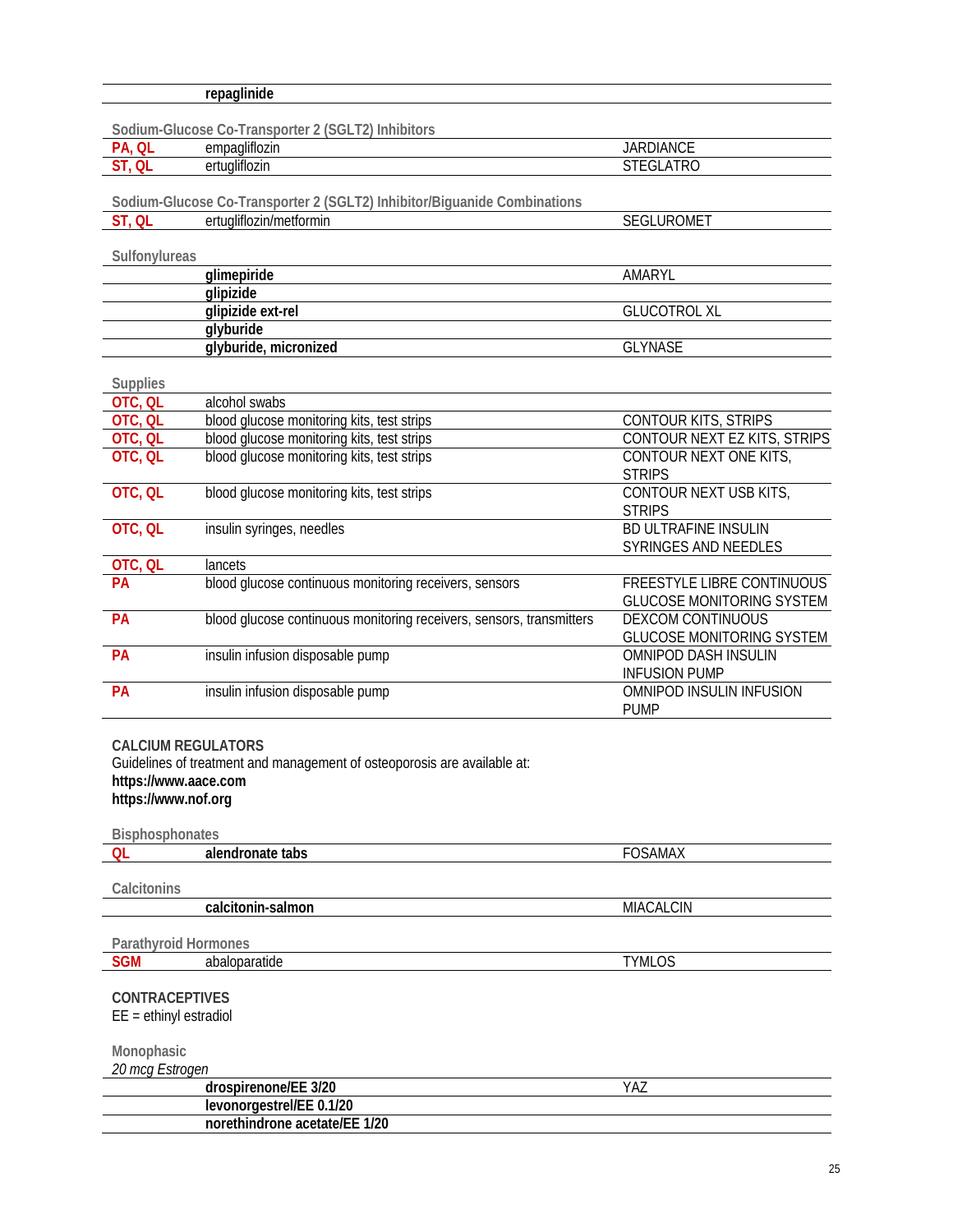|                       | norethindrone acetate/EE 1/20 and iron     |                 |  |
|-----------------------|--------------------------------------------|-----------------|--|
|                       |                                            |                 |  |
| 30 mcg Estrogen       |                                            |                 |  |
|                       | desogestrel/EE 0.15/30 - Apri              |                 |  |
|                       | drospirenone/EE 3/30                       | <b>YASMIN</b>   |  |
|                       | levonorgestrel/EE 0.15/30                  |                 |  |
|                       | norethindrone acetate/EE 1.5/30            |                 |  |
|                       | norethindrone acetate/EE 1.5/30 and iron   |                 |  |
|                       | norgestrel/EE 0.3/30                       |                 |  |
|                       |                                            |                 |  |
| 35 mcg Estrogen       |                                            |                 |  |
|                       | ethynodiol diacetate/EE 1/35               |                 |  |
|                       | norethindrone/EE 0.4/35                    |                 |  |
|                       | norethindrone/EE 0.5/35                    |                 |  |
|                       | norethindrone/EE 1/35                      |                 |  |
|                       | norgestimate/EE 0.25/35                    |                 |  |
|                       |                                            |                 |  |
| 50 mcg Estrogen       |                                            |                 |  |
|                       | ethynodiol diacetate/EE 1/50 - Kelnor 1/50 |                 |  |
|                       |                                            |                 |  |
| <b>Biphasic</b>       |                                            |                 |  |
|                       | desogestrel/EE                             | <b>MIRCETTE</b> |  |
|                       |                                            |                 |  |
| Triphasic             |                                            |                 |  |
|                       | desogestrel/EE - Velivet                   |                 |  |
|                       | levonorgestrel/EE<br>norethindrone/EE      |                 |  |
|                       |                                            |                 |  |
|                       | norgestimate/EE                            |                 |  |
| <b>Extended Cycle</b> |                                            |                 |  |
| QL                    | levonorgestrel/EE 0.15/30                  | SEASONALE       |  |
| <b>QL</b>             | levonorgestrel/EE 0.15/30 and EE 10        | SEASONIQUE      |  |
|                       |                                            |                 |  |
| Progestin Only        |                                            |                 |  |
| <b>QL</b>             | norethindrone                              |                 |  |
|                       |                                            |                 |  |
|                       | <b>Emergency Contraception</b>             |                 |  |
| OTC, QL               | levonorgestrel                             | PLAN B ONE-STEP |  |
| QL                    | ulipristal                                 | <b>ELLA</b>     |  |
|                       |                                            |                 |  |
| Injectable            |                                            |                 |  |
| QL                    | medroxyprogesterone acetate 150 mg/mL      | DEPO-PROVERA    |  |
|                       |                                            |                 |  |
| Transdermal           |                                            |                 |  |
| QL                    | norelgestromin/EE - Xulane                 |                 |  |
|                       |                                            |                 |  |
| Vaginal               |                                            |                 |  |
| QL                    | etonogestrel/EE ring                       | <b>NUVARING</b> |  |
|                       |                                            |                 |  |
| Miscellaneous         |                                            |                 |  |
| OTC, QL               | condoms, male                              |                 |  |
| OTC, QL               | nonoxynol-9                                | <b>GYNOL II</b> |  |
| OTC, QL               | nonoxynol-9                                | SHUR-SEAL       |  |
| <b>QL</b>             | diaphragm                                  |                 |  |
|                       |                                            |                 |  |
| <b>ENDOMETRIOSIS</b>  |                                            |                 |  |
|                       | danazol                                    |                 |  |
|                       | nafarelin                                  | SYNAREL         |  |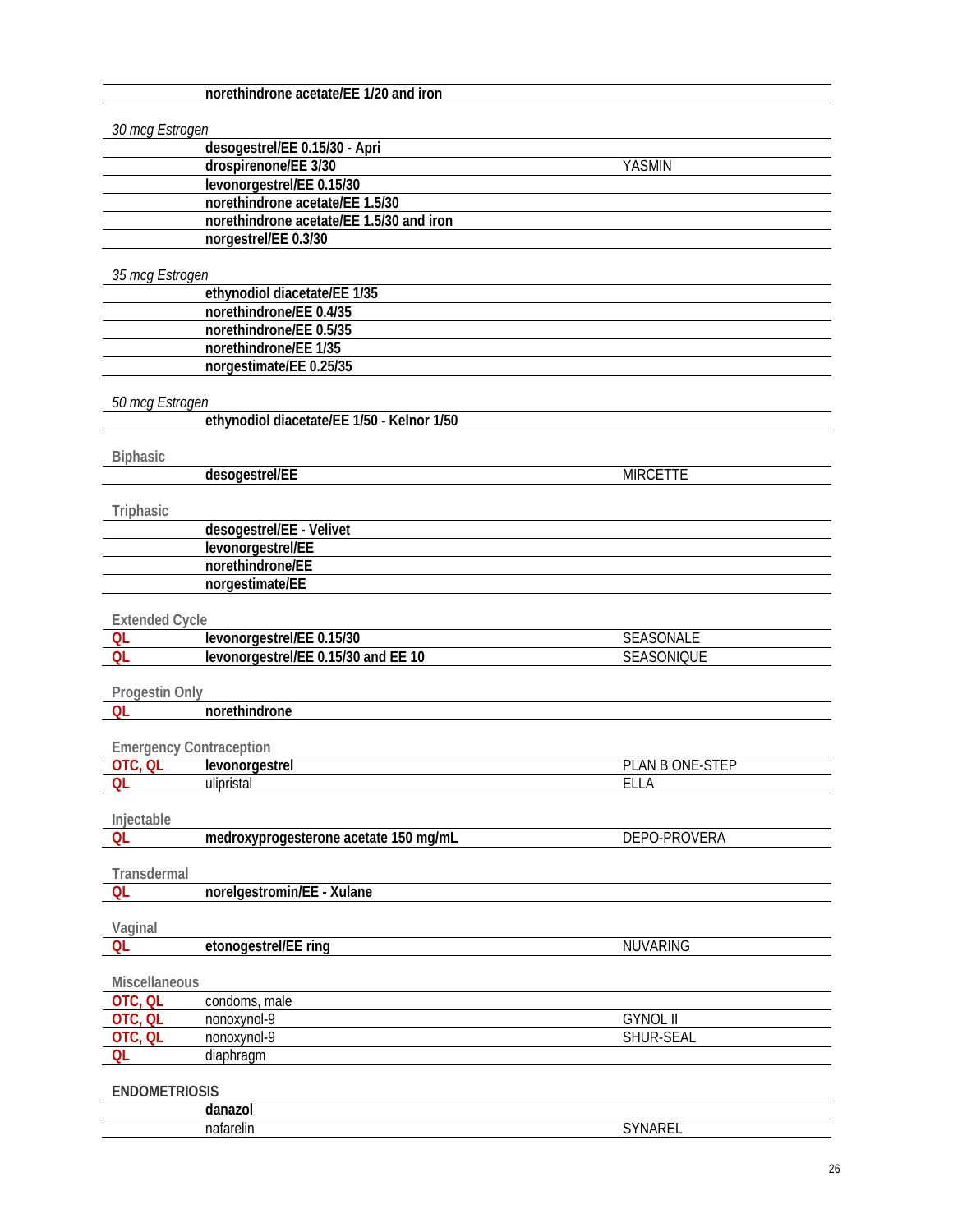#### **ESTROGENS**  Guidelines of treatment and management of hormone therapy and menopause are available at: **https://www.menopause.org https://www.aace.com/files/menopause.pdf**

| Oral                        |                                                           |                               |
|-----------------------------|-----------------------------------------------------------|-------------------------------|
|                             | estradiol                                                 | <b>ESTRACE</b>                |
|                             |                                                           |                               |
| Transdermal                 |                                                           |                               |
| QL                          | estradiol                                                 | CLIMARA                       |
|                             |                                                           |                               |
| Vaginal                     |                                                           |                               |
|                             | estradiol vaginal crm                                     | <b>ESTRACE CREAM</b>          |
|                             | estradiol vaginal ring                                    | <b>FEMRING</b>                |
|                             | estradiol vaginal tabs                                    | <b>VAGIFEM</b>                |
|                             |                                                           |                               |
| ESTROGEN/PROGESTINS         |                                                           |                               |
| Oral                        |                                                           |                               |
|                             | EE/norethindrone acetate                                  | <b>FEMHRT</b>                 |
|                             | EE/norethindrone acetate - Jinteli                        |                               |
|                             | estradiol/norethindrone acetate                           | <b>ACTIVELLA</b>              |
|                             |                                                           |                               |
| Transdermal                 |                                                           |                               |
|                             | estradiol/norethindrone acetate                           | COMBIPATCH                    |
|                             |                                                           |                               |
| <b>FERTILITY REGULATORS</b> |                                                           |                               |
|                             | <b>Ovulation Stimulants, Synthetic</b>                    |                               |
| <b>PA</b>                   | clomiphene                                                |                               |
|                             |                                                           |                               |
| <b>GLUCOCORTICOIDS</b>      |                                                           |                               |
|                             | dexamethasone                                             |                               |
|                             | fludrocortisone                                           |                               |
|                             | hydrocortisone                                            | CORTEF                        |
|                             | methylprednisolone                                        | <b>MEDROL</b>                 |
|                             | methylprednisolone 2 mg                                   | <b>MEDROL</b>                 |
|                             | prednisolone sodium phosphate orally disintegrating tabs  | ORAPRED ODT                   |
|                             | prednisolone sodium phosphate soln 5 mg/5 mL, 15 mg/5 mL, |                               |
|                             | 25 mg/5 mL                                                |                               |
|                             | prednisolone syrup                                        |                               |
|                             | prednisone                                                |                               |
|                             |                                                           |                               |
|                             | <b>GLUCOSE ELEVATING AGENTS</b>                           |                               |
| QL                          | glucagon nasal powder                                     | <b>BAQSIMI</b>                |
| QL                          | glucagon subcutaneous soln                                | <b>GVOKE</b>                  |
| <b>OL</b>                   | glucagon, human recombinant                               | <b>GLUCAGON EMERGENCY KIT</b> |
|                             |                                                           |                               |
|                             | <b>HUMAN GROWTH HORMONES</b>                              |                               |
|                             | Guidelines for use of growth hormone are available at:    |                               |
|                             | https://www.aace.com/publications/guidelines              |                               |
|                             |                                                           |                               |
| <b>SGM</b>                  | somatropin                                                | <b>NORDITROPIN</b>            |
| <b>SGM</b>                  | somatropin                                                | ZORBTIVE                      |
|                             |                                                           |                               |
|                             | HYPERPARATHYROID TREATMENT, VITAMIN D ANALOGS             |                               |
|                             | calcitriol (1,25-D3)                                      | <b>ROCALTROL</b>              |
|                             | doxercalciferol                                           |                               |
|                             | paricalcitol                                              | ZEMPLAR                       |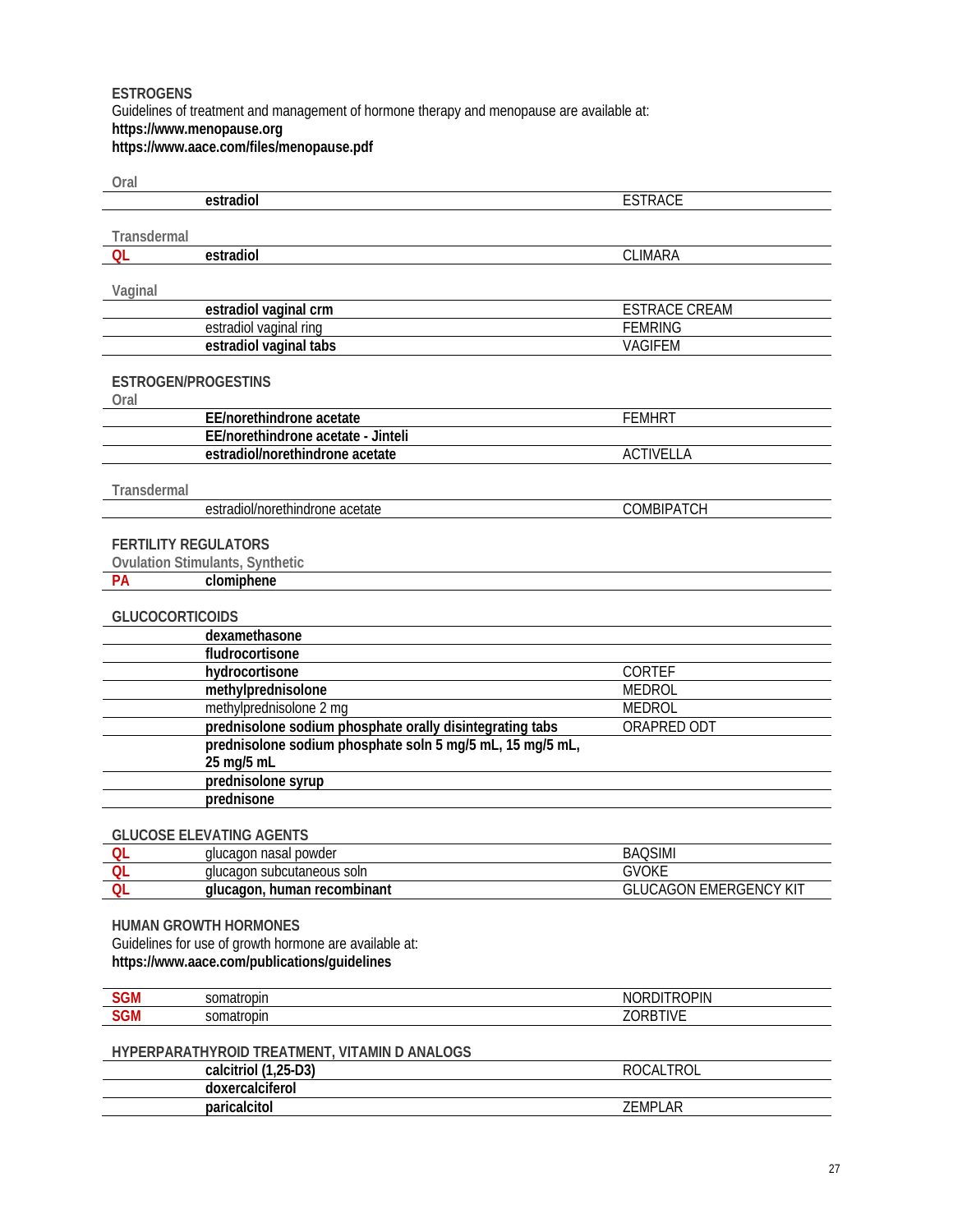|                            | PHENYLKETONURIA TREATMENT AGENTS                                                                              |                   |  |
|----------------------------|---------------------------------------------------------------------------------------------------------------|-------------------|--|
| <b>SGM</b>                 | sapropterin                                                                                                   | <b>KUVAN</b>      |  |
|                            |                                                                                                               |                   |  |
|                            | PHOSPHATE BINDER AGENTS                                                                                       |                   |  |
|                            | calcium acetate caps                                                                                          |                   |  |
| <b>ST</b>                  | sevelamer carbonate                                                                                           | <b>RENVELA</b>    |  |
|                            | POTASSIUM-REMOVING AGENTS                                                                                     |                   |  |
|                            | sodium polystyrene sulfonate powder                                                                           |                   |  |
|                            |                                                                                                               |                   |  |
| <b>PROGESTINS</b>          |                                                                                                               |                   |  |
| Oral                       |                                                                                                               |                   |  |
|                            | medroxyprogesterone acetate                                                                                   | <b>PROVERA</b>    |  |
|                            | norethindrone acetate                                                                                         | <b>AYGESTIN</b>   |  |
|                            | progesterone, micronized                                                                                      | <b>PROMETRIUM</b> |  |
|                            |                                                                                                               |                   |  |
| Vaginal<br>PA              | progesterone gel                                                                                              | CRINONE           |  |
|                            |                                                                                                               |                   |  |
|                            | SELECTIVE ESTROGEN RECEPTOR MODULATORS                                                                        |                   |  |
|                            | raloxifene                                                                                                    | <b>EVISTA</b>     |  |
|                            |                                                                                                               |                   |  |
| <b>THYROID AGENTS</b>      |                                                                                                               |                   |  |
| <b>Antithyroid Agents</b>  |                                                                                                               |                   |  |
|                            | methimazole                                                                                                   |                   |  |
|                            | propylthiouracil                                                                                              |                   |  |
| <b>Thyroid Supplements</b> |                                                                                                               |                   |  |
|                            | levothyroxine                                                                                                 |                   |  |
|                            | levothyroxine                                                                                                 | SYNTHROID         |  |
|                            | levothyroxine - Levoxyl                                                                                       |                   |  |
|                            | liothyronine                                                                                                  | <b>CYTOMEL</b>    |  |
|                            |                                                                                                               |                   |  |
|                            | <b>UREA CYCLE DISORDERS</b>                                                                                   |                   |  |
| <b>SGM</b>                 | sodium phenylbutyrate                                                                                         | <b>BUPHENYL</b>   |  |
|                            |                                                                                                               |                   |  |
| <b>SGM</b>                 | VASOPRESSIN RECEPTOR ANTAGONISTS                                                                              | <b>SAMSCA</b>     |  |
|                            | tolvaptan                                                                                                     |                   |  |
| <b>VASOPRESSINS</b>        |                                                                                                               |                   |  |
| <b>PA</b>                  | desmopressin spray                                                                                            |                   |  |
| PA                         | desmopressin spray, tabs                                                                                      |                   |  |
|                            |                                                                                                               |                   |  |
| <b>MISCELLANEOUS</b>       |                                                                                                               |                   |  |
|                            | cabergoline                                                                                                   |                   |  |
|                            | methylergonovine - Methergine                                                                                 |                   |  |
|                            |                                                                                                               |                   |  |
| <b>GASTROINTESTINAL</b>    |                                                                                                               |                   |  |
|                            | Guidelines for the treatment and management of various gastrointestinal diseases/conditions are available at: |                   |  |
| https://gi.org             |                                                                                                               |                   |  |
| https://www.gastro.org     |                                                                                                               |                   |  |
|                            |                                                                                                               |                   |  |

**ANTIDIARRHEALS** 

| <br>honowyotalotraning<br>וופר<br>opine | LOMOTIL |
|-----------------------------------------|---------|
|                                         |         |
| <b>N/IE</b><br>                         |         |

| . . | - - -<br>-- | .<br>∸IVI'<br>IΜ |
|-----|-------------|------------------|
|     |             |                  |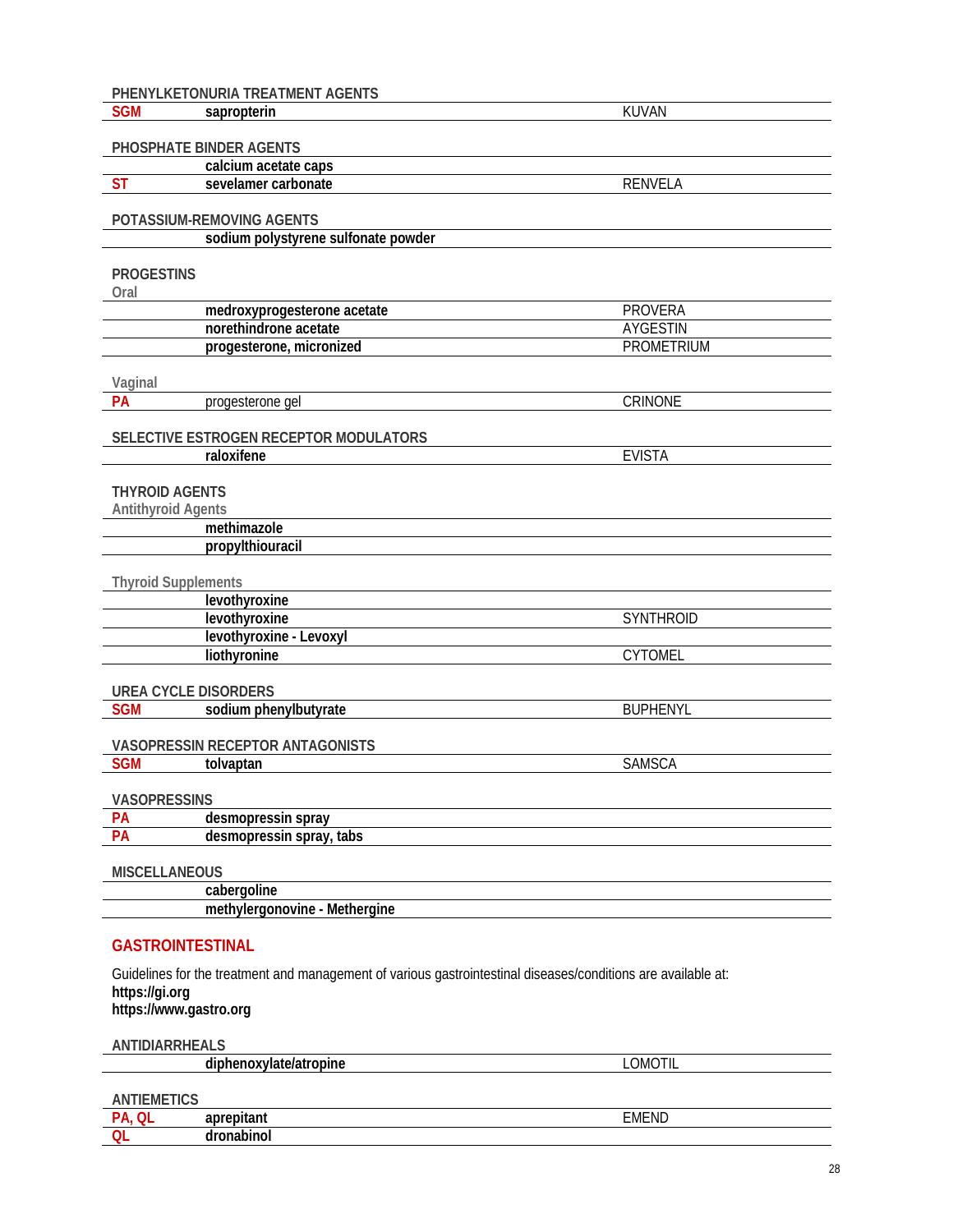| <b>QL</b>               | granisetron tabs                                        |               |
|-------------------------|---------------------------------------------------------|---------------|
|                         | meclizine                                               |               |
|                         | metoclopramide                                          | <b>REGLAN</b> |
| <b>QL</b>               | ondansetron, except 24 mg                               |               |
|                         | prochlorperazine                                        |               |
|                         | promethazine                                            |               |
|                         | promethazine supp                                       |               |
|                         | trimethobenzamide                                       |               |
|                         |                                                         |               |
| <b>ANTISPASMODICS</b>   |                                                         |               |
|                         | dicyclomine                                             | <b>BENTYL</b> |
|                         | glycopyrrolate tabs 1 mg, 2 mg                          |               |
|                         | hyoscyamine sulfate orally disintegrating tabs 0.125 mg |               |
|                         | hyoscyamine sulfate tabs 0.125 mg                       | <b>LEVSIN</b> |
|                         |                                                         |               |
| <b>CHOLELITHOLYTICS</b> |                                                         |               |
|                         | ursodiol                                                | <b>URSO</b>   |
|                         | ursodiol caps 300 mg                                    |               |
|                         |                                                         |               |
|                         | H <sub>2</sub> RECEPTOR ANTAGONISTS                     |               |
|                         | cimetidine                                              |               |
| <b>AL</b>               | famotidine susp                                         | <b>PEPCID</b> |
|                         | famotidine tabs                                         | <b>PEPCID</b> |
|                         | nizatidine                                              |               |
|                         |                                                         |               |
|                         | <b>INFLAMMATORY BOWEL DISEASE</b>                       |               |
| <b>Oral Agents</b>      |                                                         |               |

#### balsalazide budesonide delayed-rel caps **ENTOCORT EC** mesalamine ext-rel caps **APRISO** sulfasalazine **AZULFIDINE** sulfasalazine delayed-rel AZULFIDINE EN-TABS

#### **Rectal Agents**

| .<br>hydrocort<br>$\sim$ n $\sim$ n $\sim$<br>-- |                |
|--------------------------------------------------|----------------|
| - enec<br>еша                                    |                |
| mesa<br>.<br>$   -$<br>$\sim$<br>ΤΗ              | 11<br>$\cdots$ |
|                                                  |                |

#### **IRRITABLE BOWEL SYNDROME**

Irritable Bowel Syndrome with Constipation/Chronic Idiopathic Constipation

| <b>PA</b>                 | lubiprostone                     | AMITIZA           |
|---------------------------|----------------------------------|-------------------|
|                           |                                  |                   |
|                           | <b>LAXATIVES/STOOL SOFTENERS</b> |                   |
|                           | lactulose pak                    | <b>KRISTALOSE</b> |
|                           | lactulose soln                   |                   |
|                           | peg 3350/electrolytes            | <b>COLYTE</b>     |
|                           | peg 3350/electrolytes            | <b>GOLYTELY</b>   |
|                           | peg 3350/electrolytes            | NULYTELY          |
|                           |                                  |                   |
|                           | OPIOID-INDUCED CONSTIPATION      |                   |
|                           | naloxegol                        | <b>MOVANTIK</b>   |
|                           |                                  |                   |
| <b>PANCREATIC ENZYMES</b> |                                  |                   |
| <b>PA</b>                 | pancrelipase delayed-rel         | CREON             |
| <b>PA</b>                 | pancrelipase delayed-rel         | PANCREAZE         |
|                           |                                  |                   |
| <b>PROSTAGLANDINS</b>     |                                  |                   |
|                           | misoprostol                      | <b>CYTOTEC</b>    |

 $\overline{\phantom{0}}$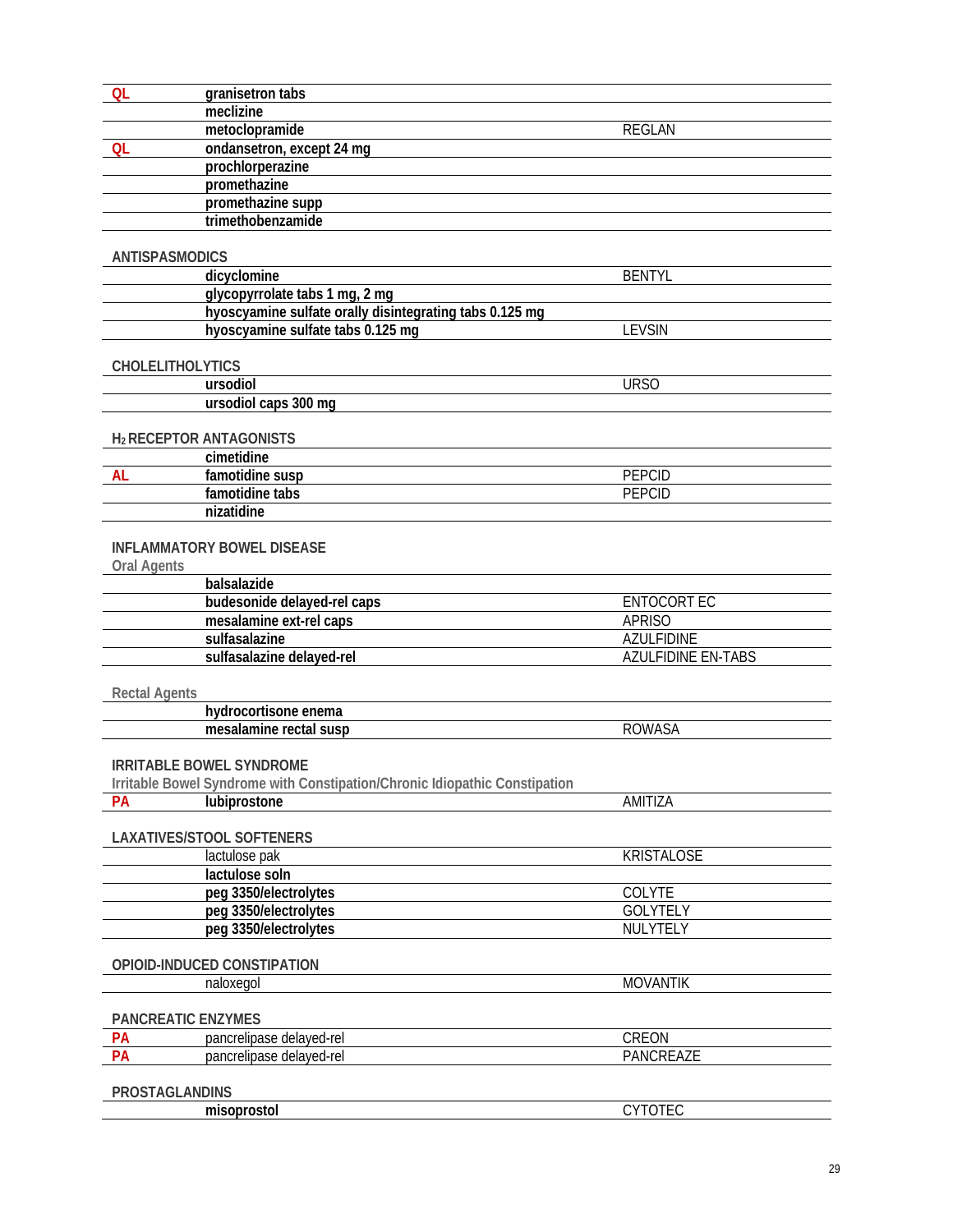## **PROTON PUMP INHIBITORS**

| al. Ol | esomeprazole magnesium delayed-rel susp 2.5 mg, 5 mg, | <b>NEXIUM</b>   |
|--------|-------------------------------------------------------|-----------------|
|        | ma                                                    |                 |
|        | omeprazole delayed-rel caps                           |                 |
|        | pantoprazole delayed-rel tabs                         | <b>PROTONIX</b> |

**AL** Covered for members less than 1 year of age

#### **SALIVA STIMULANTS**

| pilocarpine tabs |  |
|------------------|--|
|------------------|--|

#### **STEROIDS, RECTAL**

|  | crm<br>ocon<br>sone<br>nvu. | 2.5%<br>ANI ' |
|--|-----------------------------|---------------|

**pilocarpine tabs** SALAGEN

#### **MISCELLANEOUS**

| י ה | alvo<br>oovi<br>∵uatu ∶                       | JSA<br>____<br>__ |
|-----|-----------------------------------------------|-------------------|
|     | tabs<br>0.1000<br>susp<br>Jul<br><b>PITAL</b> |                   |

**PA** Covered for members 3-16 years of age

#### **GENITOURINARY**

**BENIGN PROSTATIC HYPERPLASIA**  Guidelines for the management of BPH are available at: **https://www.auanet.org/guidelines**

| alfuzosin ext-rel | UROXATRAL     |
|-------------------|---------------|
| doxazosin         | CARDURA       |
| finasteride       | PROSCAR       |
| tamsulosin        | <b>FLOMAX</b> |
| terazosin         |               |
|                   |               |

#### **URINARY ANTISPASMODICS**

|   | oxybutynin         |                          |
|---|--------------------|--------------------------|
| ∽ | oxybutynin ext-rel | <b>OPAN XL</b><br>Л<br>R |
|   | trospium           |                          |

#### **VAGINAL ANTI-INFECTIVES**

| clindamycin crm                        | CLEOCIN          |
|----------------------------------------|------------------|
| clotrimazole                           |                  |
| metronidazole                          | METROGEL-VAGINAL |
| miconazole                             |                  |
| terconazole crm 0.4%, 0.8%, supp 80 mg |                  |
|                                        |                  |

#### **MISCELLANEOUS**

| bethanechol                                                        | <b>URECHOLINE</b> |
|--------------------------------------------------------------------|-------------------|
| phenazopyridine                                                    | <b>PYRIDIUM</b>   |
| potassium citrate ext-rel                                          | UROCIT-K          |
| potassium citrate powder                                           |                   |
| potassium citrate/citric acid soln 1100/334 mg/5 mL                |                   |
| potassium citrate/sodium citrate/citric acid soln 550/500/334 mg/5 |                   |
| mL                                                                 |                   |
| sodium citrate crystals                                            |                   |
| sodium citrate/citric acid soln 500/334 mg/5 mL                    |                   |

 $\overline{\phantom{a}}$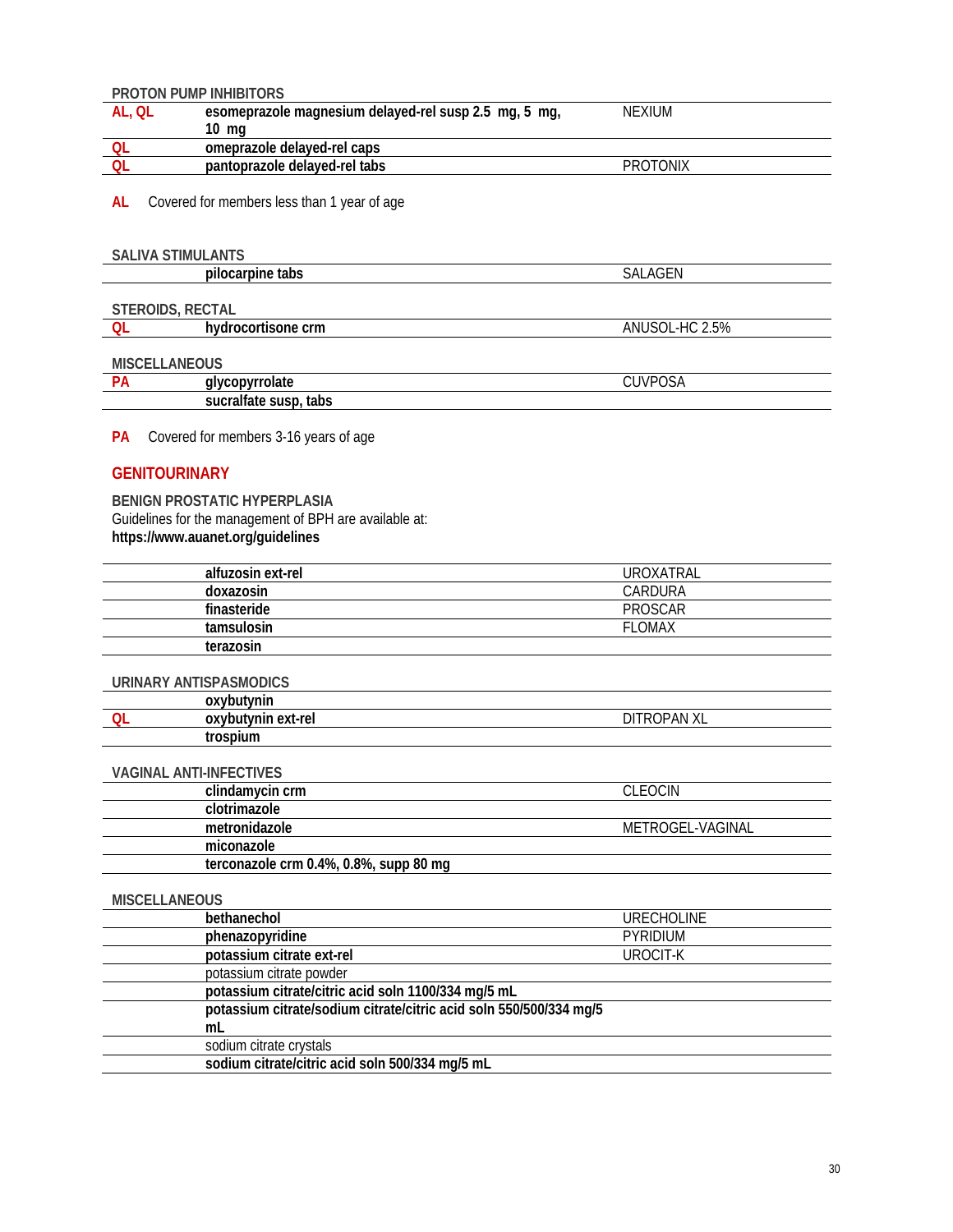#### **HEMATOLOGIC**

Guidelines of treatment and management of hemophilia are available at: https://www.hemophilia.org

### **ANTICOAGULANTS**

CHEST quidelines are available at:

https://www.chestnet.org/Guidelines-and-Resources/CHEST-Guideline-Topic Areas/Pulmonary-Vascular

Injectable

|      | enoxaparin  | LOVENOX        |
|------|-------------|----------------|
|      |             |                |
| Oral |             |                |
|      | apixaban    | <b>ELIQUIS</b> |
|      | rivaroxaban | <b>XARELTO</b> |
|      | warfarin    |                |
|      |             |                |

Synthetic Heparinoid-like Agents

#### **HEMATOPOIETIC GROWTH FACTORS**

Guidelines for the management of neutropenia are available at: https://www.asco.org

Guidelines for the management of anemia associated with chronic kidney disease are available at: https://www.kidney.org/professionals/guidelines#guidelines

| <b>SGM</b> | darbepoetin alfa   | ARANESP          |
|------------|--------------------|------------------|
| <b>SGM</b> | epoetin alfa-epbx  | RETACRIT         |
| <b>SGM</b> | filgrastim-aafi    | <b>NIVESTYM</b>  |
| <b>SGM</b> | filgrastim-sndz    | ZARXIO           |
| <b>SGM</b> | pegfilgrastim-bmez | <b>ZIEXTENZO</b> |

HEMOPHILIA, VON WILLEBRAND DISEASE AND RELATED BLEEDING DISORDERS Coverage is provided for human plasma-derived blood factors and recombinant blood factors for the treatment of hemophilia.

#### PLATELET AGGREGATION INHIBITORS

| clopidogrel 300 mg             | <b>PLAVIX</b>   |  |
|--------------------------------|-----------------|--|
| dipyridamole 25 mg, 75 mg      |                 |  |
| prasugrel                      | <b>EFFIENT</b>  |  |
| ticagrelor                     | <b>BRILINTA</b> |  |
|                                |                 |  |
| PLATELET SYNTHESIS INHIBITORS  |                 |  |
| anagrelide                     | AGRYLIN         |  |
|                                |                 |  |
| THROMBOCYTOPENIA AGENTS        |                 |  |
| <b>SGM</b><br>eltrombopag tabs | PROMACTA        |  |
|                                |                 |  |
| <b>MISCELLANEOUS</b>           |                 |  |
| .                              |                 |  |

cilostazol

#### **IMMUNOLOGIC AGENTS**

Guidelines for the management of rheumatic diseases are available at: https://www.rheumatology.org

**AUTOIMMUNE AGENTS** 

| JM | nd,<br>adalır<br>nap<br>.   | …IMI⊡⊺         |
|----|-----------------------------|----------------|
| GМ | bro<br>ualur<br>∘n F<br>наг | ົ<br>.IC<br>۰. |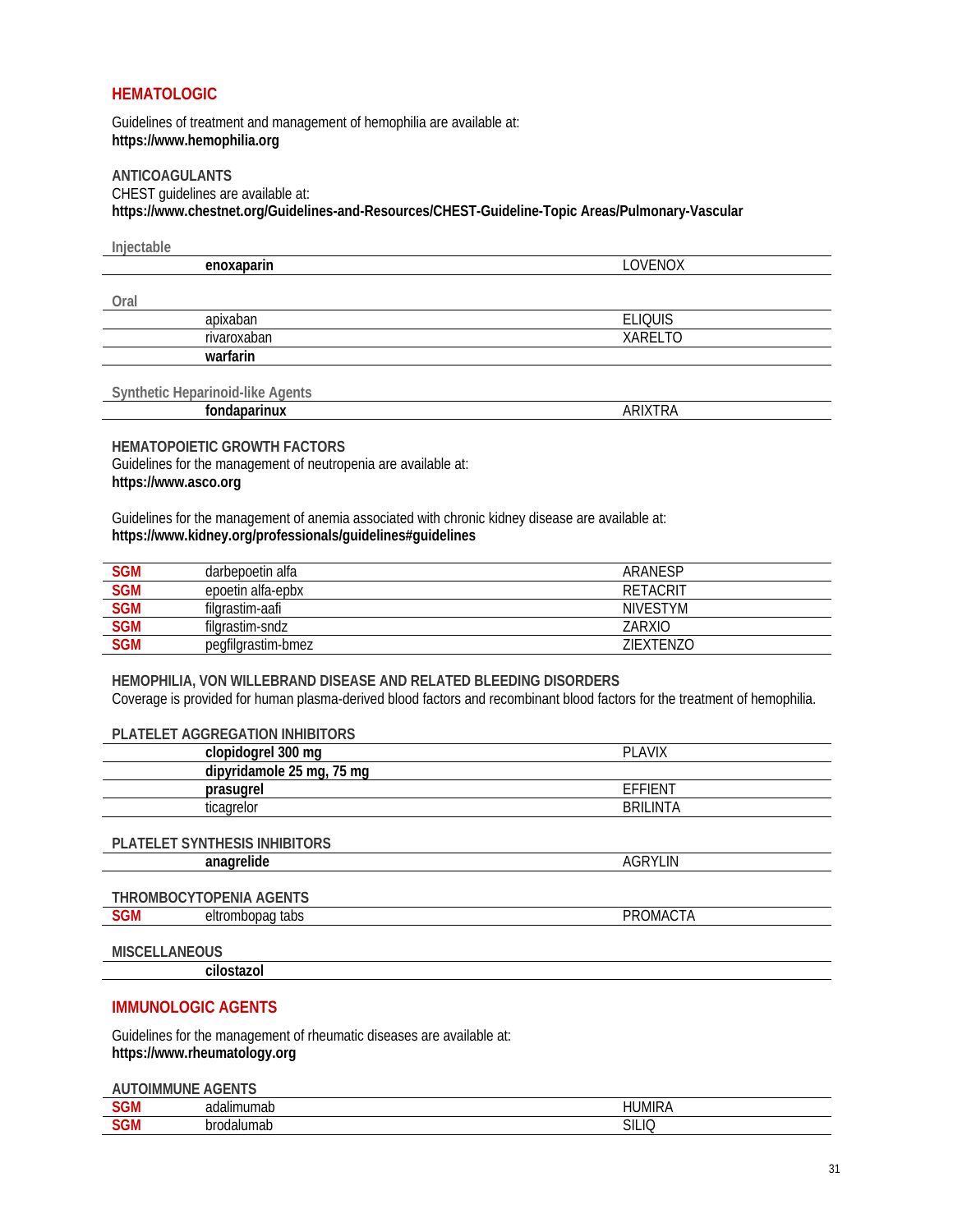| <b>SGM</b> | etanercept          | ENBREL         |
|------------|---------------------|----------------|
| <b>SGM</b> | infliximab-axxq     | AVSOLA         |
| <b>SGM</b> | sarilumab           | KFV7ARA        |
| <b>SGM</b> | secukinumab         | COSENTYX       |
| <b>SGM</b> | tofacitinib         | XELJANZ        |
| SGM<br>SGM | tofacitinib ext-rel | XELJANZ XR     |
|            | vedolizumab         | <b>ENTYVIO</b> |

#### DISEASE-MODIFYING ANTIRHEUMATIC DRUGS (DMARDs)

|            | hydroxychloroquine | PLAQUENIL |
|------------|--------------------|-----------|
|            | leflunomide        | ARAVA     |
|            | methotrexate       |           |
| <b>SGM</b> | methotrexate ini   | RASUVO    |

#### HEREDITARY ANGIOEDEMA AGENTS

| SGM | inhibitor<br>ົາ<br>esterase<br>ು।⊏<br>، ب  | CINRY7F                                   |
|-----|--------------------------------------------|-------------------------------------------|
| SGM | inhibitor<br>ົາ<br>recombinant<br>esterase | $\sim$ $\sim$ $\sim$ $\sim$<br>)N<br>- 10 |
| SGM | icatibant<br>וווסטו                        | $TIDA$ .<br>INA                           |

#### **IMMUNOMODULATORS**

CDC recommendations on the treatment of hepatitis are available at: https://www.cdc.gov/hepatitis/Resources/

#### Guidelines for the management of hepatitis are available at: https://www.aasld.org

#### Interferons

| نGM | ን.<br>alta-2b<br>interferon                                                           | Ж<br>W                                      |
|-----|---------------------------------------------------------------------------------------|---------------------------------------------|
| GМ  | pre-filled<br>vial<br>erteron<br>neginte<br>alta-:<br>svringe<br>aintert<br>, a<br>∠u | <b>PROCLICK</b><br>11<br>. .<br>니니시<br><br> |

#### **Miscellaneous**

| <b>SGM</b>                    | canakinumab                              | <b>ILARIS</b>   |
|-------------------------------|------------------------------------------|-----------------|
|                               |                                          |                 |
| <b>IMMUNOSUPPRESSANTS</b>     |                                          |                 |
| Antimetabolites               |                                          |                 |
|                               | azathioprine                             | AZASAN          |
|                               | azathioprine                             | <b>IMURAN</b>   |
|                               | mycophenolate mofetil                    | <b>CELLCEPT</b> |
|                               |                                          |                 |
| <b>Calcineurin Inhibitors</b> |                                          |                 |
|                               | cyclosporine                             | SANDIMMUNE      |
|                               | cyclosporine, modified                   | <b>NEORAL</b>   |
|                               | tacrolimus                               | <b>PROGRAF</b>  |
|                               |                                          |                 |
| <b>Rapamycin Derivatives</b>  |                                          |                 |
|                               | sirolimus                                | <b>RAPAMUNE</b> |
|                               |                                          |                 |
| <b>VACCINES</b>               |                                          |                 |
| Influenza                     |                                          |                 |
|                               | influenza vaccine                        |                 |
|                               |                                          |                 |
| Meningococcal                 |                                          |                 |
|                               | meningococcal vaccine groups A,C,Y,W-135 | <b>MENACTRA</b> |
| $\star$                       | meningococcal vaccine groups A,C,Y,W-135 | MENVEO ACYW     |
|                               |                                          |                 |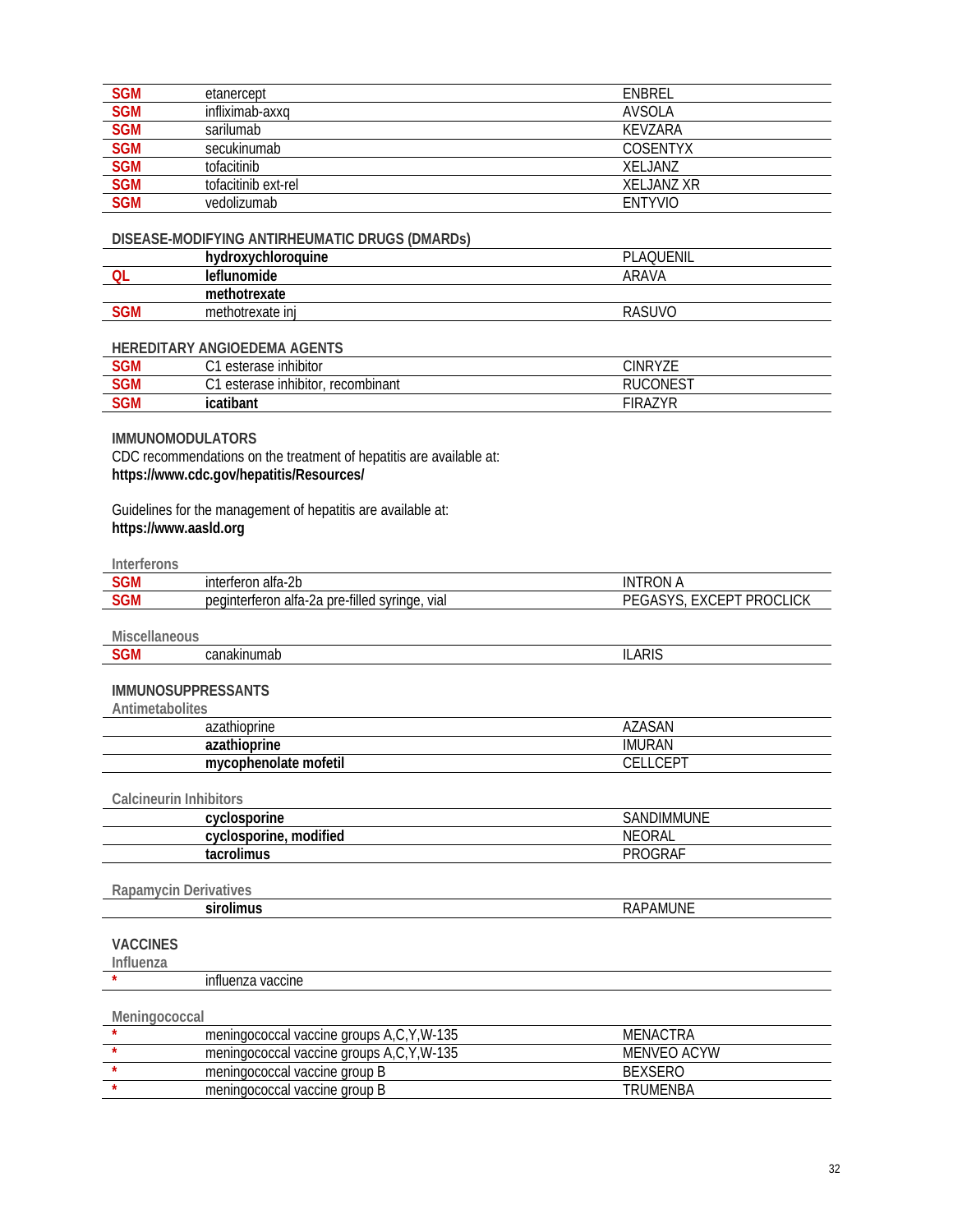| . meumococcar |                      |                           |
|---------------|----------------------|---------------------------|
|               | pheumococcal vaccine | :UMOVAX 23<br>PNE         |
|               | pheumococcal vaccine | <b>VNAR</b><br>יםה<br>، د |
|               |                      |                           |

#### **Zoster**

| zoster vaccine recombinant | $\sim$ DIV<br>IIINIC<br>≺ו<br>1 M - |
|----------------------------|-------------------------------------|
| .                          |                                     |

**\*** Vaccine available through VFC program for members 18 years of age or younger.

#### **NUTRITIONAL/SUPPLEMENTS**

#### **ELECTROLYTES**

#### **Potassium**

| potassium bicarbonate effer tabs 25 mEq. |       |
|------------------------------------------|-------|
| potassium chloride ext-rel               |       |
| potassium chloride ext-rel               | K-TAB |
| potassium chloride liquid                |       |

#### **Miscellaneous**

| potassium/sodium phosphates | K-PHOS NEUTRAL |
|-----------------------------|----------------|
|-----------------------------|----------------|

#### **VITAMINS AND MINERALS**

**Folic Acid/Combinations** 

**folic acid**

#### **Prenatal Vitamins**

| prenatal vitamins/carbonyl iron/docusate/ferrous gluconate/folic acid | CITRANATAL BLOOM   |
|-----------------------------------------------------------------------|--------------------|
| prenatal vitamins/carbonyl iron/docusate/folic acid - Prenatal AD     |                    |
| prenatal vitamins/carbonyl iron/ferrous fumarate/folic acid + DHA     | CITRANATAL MEDLEY  |
| prenatal vitamins/carbonyl iron/folic acid - Prenatabs Rx             |                    |
| prenatal vitamins/DHA/docusate/folic acid                             | CITRANATAL HARMONY |
| prenatal vitamins/docusate/folic acid                                 | CITRANATAL RX      |
| prenatal vitamins/ferrous bisglycinate/folic acid                     | <b>NESTABS</b>     |
| prenatal vitamins/ferrous fumarate/docusate/                          |                    |
| folic acid - Prenatal 19                                              |                    |
|                                                                       |                    |

#### **Miscellaneous**

| cyanocobalamin inj                                         |                     |
|------------------------------------------------------------|---------------------|
| ergocalciferol (D2)                                        |                     |
| ferrous fumarate/folic acid/docusate sodium/vitamin B-     | NEPHRON FA          |
| complex/vitamin C                                          |                     |
| fluoride chew tabs 0.25 mg, 0.5 mg, 1 mg                   |                     |
| fluoride/vitamin D drops 0.25 mg/mL                        | <b>FLORIVA</b>      |
| multivitamins/fluoride chew tabs 0.25 mg, 0.5 mg, 1 mg     |                     |
| multivitamins/fluoride chew tabs 0.25 mg, 0.5 mg, 1 mg     | POLY-VI-FLOR        |
| multivitamins/fluoride drops 0.25 mg                       | POLY-VI-FLOR        |
| multivitamins/fluoride/iron chew tabs 0.5 mg               | POLY-VI-FLOR W/IRON |
| multivitamins/fluoride/iron drops 0.25 mg/mL               | <b>OUFLORA FE</b>   |
| multivitamins/fluoride/iron susp 0.25 mg                   | POLY-VI-FLOR W/IRON |
| multivitamins/minerals/fluoride chew tabs 0.25 mg, 1 mg    | <b>FLORIVA</b>      |
| phytonadione                                               | <b>MEPHYTON</b>     |
| vitamins ADC/l-methylfolate/fluoride drops 0.25 mg, 0.5 mg | TRI-VI-FLOR         |
|                                                            |                     |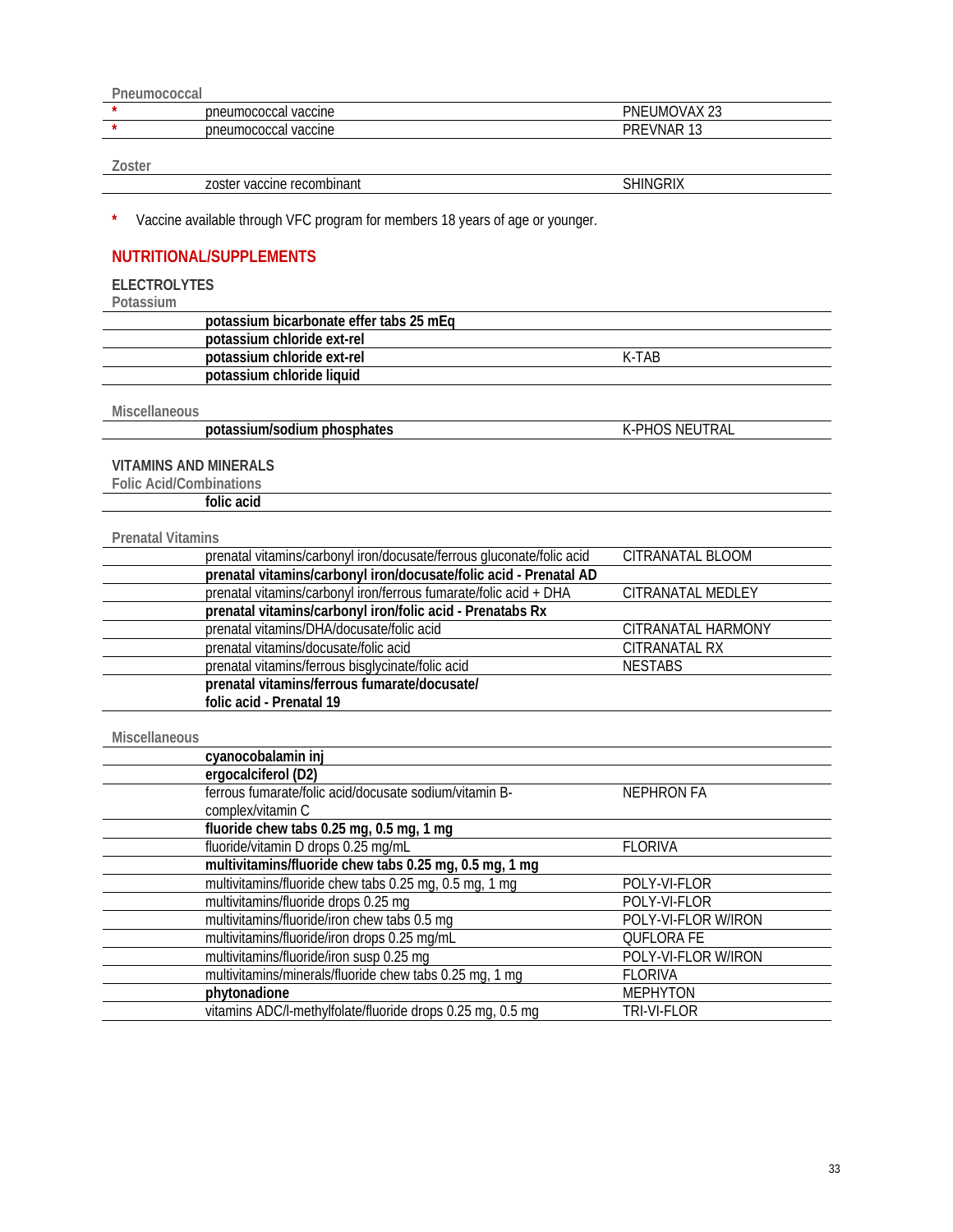#### **RESPIRATORY**

Guidelines to the management, prevention, or treatment of COPD and asthma are available at: **https://www.aaaai.org https://ginasthma.org https://goldcopd.org https://www.nhlbi.nih.gov**

The Allergy Report and guidelines for allergy-related conditions are available at: **https://www.aaaai.org**

#### **ANAPHYLAXIS TREATMENT AGENTS**

|        | nen<br>лг<br>. ושי                           |        |
|--------|----------------------------------------------|--------|
| $\sim$ | epine<br>$n \wedge n$<br>nrine<br>ver.<br>лн | $\sim$ |

#### **ANTICHOLINERGICS**

| ,,,,,,,,,,,,,,,,,,,,, |                                    |                            |
|-----------------------|------------------------------------|----------------------------|
| OL                    | ipratropium inhalation<br>solution |                            |
|                       | tiotropium                         | respimat<br><b>SPIRIVA</b> |
| QL                    | umeclidinium                       | _IPTA<br>INCRUSE           |

#### **ANTICHOLINERGIC/BETA AGONIST COMBINATIONS**

| <b>Short Acting</b> |  |
|---------------------|--|
|                     |  |

| Authu |                                                 |                             |
|-------|-------------------------------------------------|-----------------------------|
|       | ipratropium/albuterol<br>inhalation<br>solution |                             |
|       | ipratropium/albuterol.<br>aerosoi<br>பு         | ;PIMA<br>)MRI<br>/⊢NI<br>பட |
|       |                                                 |                             |

#### **Long Acting**

| Lung Acting |                                                   |                        |
|-------------|---------------------------------------------------|------------------------|
| QL          | umeclidinium/vilanterol                           | ANORO ELLIPTA          |
|             |                                                   |                        |
|             | ANTICHOLINERGIC/BETA AGONIST/STEROID COMBINATIONS |                        |
| QL          | fluticasone/umeclidinium/vilanterol               | <b>TRELEGY ELLIPTA</b> |
|             |                                                   |                        |
|             | ANTIHISTAMINES, LOW SEDATING                      |                        |
|             | cetirizine                                        |                        |
|             |                                                   |                        |
|             | ANTIHISTAMINES, SEDATING                          |                        |
|             | clemastine tabs                                   |                        |
|             | cyproheptadine                                    |                        |
|             | diphenhydramine                                   |                        |
|             | hydroxyzine HCI                                   |                        |
|             | hydroxyzine pamoate                               | VISTARIL               |
|             |                                                   |                        |

#### **ANTITUSSIVES**

Clinical practice guidelines are available at: **https://journal.chestnet.org/article/S0012-3692(15)52856-0/pdf**

|                     | benzonatate                         |            |  |
|---------------------|-------------------------------------|------------|--|
|                     |                                     |            |  |
|                     | <b>BETA AGONISTS</b>                |            |  |
| <b>Inhalants</b>    |                                     |            |  |
| <b>Short Acting</b> |                                     |            |  |
| QL                  | albuterol inhalation solution       |            |  |
| -QL                 | albuterol sulfate, CFC-free aerosol |            |  |
| <b>OL</b>           | albuterol sulfate, CFC-free aerosol | PROAIR HFA |  |
|                     |                                     |            |  |

*Long Acting* 

| Hand-held Active Inhalation |                                         |                        |
|-----------------------------|-----------------------------------------|------------------------|
|                             | CFC-f<br>olodaterol.<br>·C-free aerosol | riverdi.<br>i RESPIMAT |
|                             | xinatoate<br>salmeterol.                | 'FN.                   |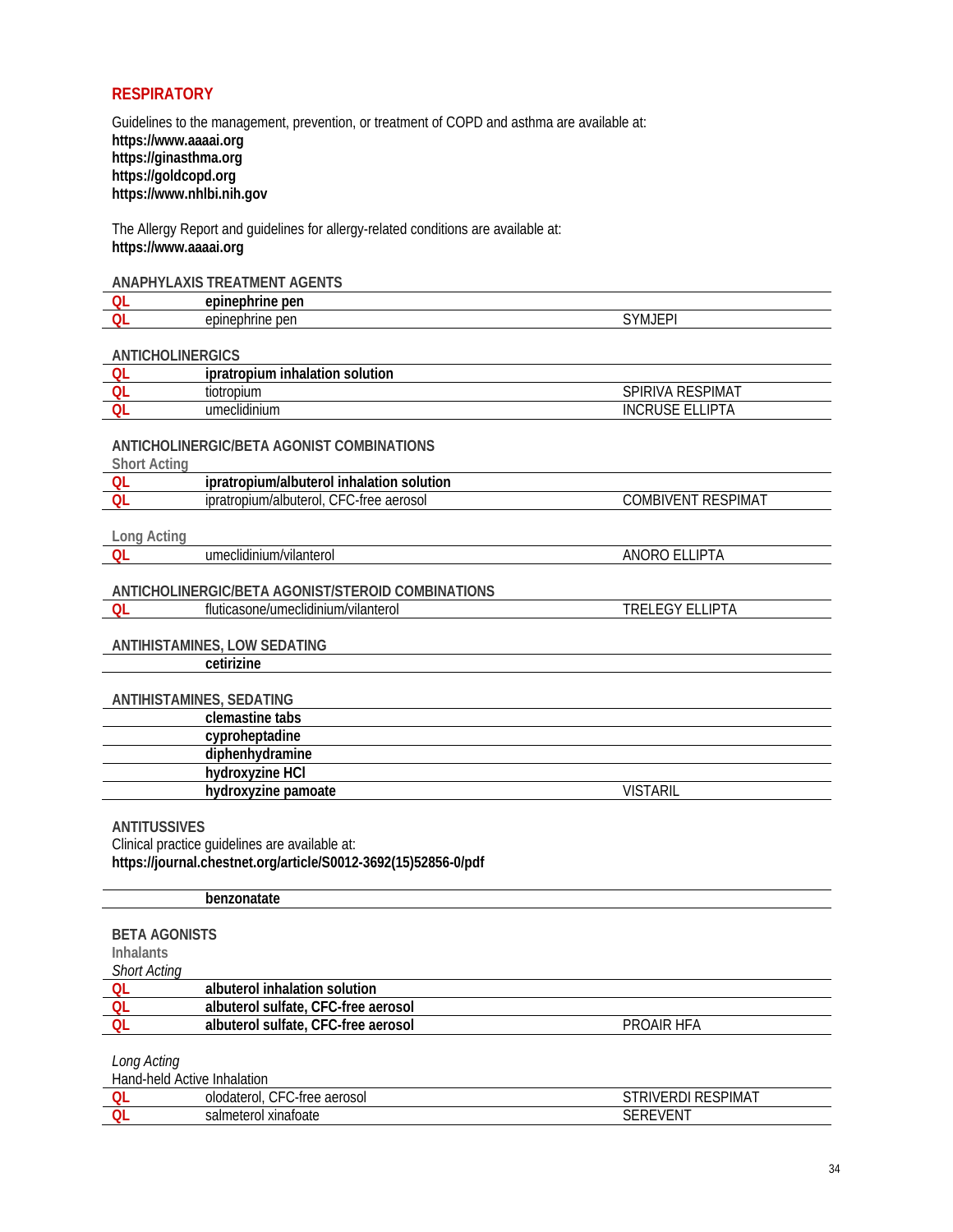| <b>Oral Agents</b>       |                                         |                           |
|--------------------------|-----------------------------------------|---------------------------|
|                          | albuterol                               |                           |
|                          | terbutaline                             |                           |
|                          |                                         |                           |
| <b>CYSTIC FIBROSIS</b>   |                                         |                           |
| <b>SGM</b>               | dornase alfa                            | PULMOZYME                 |
| <b>SGM</b>               | ivacaftor                               | KALYDECO                  |
| <b>SGM</b>               | lumacaftor/ivacaftor                    | <b>ORKAMBI</b>            |
| SGM, QL                  | tobramycin inhalation soln              | <b>BETHKIS</b>            |
| SGM, QL                  | tobramycin inhalation soln              | <b>KITABIS PAK</b>        |
| SGM, QL                  | tobramycin inhalation soln              | <b>TOBI</b>               |
|                          |                                         |                           |
|                          | <b>LEUKOTRIENE MODULATORS</b>           |                           |
|                          | montelukast                             | <b>SINGULAIR</b>          |
|                          |                                         |                           |
|                          | <b>MAST CELL STABILIZERS</b>            |                           |
| QL                       | cromolyn inhalation solution            |                           |
|                          |                                         |                           |
| <b>MEDICAL SUPPLIES</b>  |                                         |                           |
| OTC, QL                  | nebulizer                               |                           |
| OTC, QL                  | sodium chloride inhalation solution     |                           |
| OTC, QL                  | spacer                                  | AEROCHAMBER               |
| OTC, QL                  | vaporizer                               |                           |
|                          | sodium chloride inhalation solution     |                           |
|                          | <b>NASAL ANTIHISTAMINES</b>             |                           |
| QL                       | azelastine spray                        |                           |
|                          |                                         |                           |
| <b>NASAL STEROIDS</b>    |                                         |                           |
| QL                       | fluticasone spray                       |                           |
|                          |                                         |                           |
|                          | PULMONARY FIBROSIS AGENTS               |                           |
| <b>SGM</b>               | nintedanib                              | <b>OFEV</b>               |
|                          |                                         |                           |
|                          | RESPIRATORY SYNCYTIAL VIRUS             |                           |
| <b>SGM</b>               | palivizumab                             | <b>SYNAGIS</b>            |
|                          |                                         |                           |
|                          | STEROID/BETA AGONIST COMBINATIONS       |                           |
| QL                       | budesonide/formoterol                   | SYMBICORT                 |
| <b>QL</b>                | fluticasone/salmeterol                  | <b>ADVAIR DISKUS</b>      |
| <b>QL</b>                | mometasone/formoterol                   | <b>DULERA</b>             |
|                          |                                         |                           |
| <b>STEROID INHALANTS</b> |                                         |                           |
| QL                       | beclomethasone breath-activated aerosol | <b>QVAR REDIHALER</b>     |
| QL                       | budesonide inhalation suspension        | <b>PULMICORT RESPULES</b> |
| <b>QL</b>                | ciclesonide                             | <b>ALVESCO</b>            |
| QL                       | fluticasone                             | <b>ARNUITY ELLIPTA</b>    |
| AL, QL                   | fluticasone, CFC-free aerosol           | <b>FLOVENT HFA</b>        |
| QL                       | mometasone, CFC-free aerosol            | <b>ASMANEX HFA</b>        |
|                          |                                         |                           |
| AL.                      | Covered for members age 12 and younger  |                           |

*XANTHINFS* 

| <b>ARIVITHIVES</b> |                           |                           |
|--------------------|---------------------------|---------------------------|
|                    | theophylline ext-rel tabs |                           |
|                    | theophylline liquid       |                           |
|                    | theophylline liquid       | 1 IN<br><b>FI IXOPHYI</b> |
|                    |                           |                           |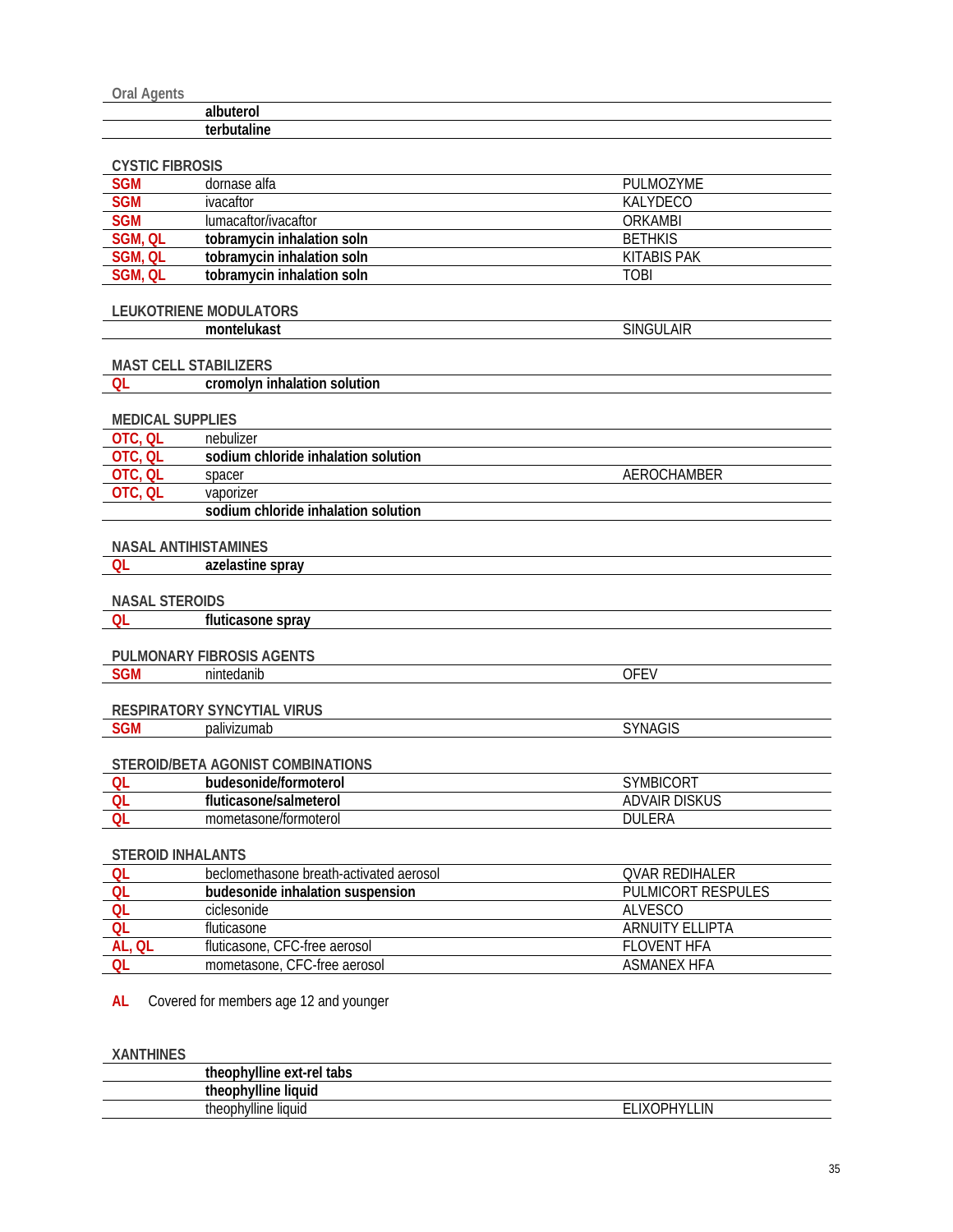**ipratropium nasal spray**

#### **TOPICAL**

**DERMATOLOGY** 

**Acne** 

Guidelines for the care and treatment of acne vulgaris are available at: **https://www.aad.org/practicecenter/quality/clinical-guidelines**

| Oral                     |                                         |                 |
|--------------------------|-----------------------------------------|-----------------|
| PA                       | isotretinoin                            |                 |
|                          |                                         |                 |
| Topical                  |                                         |                 |
| QL                       | clindamycin gel, lotion, soln 1%        | <b>CLEOCINT</b> |
| OL                       | erythromycin gel 2%                     |                 |
| QL                       | erythromycin soln                       |                 |
| PA                       | tretinoin                               | <b>RETIN-A</b>  |
|                          |                                         |                 |
| <b>Actinic Keratosis</b> |                                         |                 |
|                          | fluorouracil crm 5%                     | <b>EFUDEX</b>   |
|                          |                                         |                 |
| Antibiotics              |                                         |                 |
| QL                       | gentamicin                              |                 |
| $\overline{Q}$           | mupirocin oint                          |                 |
|                          | silver sulfadiazine                     | SILVADENE       |
|                          |                                         |                 |
| Antifungals              |                                         |                 |
| $\frac{OL}{OL}$          | ciclopirox crm, susp 0.77%              | <b>LOPROX</b>   |
|                          | ciclopirox shampoo 1%                   | <b>LOPROX</b>   |
| QL                       | clotrimazole crm 1%                     |                 |
| OL                       | clotrimazole soln 1%                    |                 |
| Q <sub>L</sub>           | ketoconazole crm 2%                     |                 |
| QL                       | nystatin topical powder 100,000 unit/gm |                 |

#### **Antipsoriatics**

Guidelines of care for the management and treatment of psoriasis with topical therapies are available at: **https://www.aad.org**

#### *Topical*

|        | calcipotriene oint, soln 0.005%      |
|--------|--------------------------------------|
|        |                                      |
|        | tisehorrheics                        |
| $\sim$ | trata a ance de la calcanza de 1907. |

| 2%<br>snambou'<br>we<br>ш              |
|----------------------------------------|
| 2.5%<br>וו זו<br>பு<br>ш<br>.<br>_____ |
|                                        |

**Atopic Dermatitis** 

Guidelines for the treatment of atopic dermatitis are available at: **https://www.aad.org/practicecenter/quality/clinical-guidelines**

| opical                  |                  |                 |
|-------------------------|------------------|-----------------|
| cт<br>QL                | crisaborole oint | <b>EUCRISA</b>  |
| rт<br>QL                | pimecrolimus     | ELIDEL          |
| $CT*$<br><b>QL</b><br>◡ | tacrolimus       | <b>PROTOPIC</b> |

**ST\*** tacrolimus 0.03%: member must be 2 years of age in addition to clinical criteria tacrolimus 0.1%: member must be 16 years of age in addition to clinical criteria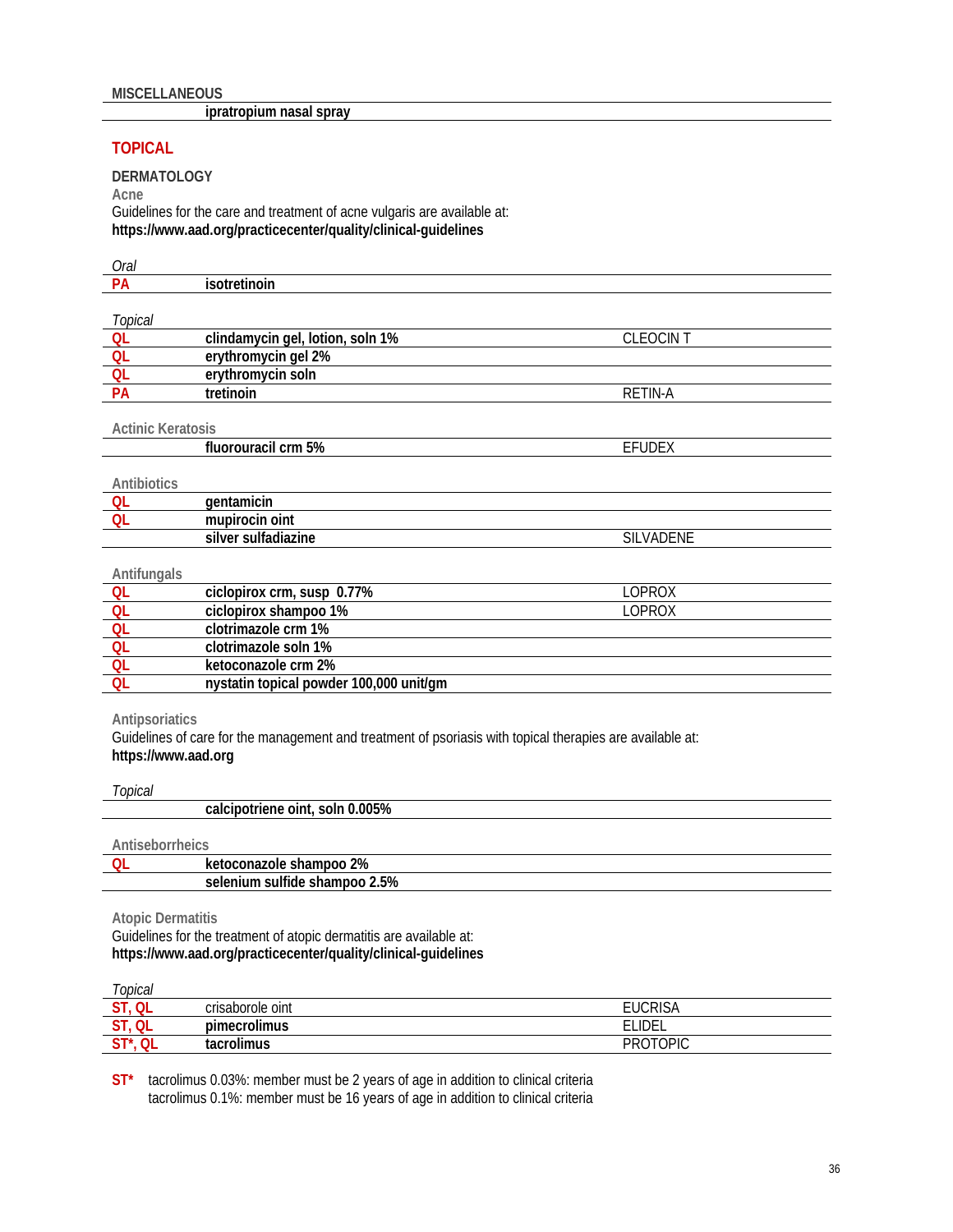**Corticosteroids** 

*Low Potency* 

| LUW FUICIIU             | hydrocortisone crm, lotion, oint 2.5%                  |                    |
|-------------------------|--------------------------------------------------------|--------------------|
| Medium Potency          |                                                        |                    |
|                         | betamethasone valerate crm, lotion, oint 0.1%          |                    |
|                         | fluocinolone acetonide crm, oint 0.025%                |                    |
|                         | fluticasone propionate crm 0.05%, oint 0.005%          |                    |
|                         | mometasone crm, lotion, oint 0.1%                      |                    |
|                         | triamcinolone acetonide crm, lotion, oint 0.025%       |                    |
|                         | triamcinolone acetonide crm, lotion, oint 0.1%         |                    |
| <b>High Potency</b>     |                                                        |                    |
|                         | betamethasone dipropionate augmented crm, lotion 0.05% |                    |
|                         | fluocinonide crm, soln 0.05%                           |                    |
|                         | triamcinolone acetonide crm 0.5%                       |                    |
| Very High Potency       |                                                        |                    |
|                         | betamethasone dipropionate augmented gel, oint 0.05%   | <b>DIPROLENE</b>   |
|                         | clobetasol propionate soln 0.05%                       |                    |
|                         | halobetasol propionate crm 0.05%                       |                    |
| <b>Emollients</b>       |                                                        |                    |
|                         | ammonium lactate 12%                                   |                    |
| <b>Local Analgesics</b> |                                                        |                    |
| PA, QL                  | lidocaine patch                                        | <b>LIDODERM</b>    |
| Rosacea<br>QL           | metronidazole crm 0.75%                                | METROCREAM         |
| QL                      | metronidazole gel 0.75%                                |                    |
| ST, QL                  | metronidazole gel 1%                                   | <b>METROGEL</b>    |
| OL                      | metronidazole lotion 0.75%                             | <b>METROLOTION</b> |
|                         | <b>Scabicides and Pediculicides</b>                    |                    |
| ST                      | malathion                                              | <b>OVIDE</b>       |
|                         | permethrin                                             |                    |
|                         | spinosad                                               | <b>NATROBA</b>     |
|                         | Miscellaneous Skin and Mucous Membrane                 |                    |
|                         | aluminum chloride in alcohol soln 6.25%                | <b>XERAC AC</b>    |
| <b>PA</b>               | collagenase                                            | <b>SANTYL</b>      |
|                         | imiquimod                                              | ALDARA             |
|                         | podofilox soln                                         |                    |
|                         | MOUTH/THROAT/DENTAL AGENTS                             |                    |
|                         | <b>Anesthetics - Topical Oral</b>                      |                    |
|                         | lidocaine viscous                                      |                    |
| Steroids - Mouth/Throat |                                                        |                    |
|                         | triamcinolone paste                                    |                    |
| Miscellaneous           |                                                        |                    |
|                         | chlorhexidine                                          | <b>PERIDEX</b>     |
|                         |                                                        |                    |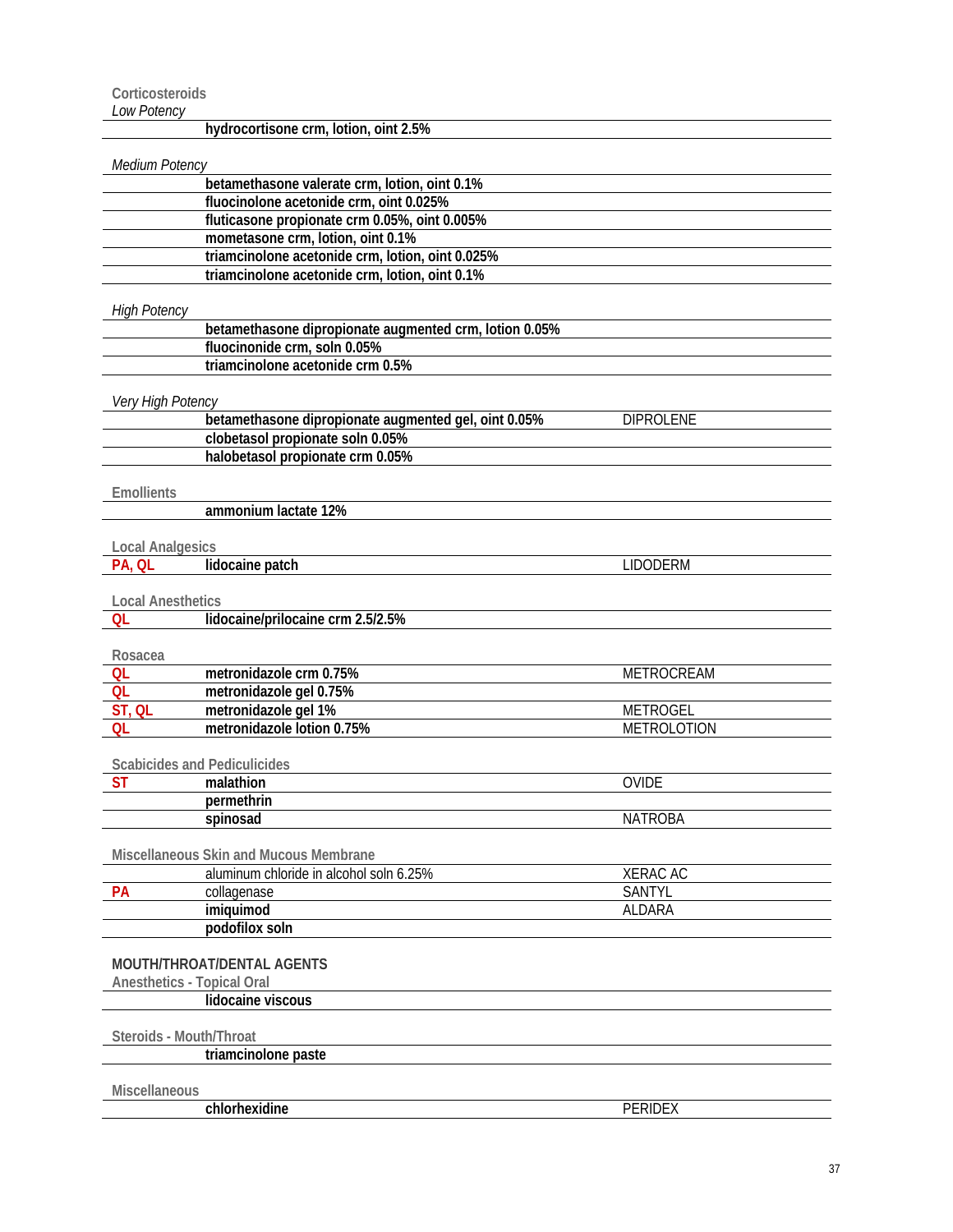#### **OPHTHALMIC**

Preferred Practice Pattern Guidelines for the treatment of various ophthalmic conditions are available at: **https://one.aao.org**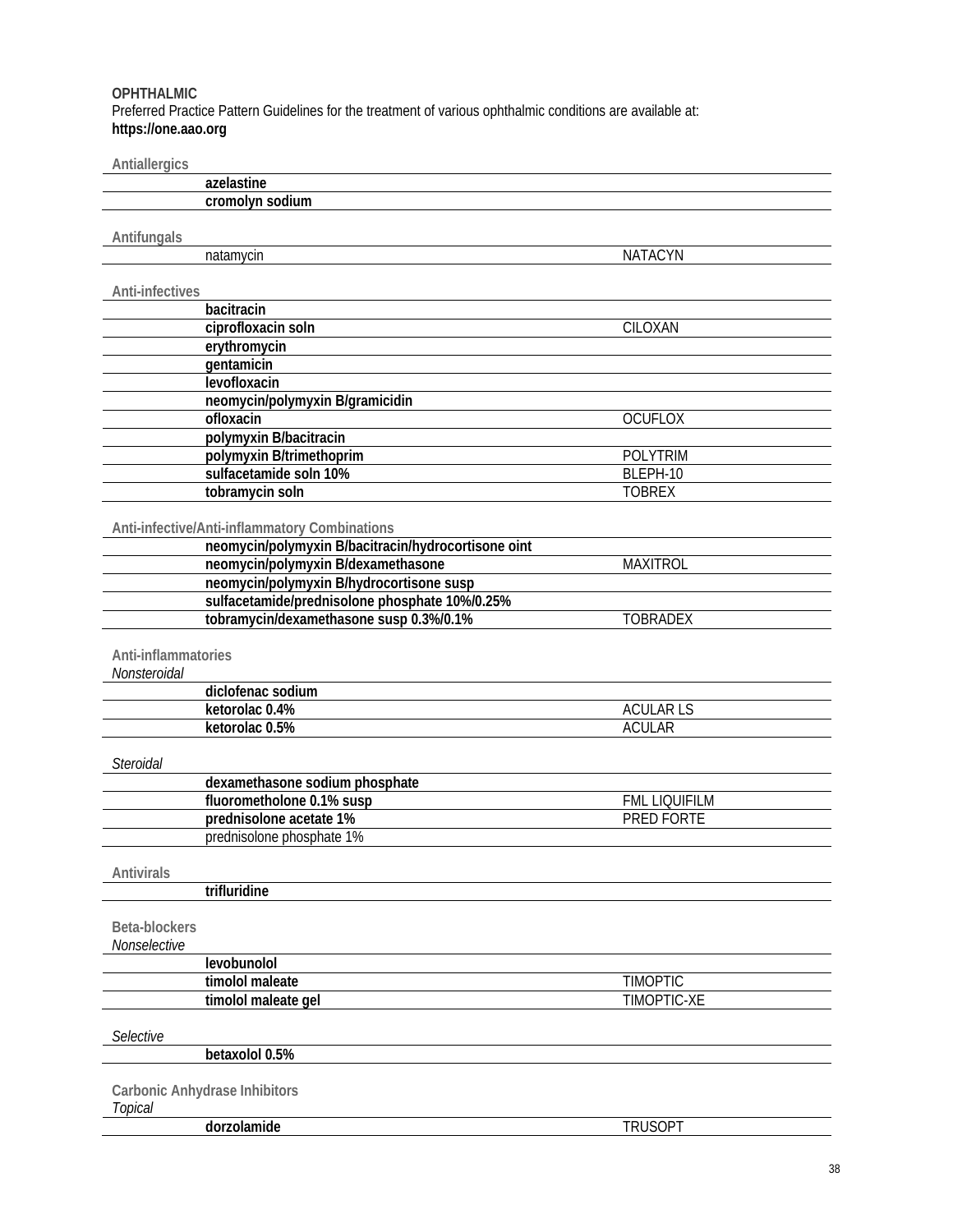|                                                                                                                        | Carbonic Anhydrase Inhibitor/Beta-blocker Combinations |                   |  |
|------------------------------------------------------------------------------------------------------------------------|--------------------------------------------------------|-------------------|--|
|                                                                                                                        | dorzolamide/timolol maleate                            | <b>COSOPT</b>     |  |
|                                                                                                                        |                                                        |                   |  |
| Dry Eye Disease                                                                                                        |                                                        |                   |  |
| PA, QL                                                                                                                 | lifitegrast                                            | <b>XIIDRA</b>     |  |
|                                                                                                                        |                                                        |                   |  |
| Prostaglandins                                                                                                         |                                                        |                   |  |
|                                                                                                                        | latanoprost                                            | <b>XALATAN</b>    |  |
|                                                                                                                        |                                                        |                   |  |
| Sympathomimetics                                                                                                       |                                                        |                   |  |
|                                                                                                                        | brimonidine 0.15%                                      | <b>ALPHAGAN P</b> |  |
|                                                                                                                        | brimonidine 0.2%                                       |                   |  |
| <b>OTIC</b><br>Clinical practice guidelines for the treatment of otitis media are available at:<br>https://www.aap.org |                                                        |                   |  |
| Anti-infectives                                                                                                        |                                                        |                   |  |
|                                                                                                                        | acetic acid                                            |                   |  |
|                                                                                                                        | ofloxacin otic                                         |                   |  |
|                                                                                                                        | Anti-infective/Anti-inflammatory Combinations          |                   |  |
|                                                                                                                        | ciprofloxacin/dexamethasone                            | <b>CIPRODEX</b>   |  |
|                                                                                                                        | neomycin/polymyxin B/hydrocortisone                    |                   |  |
| <b>Miscellaneous</b>                                                                                                   | antipyrine/benzocaine                                  |                   |  |
|                                                                                                                        |                                                        |                   |  |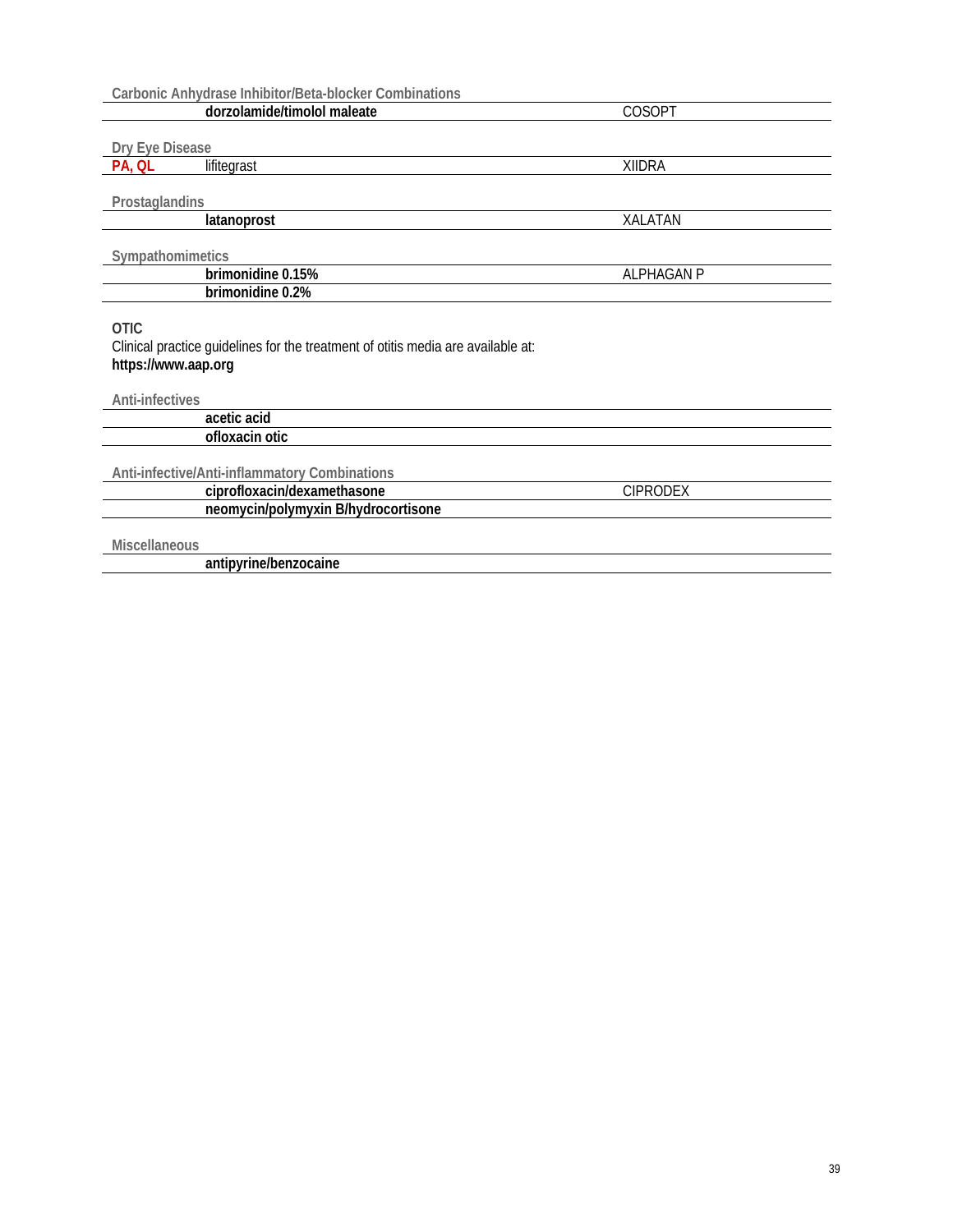#### **WEBSITES**

**Agency for Healthcare Research and Quality https://www.ahrq.gov**

**Alzheimer's Association https://www.alz.org**

**American Academy of Allergy, Asthma and Immunology https://www.aaaai.org**

**American Academy of Child & Adolescent Psychiatry https://www.aacap.org**

**American Academy of Dermatology https://www.aad.org**

**American Academy of Neurology https://www.aan.com**

**American Academy of Ophthalmology https://www.aao.org**

**American Academy of Pediatrics https://www.aap.org**

**American Association for the Study of Liver Disease https://www.aasld.org**

**American Association of Clinical Endocrinologists https://www.aace.com**

**American Association of Diabetes Educators https://www.diabeteseducator.org**

**American Cancer Society https://www.cancer.org**

**American College of Allergy, Asthma and Immunology https://www.acaai.org**

**American College of Cardiology https://www.acc.org**

**American College of Chest Physicians https://www.chestnet.org**

**American College of Gastroenterology https://gi.org**

**American College of Physicians https://www.acponline.org**

**American College of Rheumatology https://www.rheumatology.org**

**American Congress of Obstetricians and Gynecologists https://www.acog.org**

**American Diabetes Association http://www.diabetes.org**

**American Gastroenterological Association https://www.gastro.org**

**American Headache Society Committee for Headache Education https://americanheadachesociety.org**

**American Heart Association https://professional.heart.org**

**American Lung Association https://www.lung.org**

**American Medical Association https://www.ama-assn.org**

**American Psychiatric Association https://www.psychiatry.org**

**American Society of Anesthesiologists https://www.asahq.org**

**American Society of Clinical Oncology https://www.asco.org**

**American Society of Interventional Pain Physicians https://www.asipp.org**

**American Urological Association https://www.auanet.org**

**Centers for Disease Control and Prevention https://www.cdc.gov**

**Centers for Disease Control and Prevention Guideline topics: AIDS https://www.cdc.gov/hiv/default.html**

**Centers for Disease Control and Prevention Guideline topics: Sexually Transmitted Diseases https://www.cdc.gov/std/treatment/default.htm**

**CVS Caremark https://www.caremark.com**

**The Food and Drug Administration https://www.fda.gov**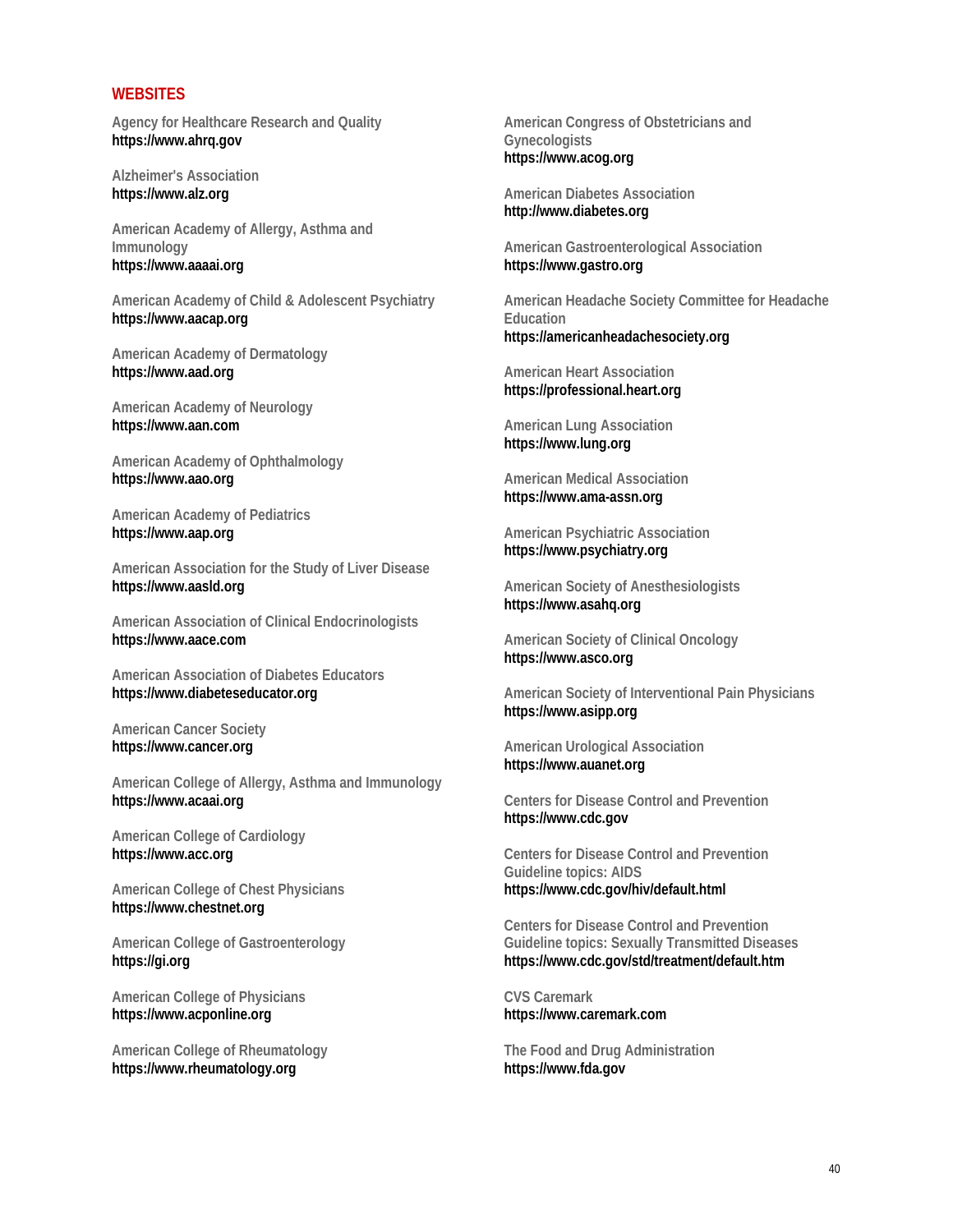**Global Initiative for Asthma https://ginasthma.org**

**Infectious Diseases Society of America https://www.idsociety.org**

**Institute for Safe Medication Practices https://www.ismp.org**

**Johns Hopkins AIDS Service https://www.thebody.com/content/art12096.html**

**Juvenile Diabetes Research Foundation International https://www.jdrf.org**

**MedWatch https://www.fda.gov/Safety/MedWatch/default.htm**

**National Agricultural Library https://www.nal.usda.gov**

**National Cancer Institute https://www.cancer.gov/about-cancer**

**National Comprehensive Cancer Network https://www.nccn.org**

**National Foundation for Infectious Diseases http://www.nfid.org**

**National Guideline Clearinghouse https://www.ahrq.gov**

**National Heart, Lung and Blood Institute https://www.nhlbi.nih.gov**

**National Institutes of Health https://www.nih.gov**

**National Kidney Foundation https://www.kidney.org**

**National Osteoporosis Foundation https://www.nof.org**

**North American Menopause Society https://www.menopause.org**

**United States Department of Health and Human Services https://www.hhs.gov**

**World Health Organization https://www.who.int**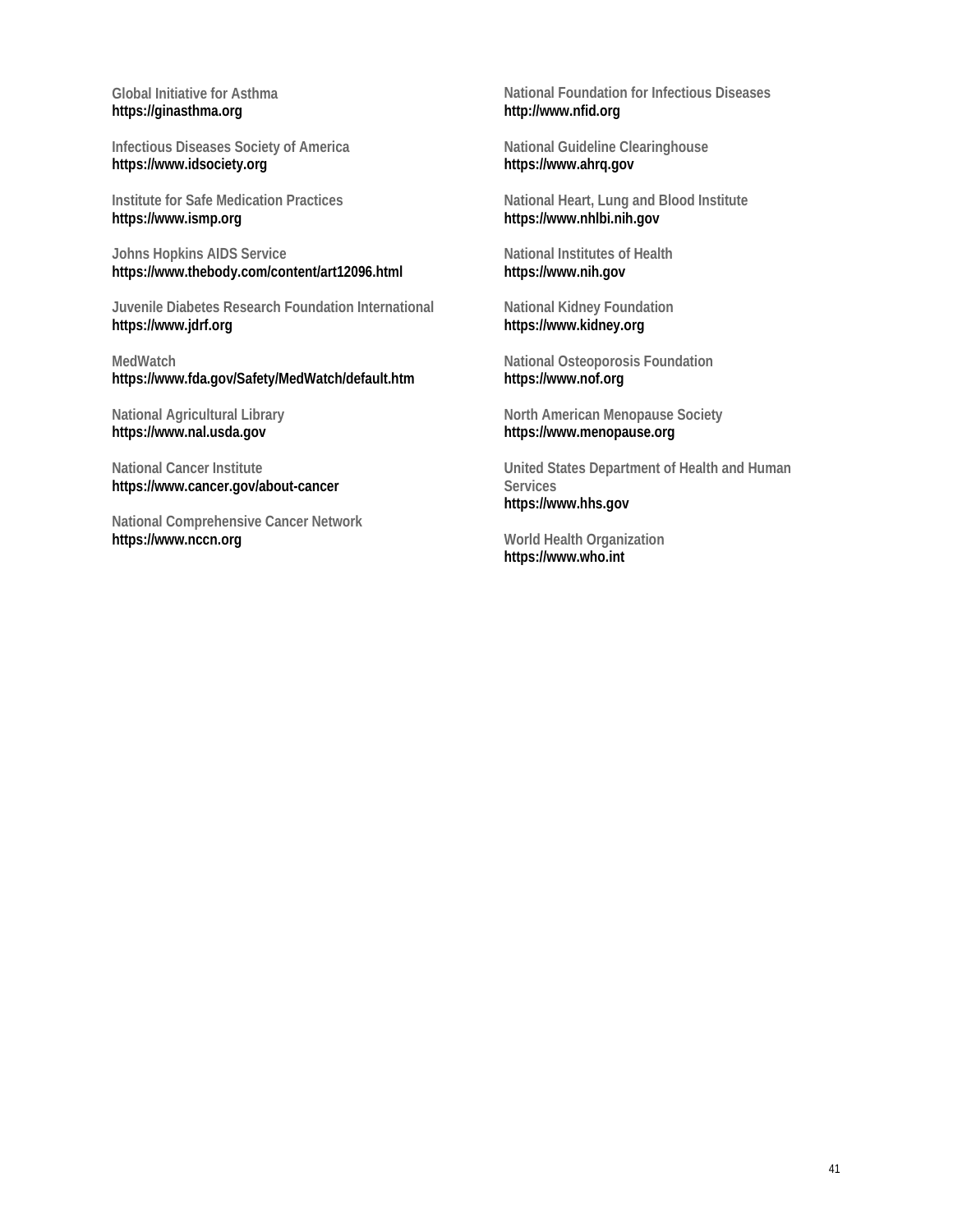# **INDEX 1**

insulin glargine pen, 24

#### **A**

**abacavir**, **11** abacavir/dolutegravir/lamivudine, 10 **abacavir/lamivudine**, **10 abacavir/lamivudine/zidovudine**, **10** abaloparatide, 25 ABILIFY, 20 ABILIFY MAINTENA, 20 **acamprosate calcium**, **23 acarbose**, **24** ACCUPRIL, 14 ACCURETIC, 15 **acetazolamide**, **17 acetazolamide ext-rel**, **17 acetic acid**, **39** ACTIVELLA, 27 ACTOPLUS MET, 24 ACTOS, 24 ACULAR, 38 ACULAR LS, 38 **acyclovir caps, susp, tabs**, **12** ADALAT CC, 17 adalimumab, 31 ADDERALL, 21 ADDERALL XR, 21 **adefovir dipivoxil**, **12** ADMELOG, 24 ADVAIR DISKUS, 35 AEROCHAMBER, 35 afatinib, 13 AFINITOR, 13 AGRYLIN, 31 AIMOVIG, 22 **albuterol**, **35 albuterol inhalation solution**, **34 albuterol sulfate, CFC-free aerosol**, **34** alcohol swabs, 25 ALDACTAZIDE, 17 ALDACTONE, 15 ALDARA, 37 **alendronate tabs**, **25 alfuzosin ext-rel**, **30** ALKERAN, 12 **allopurinol**, **8 alogliptin**, **24 alogliptin/metformin**, **24 alogliptin/pioglitazone**, **24** ALPHAGAN P, 39 **alprazolam**, **18** ALTACE, 14 aluminum chloride in alcohol soln 6.25%, 37 ALVESCO, 35 **amantadine**, **20** AMARYL, 25 AMBIEN, 22 **ambrisentan**, **18** AMERGE, 22 **amiloride**, **17 amiloride/hydrochlorothiazide**, **17 amiodarone 200 mg**, **15**

AMITIZA, 29 **amitriptyline**, **20 amlodipine**, **17 amlodipine/benazepril**, **14 ammonium lactate 12%**, **37 amoxicillin**, **10 amoxicillin/clavulanate**, **10 amphetamine/dextroamphetamine mixed salts**, **21 amphetamine/dextroamphetamine mixed salts ext-rel**, **21 ampicillin**, **10** ANAFRANIL, 18 **anagrelide**, **31 anastrozole**, **13** ANDROGEL, 24 ANORO ELLIPTA, 34 **antipyrine/benzocaine**, **39** ANUSOL-HC 2.5%, 30 apixaban, 31 **aprepitant**, **28** APRISO, 29 APTIVUS, 11 ARANESP, 31 ARAVA, 32 ARICEPT, 19 ARIMIDEX, 13 **aripiprazole**, **20** aripiprazole ext-rel inj, 20 aripiprazole lauroxil ext-rel inj, 20 **aripiprazole orally disintegrating tabs**, **20** ARISTADA, 20 ARISTADA INITIO, 20 ARIXTRA, 31 **armodafinil**, **23** ARNUITY ELLIPTA, 35 AROMASIN, 13 **asenapine**, **20** ASMANEX HFA, 35 **atazanavir caps**, **11** atazanavir oral powder packets, 11 atazanavir/cobicistat, 10 **atenolol**, **16 atenolol/chlorthalidone**, **16** ATIVAN, 18 **atomoxetine**, **21 atorvastatin**, **16 atovaquone**, **12 atovaquone/proguanil**, **10** ATRIPLA, 11 AUBAGIO, 22 AUGMENTIN, 10 AUSTEDO, 22 AVALIDE, 15 AVAPRO, 15 AVONEX, 22 AVSOLA, 32 axitinib, 13 AYGESTIN, 28 AZASAN, 32 azathioprine, 32 **azelastine**, **38 azelastine spray**, **35 azithromycin**, **9** AZULFIDINE, 29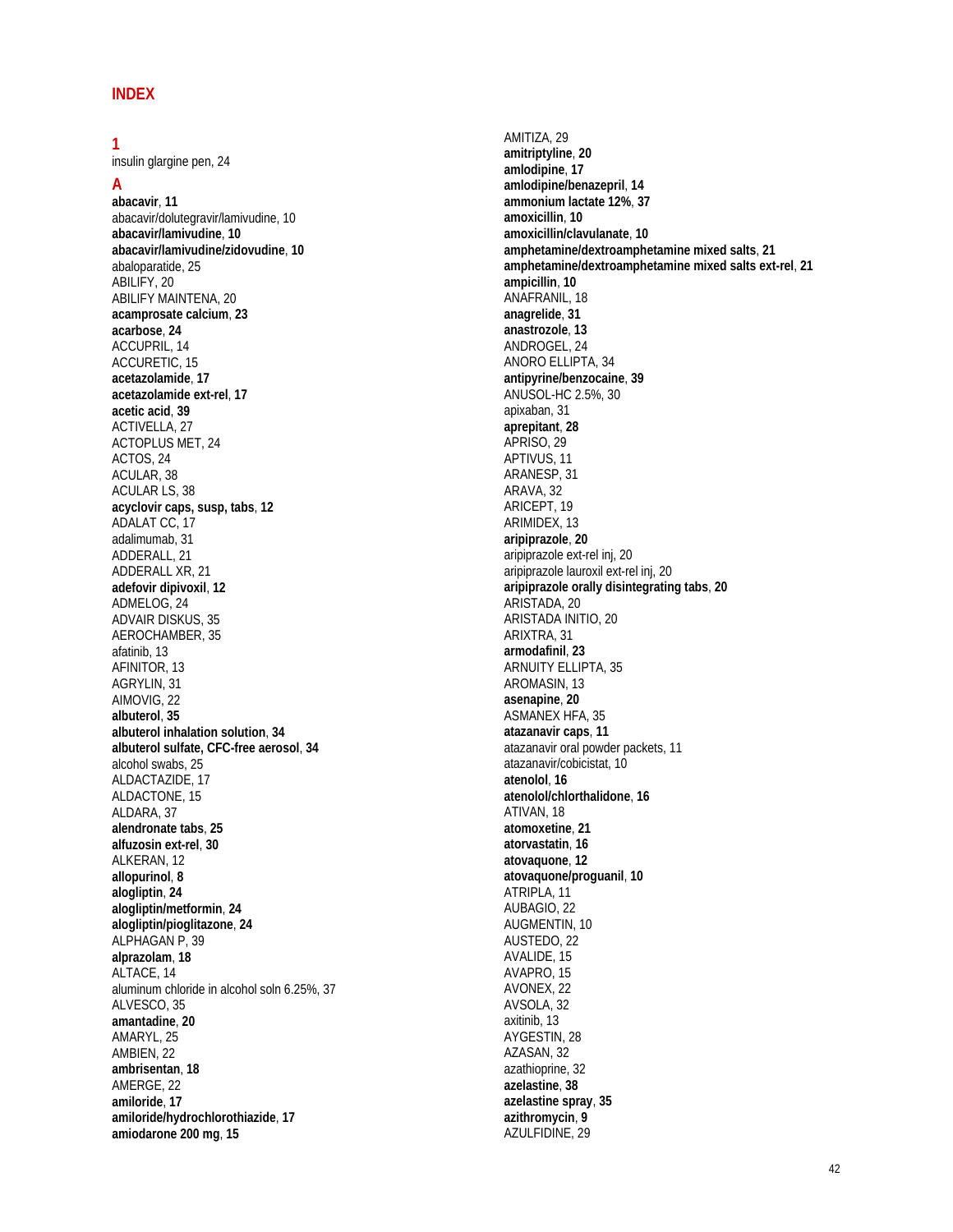AZULFIDINE EN-TABS, 29

#### **B**

**bacitracin**, **38 baclofen 10 mg, 20 mg**, **22 balsalazide**, **29** BAQSIMI, 27 BARACLUDE, 12 BASAGLAR, 24 BD ULTRAFINE INSULIN SYRINGES AND NEEDLES, 25 beclomethasone breath-activated aerosol, 35 **benazepril**, **14 benazepril/hydrochlorothiazide, except 5 mg/6.25 mg**, **14** BENTYL, 29 **benzonatate**, **34 benztropine**, **20 betamethasone dipropionate augmented crm, lotion 0.05%**, **37 betamethasone dipropionate augmented gel, oint 0.05%**, **37 betamethasone valerate crm, lotion, oint 0.1%**, **37** BETAPACE, 15 BETAPACE AF, 15 **betaxolol 0.5%**, **38 bethanechol**, **30** BETHKIS, 35 **bexarotene caps**, **14** BEXSERO, 32 **bicalutamide**, **13** BICILLIN L-A, 10 bictegravir/emtricitabine/tenofovir alafenamide, 10 BIKTARVY, 10 **bisoprolol**, **16 bisoprolol/hydrochlorothiazide**, **17** BLEPH-10, 38 blood glucose continuous monitoring receivers, sensors, 25 blood glucose continuous monitoring receivers, sensors, transmitters, 25 blood glucose monitoring kits, test strips, 25 **bosentan**, **18** brigatinib, 14 BRILINTA, 31 **brimonidine 0.15%**, **39 brimonidine 0.2%**, **39** brodalumab, 31 **bromocriptine**, **20 budesonide delayed-rel caps**, **29 budesonide inhalation suspension**, **35 budesonide/formoterol**, **35 bumetanide**, **17** BUPHENYL, 28 buprenorphine ext-rel inj, 23 **buprenorphine sublingual**, **23 buprenorphine/naloxone sublingual film**, **23 buprenorphine/naloxone sublingual tabs**, **23 bupropion**, **20 bupropion ext-rel**, **20**, **23 buspirone**, **18 butalbital/acetaminophen/caffeine tabs**, **9 butalbital/aspirin/caffeine**, **9 C** C1 esterase inhibitor, 32

C1 esterase inhibitor, recombinant, 32 **cabergoline**, **28** CABOMETYX, 13 cabozantinib, 13 CALAN SR, 17

**calcipotriene oint, soln 0.005%**, **36 calcitonin-salmon**, **25 calcitriol (1,25-D3)**, **27 calcium acetate caps**, **28** canakinumab, 32 **capecitabine**, **13** CAPRELSA, 13 **captopril**, **14 carbamazepine**, **19 carbamazepine ext-rel**, **19** CARBATROL, 19 **carbidopa/levodopa**, **20 carbidopa/levodopa ext-rel**, **20 carbidopa/levodopa orally disintegrating tabs**, **20 carbidopa/levodopa/entacapone**, **20** CARDIZEM, 17 CARDIZEM CD, 17 CARDIZEM LA, 17 CARDURA, 15, 30 **carisoprodol**, **22 carvedilol**, **16** CASODEX, 13 CATAPRES-TTS, 15 **cefadroxil**, **9 cefdinir**, **9 cefprozil**, **9** ceftolozane/tazobactam, 9 **cefuroxime axetil**, **9** CELEBREX, 8 **celecoxib**, **8** CELEXA, 20 CELLCEPT, 32 **cephalexin**, **9** ceritinib tabs, 13 **cetirizine**, **34** chlorambucil, 12 **chlordiazepoxide**, **18 chlorhexidine**, **37 chloroquine**, **10 chlorpromazine**, **21 chlorthalidone**, **17 chlorzoxazone 500 mg**, **22 cholestyramine**, **16** ciclesonide, 35 **ciclopirox crm, susp 0.77%**, **36 ciclopirox shampoo 1%**, **36 cilostazol**, **31** CILOXAN, 38 CIMDUO, 11 **cimetidine**, **29** CINRYZE, 32 CIPRO, 10 CIPRODEX, 39 **ciprofloxacin soln**, **38 ciprofloxacin tabs**, **10 ciprofloxacin/dexamethasone**, **39 citalopram**, **20** CITRANATAL BLOOM, 33 CITRANATAL HARMONY, 33 CITRANATAL MEDLEY, 33 CITRANATAL RX, 33 **clarithromycin**, **9 clarithromycin ext-rel**, **10 clemastine tabs**, **34** CLEOCIN, 12, 30 CLEOCIN T, 36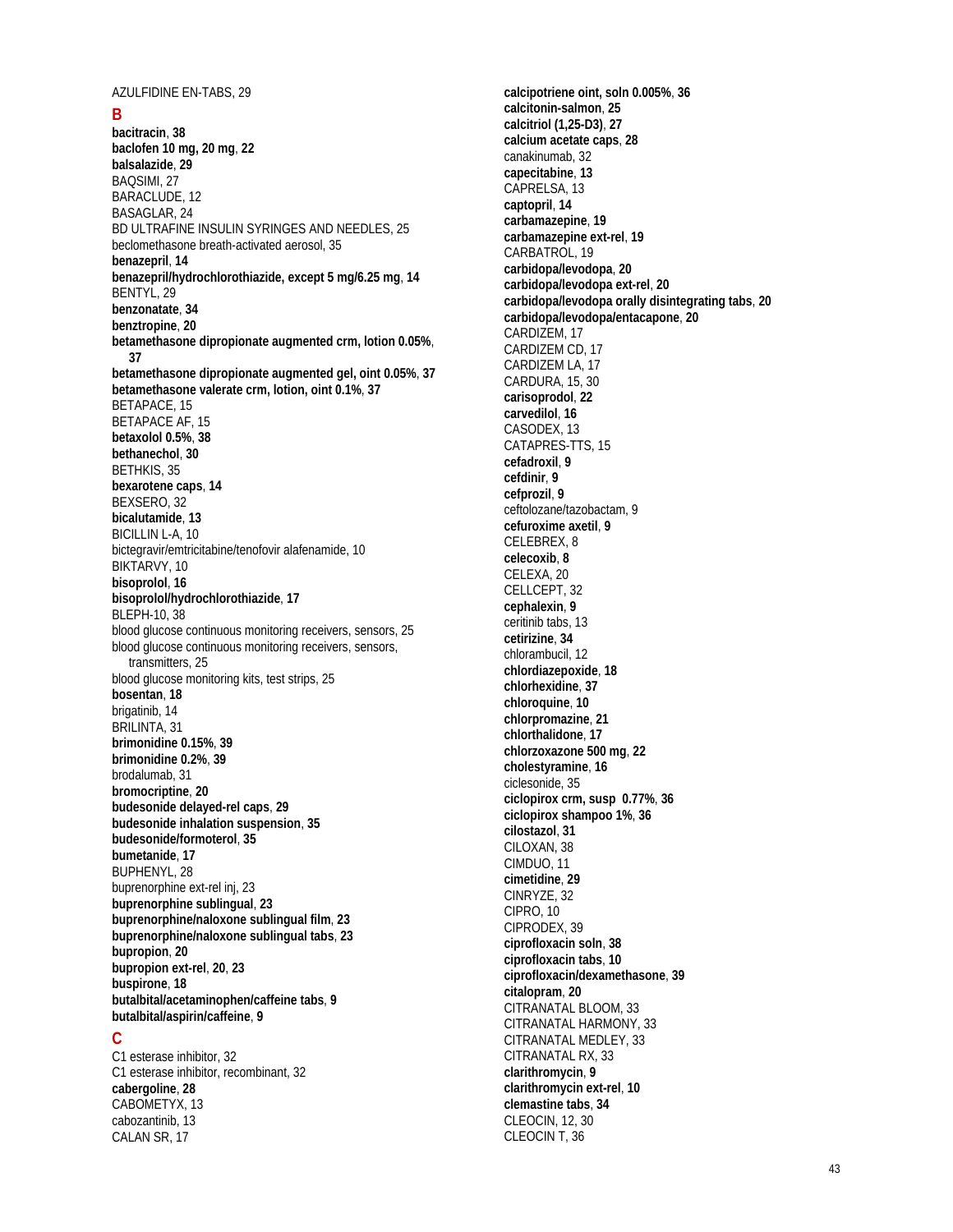CLIMARA, 27 **clindamycin**, **12 clindamycin crm**, **30 clindamycin gel, lotion, soln 1%**, **36 clobetasol propionate soln 0.05%**, **37 clomiphene**, **27 clomipramine**, **18 clonazepam tabs**, **18 clonidine**, **15 clonidine transdermal**, **15 clopidogrel 300 mg**, **31 clotrimazole**, **30 clotrimazole crm 1%**, **36 clotrimazole soln 1%**, **36 clotrimazole troches**, **10 clozapine**, **20 clozapine orally disintegrating tabs**, **21** CLOZARIL, 20 cobicistat, 10 **codeine/acetaminophen**, **8 colchicine**, **8** COLCRYS, 8 COLESTID, 16 **colestipol**, **16** collagenase, 37 COLYTE, 29 COMBIPATCH, 27 COMBIVENT RESPIMAT, 34 COMETRIQ, 13 COMPLERA, 11 COMTAN, 20 CONCERTA, 21 condoms, male, 26 CONTOUR KITS, STRIPS, 25 CONTOUR NEXT EZ KITS, STRIPS, 25 CONTOUR NEXT ONE KITS, STRIPS, 25 CONTOUR NEXT USB KITS, STRIPS, 25 COPAXONE, 22 COREG, 16 CORGARD, 16 CORLANOR, 17 CORTEF, 27 COSENTYX, 32 COSOPT, 39 COZAAR, 15 CREON, 29 CRINONE, 28 crisaborole oint, 36 **cromolyn inhalation solution**, **35 cromolyn sodium**, **38** CUVPOSA, 30 **cyanocobalamin inj**, **33 cyclobenzaprine 5 mg, 10 mg**, **22 cyclophosphamide caps**, **12 cyclosporine**, **32 cyclosporine, modified**, **32** CYMBALTA, 20 **cyproheptadine**, **34** CYTOMEL, 28 CYTOTEC, 29 **D**

#### darunavir, 11 darunavir/cobicistat, 10 darunavir/cobicistat/emtricitabine/tenofovir alafenamide, 10 DAYPRO, 8 DELATESTRYL, 23 DEPAKOTE, 19 DEPAKOTE ER, 19 DEPO-PROVERA, 26 DEPO-TESTOSTERONE, 23 DESCOVY, 11 **desipramine**, **20 desmopressin spray**, **28 desmopressin spray, tabs**, **28 desogestrel/EE**, **26 desogestrel/EE - Velivet**, **26 desogestrel/EE 0.15/30 - Apri**, **26 desvenlafaxine succinate ext-rel**, **20** deutetrabenazine, 22 **dexamethasone**, **27 dexamethasone sodium phosphate**, **38** DEXCOM CONTINUOUS GLUCOSE MONITORING SYSTEM, 25 DEXEDRINE SPANSULE, 21 **dexmethylphenidate**, **21 dexmethylphenidate ext-rel**, **21 dextroamphetamine ext-rel**, **21 dextroamphetamine tabs 5 mg, 10 mg**, **21** dextromethorphan/quinidine, 23 diaphragm, 26 DIASTAT, 19 **diazepam**, **18 diazepam rectal gel**, **19 diclofenac potassium**, **8 diclofenac sodium**, **38 diclofenac sodium delayed-rel**, **8 diclofenac sodium ext-rel**, **8 diclofenac sodium gel**, **8 dicloxacillin**, **10 dicyclomine**, **29** DIFLUCAN, 10 **diflunisal**, **8 digoxin ped elixir**, **17 digoxin tabs 0.125 mg, 0.25 mg**, **17** DILANTIN, 19 DILANTIN INFATABS, 19 DILAUDID, 8 **diltiazem**, **17 diltiazem ext-rel**, **17 diltiazem ext-rel, except 120 mg**, **17 dimethyl fumarate delayed-rel**, **22** DIOVAN, 15 DIOVAN HCT, 15 **diphenhydramine**, **34 diphenoxylate/atropine**, **28** DIPROLENE, 37 **dipyridamole 25 mg, 75 mg**, **31 disopyramide**, **15**

disopyramide ext-rel, 15 **disulfiram**, **23** DITROPAN XL, 30

**dofetilide**, **15**

**divalproex sodium delayed-rel**, **19 divalproex sodium ext-rel**, **19**

**dapsone**, **12** DARAPRIM, 12 darbepoetin alfa, 31

dabrafenib, 13 **danazol**, **26** DANTRIUM, 22 **dantrolene**, **22**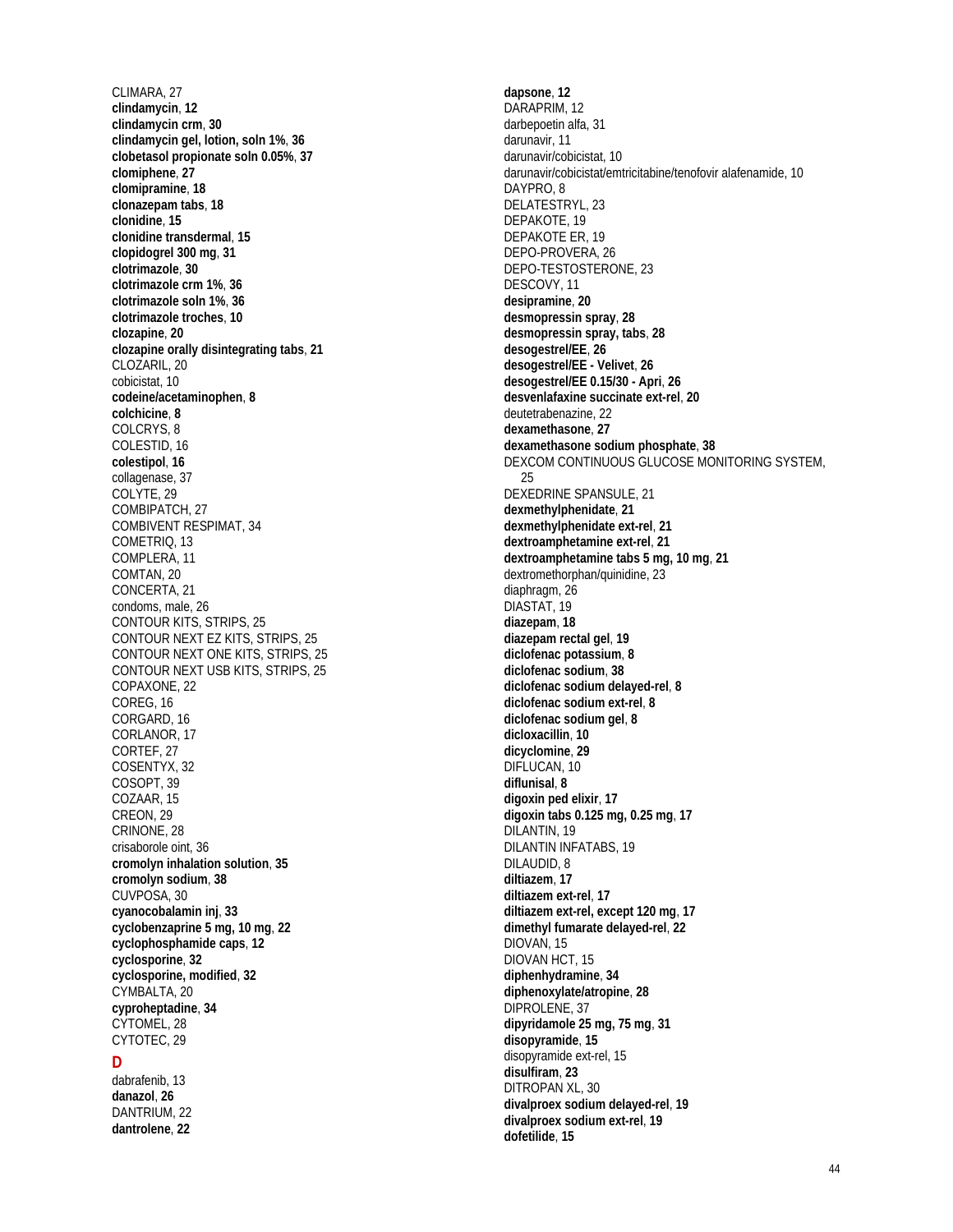dolutegravir, 11 dolutegravir/lamivudine, 11 dolutegravir/rilpivirine, 11 **donepezil**, **19** dornase alfa, 35 **dorzolamide**, **38 dorzolamide/timolol maleate**, **39** DOVATO, 11 **doxazosin**, **15**, **30 doxepin**, **20 doxercalciferol**, **27 doxycycline hyclate caps 50 mg, 100 mg**, **10 doxycycline hyclate tabs 20 mg, 100 mg**, **10 doxycycline monohydrate susp**, **10 dronabinol**, **28 drospirenone/EE 3/20**, **25 drospirenone/EE 3/30**, **26** DUETACT, 24 dulaglutide, 24 DULERA, 35 **duloxetine delayed-rel**, **20 E** E.E.S., 10 EDURANT, 11 **EE/norethindrone acetate**, **27 EE/norethindrone acetate - Jinteli**, **27 efavirenz**, **11 efavirenz/emtricitabine/tenofovir disoproxil fumarate**, **11 efavirenz/lamivudine/tenofovir disoproxil fumarate**, **11** EFFEXOR XR, 20 EFFIENT, 31 EFUDEX, 36 ELIDEL, 36 ELIQUIS, 31 ELIXOPHYLLIN, 35 ELLA, 26 eltrombopag tabs, 31 elvitegravir/cobicistat/emtricitabine/tenofovir alafenamide, 11 elvitegravir/cobicistat/emtricitabine/tenofovir disoproxil fumarate, 11 EMEND, 28 EMGALITY, 22 empagliflozin, 25 **emtricitabine**, **11** emtricitabine/rilpivirine/tenofovir alafenamide, 11 emtricitabine/rilpivirine/tenofovir disoproxil fumarate, 11 emtricitabine/tenofovir alafenamide, 11 **emtricitabine/tenofovir disoproxil fumarate**, **11** EMTRIVA, 11 **enalapril**, **14 enalapril/hydrochlorothiazide**, **14** ENBREL, 32 **enoxaparin**, **31 entacapone**, **20** entecavir soln, 12 **entecavir tabs**, **12** ENTOCORT EC, 29 ENTRESTO, 17 ENTYVIO, 32 **epinephrine pen**, **34** EPIVIR-HBV, 12 **eplerenone**, **15** epoetin alfa-epbx, 31 **epoprostenol sodium**, **18** EPZICOM, 10

erenumab-aooe, 22 **ergocalciferol (D2)**, **33** ERIVEDGE, 14 **erlotinib**, **13** ertugliflozin, 25 ertugliflozin/metformin, 25 **erythromycin**, **38 erythromycin base**, **10 erythromycin delayed-rel**, **10 erythromycin ethylsuccinate**, **10 erythromycin gel 2%**, **36 erythromycin soln**, **36 erythromycin stearate**, **10 escitalopram**, **20** ESGIC, 9 **esomeprazole magnesium delayed-rel susp 2.5 mg, 5 mg, 10 mg**, **30** ESTRACE, 27 ESTRACE CREAM, 27 **estradiol**, **27 estradiol vaginal crm**, **27** estradiol vaginal ring, 27 **estradiol vaginal tabs**, **27 estradiol/norethindrone acetate**, **27** etanercept, 32 **ethambutol**, **11 ethosuximide**, **19 ethynodiol diacetate/EE 1/35**, **26 ethynodiol diacetate/EE 1/50 - Kelnor 1/50**, **26 etodolac**, **8 etodolac ext-rel**, **8 etonogestrel/EE ring**, **26 etoposide**, **14 etravirine**, **11** EUCRISA, 36 **everolimus**, **13** EVISTA, 28 evolocumab, 16 EVOTAZ, 10 EXELON PATCH, 19 **exemestane**, **13** EXTAVIA, 22 **ezetimibe**, **16 F famciclovir**, **12 famotidine susp**, **29 famotidine tabs**, **29** FANAPT, 21 FARESTON, 13 FARYDAK, 14 **felodipine ext-rel**, **17** FEMARA, 13 FEMHRT, 27 FEMRING, 27 **fenofibrate**, **16 fenofibrate caps 67 mg, 134 mg, 200 mg**, **16 fentanyl transdermal**, **8** ferrous fumarate/folic acid/docusate sodium/vitamin Bcomplex/vitamin C, 33 filgrastim-aafi, 31 filgrastim-sndz, 31 **finasteride**, **30** fingolimod, 22 FIRAZYR, 32 FIRVANQ, 12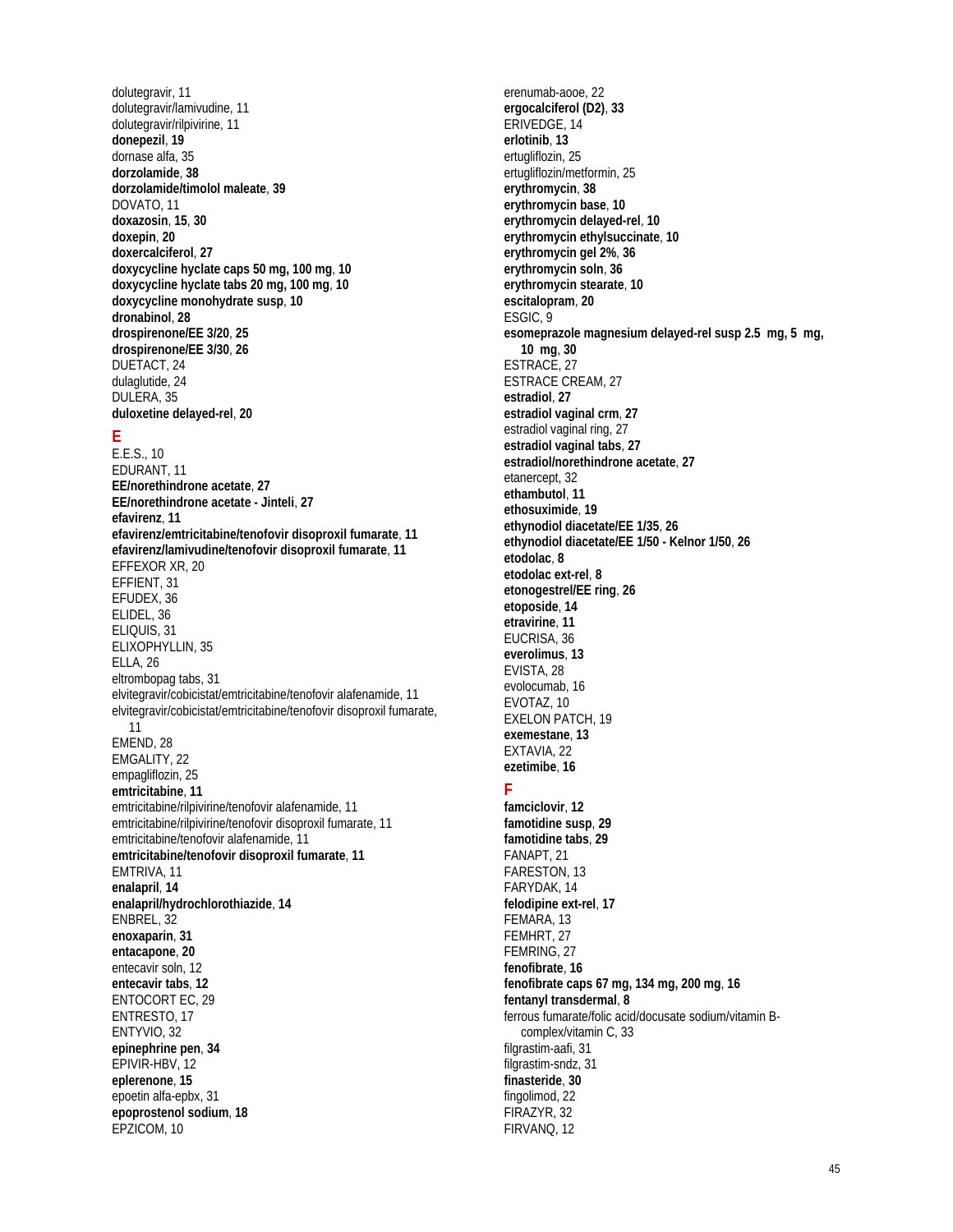**FLAGYL: 12** flecainide. 15 FLOLAN, 18 FLOMAX.30 FLORIVA, 33 FLOVENT HFA, 35 fluconazole, 10 fludrocortisone, 27 fluocinolone acetonide crm, oint 0.025%, 37 fluocinonide crm, soln 0.05%, 37 fluoride chew tabs 0.25 mg, 0.5 mg, 1 mg, 33 fluoride/vitamin D drops 0.25 mg/mL, 33 fluorometholone 0.1% susp, 38 fluorouracil crm 5%, 36 fluoxetine, 20 fluphenazine, 21 fluphenazine decanoate inj, 21 fluphenazine inj, 21 flurbiprofen, 8 flutamide, 13 fluticasone, 35 fluticasone propionate crm 0.05%, oint 0.005%, 37 fluticasone spray, 35 fluticasone, CFC-free aerosol, 35 fluticasone/salmeterol, 35 fluticasone/umeclidinium/vilanterol. 34 fluvoxamine, 19 FML LIQUIFILM, 38 FOCALIN, 21 FOCALIN XR, 21 folic acid, 33 fondaparinux, 31 FORTESTA, 23 FOSAMAX, 25 fosamprenavir susp, 11 fosamprenavir tabs, 11 fosinopril, 14 fosinopril/hydrochlorothiazide, 15 fostemsavir ext-rel, 11 FREESTYLE LIBRE CONTINUOUS GLUCOSE MONITORING SYSTEM, 25 furosemide, 17 FYCOMPA, 19 G gabapentin, 19 GABITRIL, 19 galantamine, 19 galantamine ext-rel, 19 galcanezumab-gnlm, 22 gemfibrozil, 16 gentamicin, 36, 38<br>GENVOYA, 11 GEODON, 21 GILENYA, 22 GILOTRIF, 13 glatiramer, 22 glecaprevir/pibrentasvir, 12 GLEEVEC. 13 **GLEOSTINE, 12** glimepiride, 25 glipizide, 25 glipizide ext-rel, 25 glipizide/metformin, 24 **GLUCAGON EMERGENCY KIT, 27** 

glucagon nasal powder, 27

glucagon subcutaneous soln, 27 glucagon, human recombinant, 27 GLUCOPHAGE, 24 **GLUCOPHAGE XR. 24 GLUCOTROL XL, 25** glyburide, 25 glyburide, micronized, 25 glyburide/metformin, 24 glycopyrrolate, 30 glycopyrrolate tabs 1 mg, 2 mg, 29 GLYNASE, 25 GOLYTELY, 29 goserelin acetate 3.6 mg, 13 granisetron tabs, 29 griseofulvin microsize susp, 10 griseofulvin ultramicrosize 125 mg, 250 mg, 10 quanfacine, 15 quanfacine ext-rel, 21 GVOKE, 27 GYNOL II. 26 HALDOL DECANOATE, 21 halobetasol propionate crm 0.05%, 37 haloperidol, 21 haloperidol decanoate inj, 21 haloperidol lactate inj, 21 HEPSERA, 12 **HUMALOG MIX, 24** HUMIRA, 31 **HUMULIN 70/30, 24** HUMULIN N, 24 HUMULIN R, 24 hydralazine, 18 HYDREA, 14 hydrochlorothiazide. 17 hydrocodone/acetaminophen soln 7.5 mg/325 mg, tabs 5 mg/325 mg, 7.5 mg/325 mg, 10 mg/325 mg, 8 hydrocortisone, 27 hydrocortisone crm, 30 hydrocortisone crm, lotion, oint 2.5%, 37 hydrocortisone enema, 29 hydromorphone tabs, 8 hydroxychloroquine, 32 hydroxyurea, 14 hydroxyzine HCI, 34 hydroxyzine pamoate, 34 hyoscyamine sulfate orally disintegrating tabs 0.125 mg, 29 hyoscyamine sulfate tabs 0.125 mg, 29 HYZAAR, 15 **IBRANCE, 13** ibrutinib, 13 ibuprofen, 8 icatibant, 32 icosapent ethyl, 16 idelalisib, 13 ILARIS, 32 iloperidone, 21 imatinib mesylate, 13 IMBRUVICA, 13 imipramine HCI, 20 imiguimod, 37 IMITREX, 22 IMURAN, 32 **INCRUSE ELLIPTA, 34**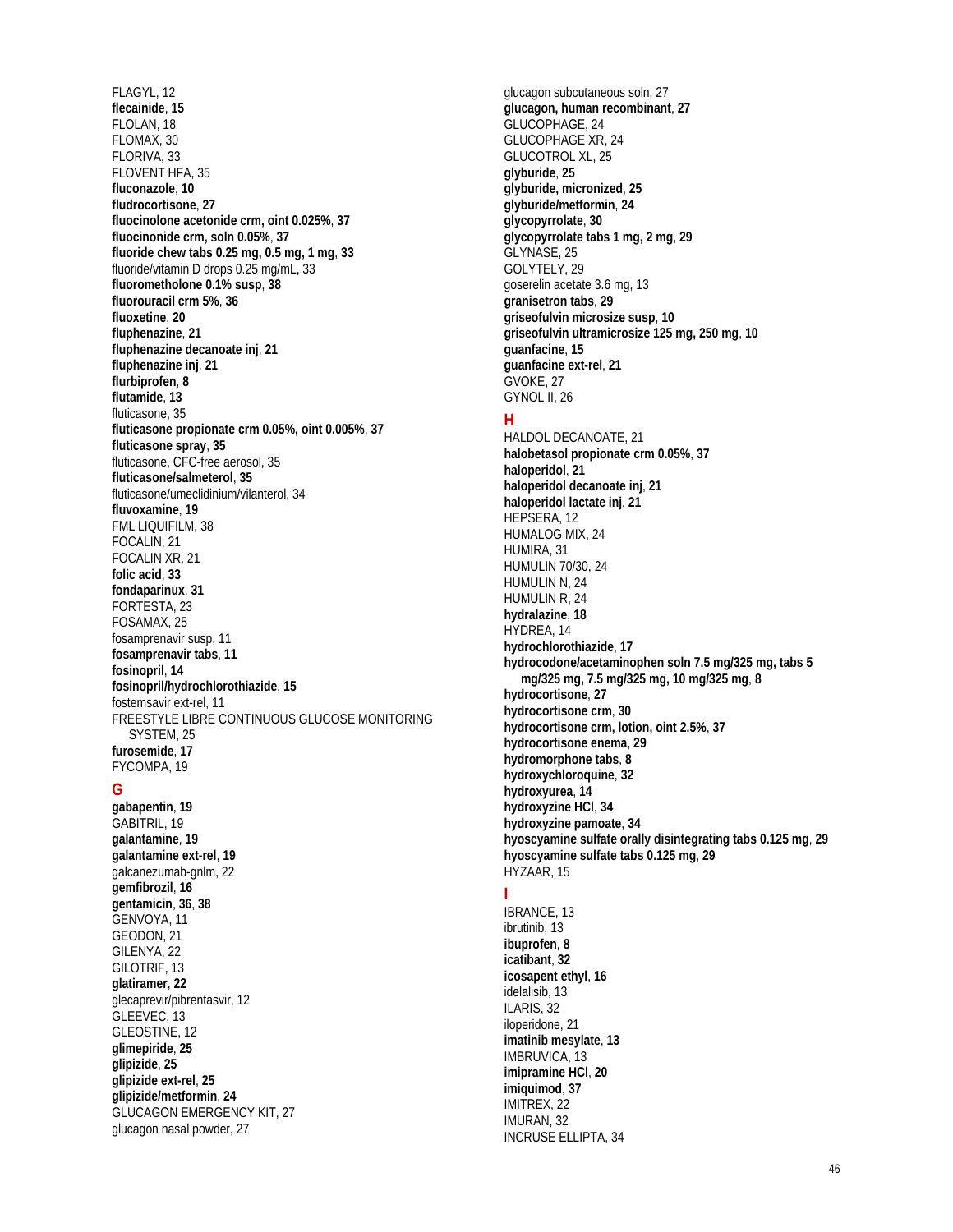**indapamide**, **17** INDERAL LA, 16 **indomethacin**, **8 indomethacin ext-rel**, **8** infliximab-axxq, 32 influenza vaccine, 32 INLYTA, 13 INSPRA, 15 insulin aspart protamine 70%/insulin aspart 30%, 24 insulin degludec, 24 insulin glargine, 24 insulin human, 24 insulin infusion disposable pump, 25 insulin isophane human, 24 insulin isophane human 70%/regular 30%, 24 insulin lispro, 24 insulin lispro protamine/insulin lispro, 24 insulin syringes, needles, 25 INTELENCE, 11 interferon alfa-2b, 32 interferon beta-1a, 22 interferon beta-1b, 22 INTRON A, 32 INTUNIV, 21 INVEGA, 21 INVEGA SUSTENNA, 21 INVEGA TRINZA, 21 **ipratropium inhalation solution**, **34 ipratropium nasal spray**, **36 ipratropium/albuterol inhalation solution**, **34** ipratropium/albuterol, CFC-free aerosol, 34 **irbesartan**, **15 irbesartan/hydrochlorothiazide**, **15** ISENTRESS, 11 ISENTRESS HD, 11 isocarboxazid, 19 **isoniazid**, **11** ISORDIL, 18 **isosorbide dinitrate 5 mg, 10 mg, 20 mg, 30 mg**, **18 isosorbide dinitrate ext-rel tabs**, **18 isosorbide mononitrate**, **18 isosorbide mononitrate ext-rel**, **18 isotretinoin**, **36 itraconazole caps**, **10 itraconazole soln**, **10** ivabradine, 17 ivacaftor, 35 **ivermectin**, **12 J** JAKAFI, 13 JARDIANCE, 25 JULUCA, 11

#### **K**

KALETRA, 11 KALYDECO, 35 KAZANO, 24 KEPPRA, 19 KEPPRA XR, 19 **ketoconazole crm 2%**, **36 ketoconazole shampoo 2%**, **36 ketorolac**, **8 ketorolac 0.4%**, **38 ketorolac 0.5%**, **38** KEVZARA, 32 KITABIS PAK, 35

KI ONOPIN, 18 KLOXXADO, 23 K-PHOS NEUTRAL, 33 KRISTALOSE, 29 K-TAB, 33 KUVAN, 28

#### **L**

**labetalol**, **16** lacosamide, 19 lactulose pak, 29 **lactulose soln**, **29** LAMICTAL, 19 **lamivudine**, **11 lamivudine tabs**, **12** lamivudine/tenofovir disoproxil fumarate, 11 **lamivudine/zidovudine**, **11 lamotrigine**, **19** lancets, 25 LANOXIN, 17 **lapatinib**, **13** larotrectinib, 13 LASIX, 17 **latanoprost**, **39 leflunomide**, **32** lenalidomide, 14 lenvatinib, 13 LENVIMA, 13 LETAIRIS, 18 **letrozole**, **13 leucovorin**, **14** LEUKERAN, 12 **leuprolide acetate**, **13 levetiracetam**, **19 levetiracetam ext-rel**, **19 levetiracetam inj**, **19 levobunolol**, **38 levofloxacin**, **10**, **38 levonorgestrel**, **26 levonorgestrel/EE**, **26 levonorgestrel/EE 0.1/20**, **25 levonorgestrel/EE 0.15/30**, **26 levonorgestrel/EE 0.15/30 and EE 10**, **26 levothyroxine**, **28 levothyroxine - Levoxyl**, **28** LEVSIN, 29 LEXAPRO, 20 LEXIVA, 11 **lidocaine patch**, **37 lidocaine viscous**, **37 lidocaine/prilocaine crm 2.5/2.5%**, **37** LIDODERM, 37 lifitegrast, 39 **linezolid**, **12 linezolid inj**, **12 liothyronine**, **28** LIPITOR, 16 **lisinopril**, **14 lisinopril/hydrochlorothiazide**, **15 lithium carbonate**, **22 lithium carbonate ext-rel tabs 300 mg**, **22 lithium carbonate ext-rel tabs 450 mg**, **22** LITHOBID, 22 LOMOTIL, 28 lomustine 40 mg, 12 LOPID, 16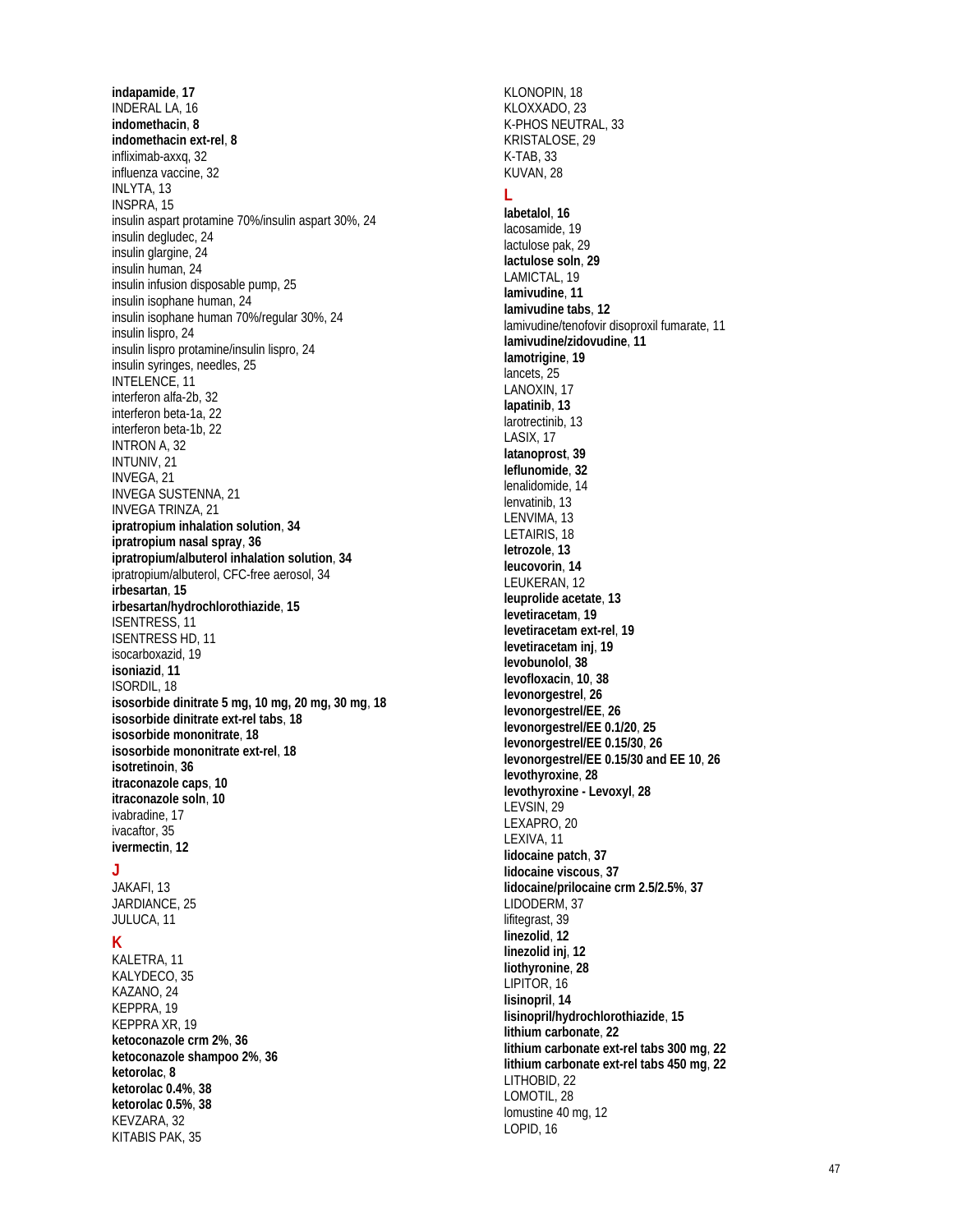**lopinavir/ritonavir**, **11** LOPRESSOR, 16 LOPROX, 36 **lorazepam**, **18** LORBRENA, 13 lorlatinib, 13 **losartan**, **15 losartan/hydrochlorothiazide**, **15** LOTENSIN, 14 LOTENSIN HCT, 14 LOTREL, 14 **lovastatin**, **16** LOVENOX, 31 **lubiprostone**, **29** lumacaftor/ivacaftor, 35 LUPRON DEPOT, 13 LYNPARZA, 14 LYRICA, 21 LYSODREN, 14

#### **M**

macitentan, 18 MACROBID, 12 MACRODANTIN, 12 MALARONE, 10 **malathion**, **37** maraviroc, 11 MARPLAN, 19 MATULANE, 14 MAVYRET, 12 MAXALT, 22 MAXITROL, 38 MAXZIDE, 17 MAYZENT, 22 **meclizine**, **29** MEDROL, 27 **medroxyprogesterone acetate**, **28 medroxyprogesterone acetate 150 mg/mL**, **26 mefloquine**, **10 megestrol acetate**, **13** MEKINIST, 13 **meloxicam**, **8 melphalan**, **12 memantine**, **19** MENACTRA, 32 meningococcal vaccine group B, 32 meningococcal vaccine groups A,C,Y,W-135, 32 MENVEO ACYW, 32 MEPHYTON, 33 MEPRON, 12 **mercaptopurine**, **13 mesalamine ext-rel caps**, **29 mesalamine rectal susp**, **29** MESTINON, 23 MESTINON TIMESPAN, 23 **metformin**, **24 metformin ext-rel**, **24 methadone tabs 5 mg, 10 mg**, **8 methazolamide**, **17 methimazole**, **28 methocarbamol**, **22** methotrexate, 13, **32** methotrexate inj, 32 **methyldopa**, **18 methylergonovine - Methergine**, **28 methylphenidate**, **21**

**methylphenidate ext-rel**, **21 methylphenidate ext-rel 20 mg, 30 mg, 40 mg**, **21 methylphenidate ext-rel 60 mg**, **21 methylphenidate soln, tabs**, **21 methylprednisolone**, **27** methylprednisolone 2 mg, 27 **metoclopramide**, **29 metolazone**, **17 metoprolol succinate ext-rel**, **16 metoprolol tartrate 25 mg, 50 mg, 100 mg**, **16 metoprolol/hydrochlorothiazide**, **17** METROCREAM, 37 METROGEL, 37 METROGEL-VAGINAL, 30 METROLOTION, 37 **metronidazole**, **12**, **30 metronidazole crm 0.75%**, **37 metronidazole gel 0.75%**, **37 metronidazole gel 1%**, **37 metronidazole lotion 0.75%**, **37** MIACALCIN, 25 **miconazole**, **30** midazolam nasal spray, 19 **midodrine**, **18** midostaurin, 13 MINIPRESS, 15 **minocycline**, **10** MIRCETTE, 26 **mirtazapine**, **20 misoprostol**, **29** mitotane, 14 MOBIC, 8 **modafinil**, **23 mometasone crm, lotion, oint 0.1%**, **37** mometasone, CFC-free aerosol, 35 mometasone/formoterol, 35 **montelukast**, **35 morphine**, **8 morphine ext-rel**, **8** MOVANTIK, 29 MS CONTIN, 8 **multivitamins/fluoride chew tabs 0.25 mg, 0.5 mg, 1 mg**, **33** multivitamins/fluoride drops 0.25 mg, 33 multivitamins/fluoride/iron chew tabs 0.5 mg, 33 multivitamins/fluoride/iron drops 0.25 mg/mL, 33 multivitamins/fluoride/iron susp 0.25 mg, 33 multivitamins/minerals/fluoride chew tabs 0.25 mg, 1 mg, 33 **mupirocin oint**, **36** MYAMBUTOL, 11 MYCOBUTIN, 12 **mycophenolate mofetil**, **32** MYSOLINE, 19

#### **N**

**nabumetone**, **8 nadolol**, **16** nafarelin, 26 naloxegol, 29 **naloxone inj**, **23** naloxone nasal spray, 23 **naltrexone**, **23** naltrexone microspheres, 23 **naproxen tabs**, **8 naratriptan**, **22** NARCAN, 23 NARDIL, 19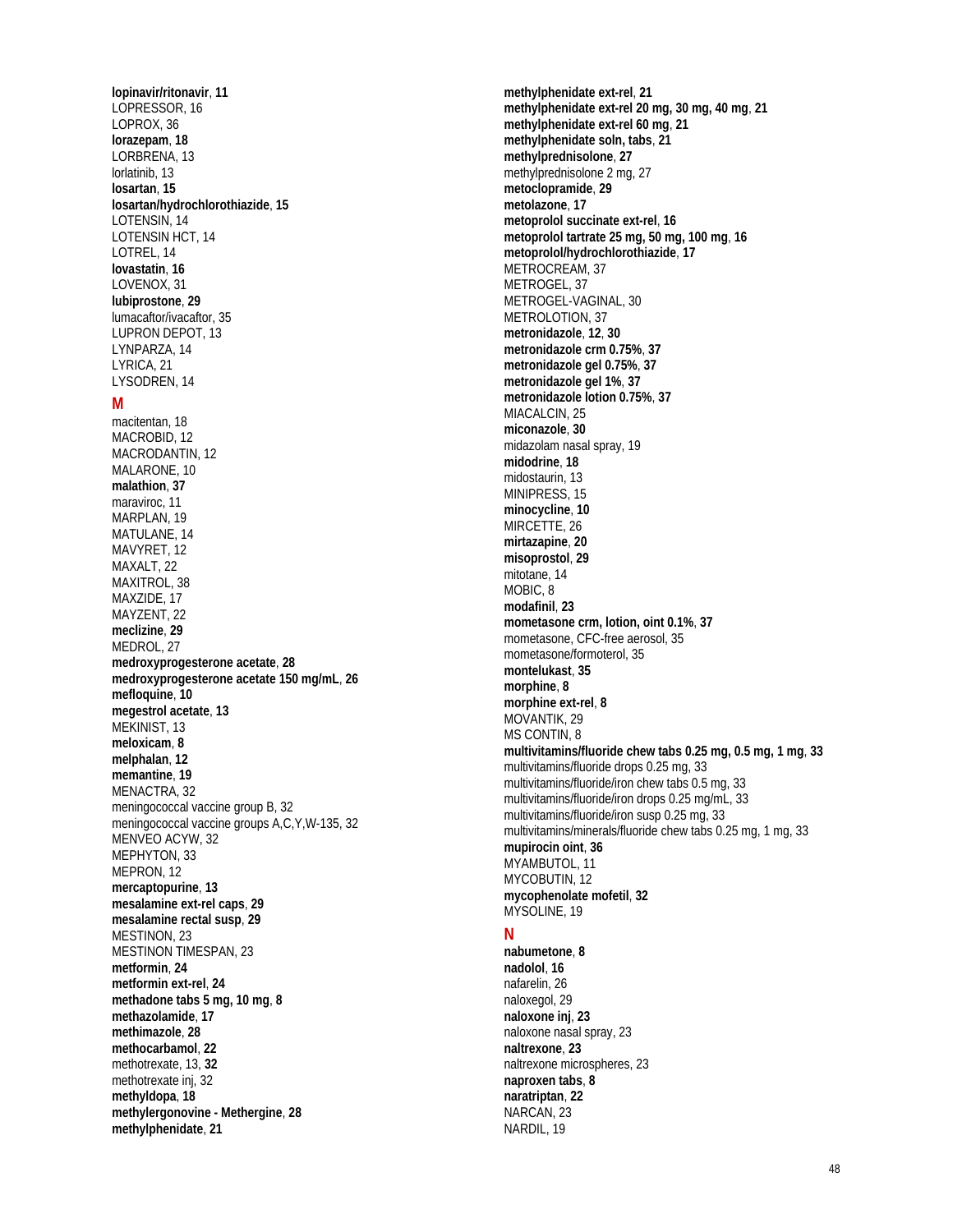NATACYN, 38 natamycin, 38 **nateglinide**, **24** NATROBA, 37 NAYZILAM, 19 nebulizer, 35 **neomycin**, **9 neomycin/polymyxin B/bacitracin/hydrocortisone oint**, **38 neomycin/polymyxin B/dexamethasone**, **38 neomycin/polymyxin B/gramicidin**, **38 neomycin/polymyxin B/hydrocortisone**, **39 neomycin/polymyxin B/hydrocortisone susp**, **38** NEORAL, 32 NEPHRON FA, 33 NESINA, 24 NESTABS, 33 NEURONTIN, 19 **nevirapine**, **11 nevirapine ext-rel**, **11** NEXAVAR, 13 NEXIUM, 30 **niacin ext-rel**, **16** NIASPAN, 16 NICORETTE, 23 nicotine inhaler, 23 nicotine nasal spray, 23 **nicotine polacrilex gum, lozenge**, **23 nicotine transdermal**, **23** NICOTROL INHALER, 23 NICOTROL NS, 23 **nifedipine ext-rel**, **17** nintedanib, 35 niraparib, 14 NITRO-BID, 18 NITRO-DUR, 18 **nitrofurantoin ext-rel**, **12 nitrofurantoin macrocrystals**, **12 nitrofurantoin susp**, **12** nitroglycerin oint, 18 **nitroglycerin sublingual**, **18 nitroglycerin transdermal**, **18** NITROSTAT, 18 NIVESTYM, 31 **nizatidine**, **29** nonoxynol-9, 26 NORDITROPIN, 27 **norelgestromin/EE - Xulane**, **26 norethindrone**, **26 norethindrone acetate**, **28 norethindrone acetate/EE 1.5/30**, **26 norethindrone acetate/EE 1.5/30 and iron**, **26 norethindrone acetate/EE 1/20**, **25 norethindrone acetate/EE 1/20 and iron**, **26 norethindrone/EE**, **26 norethindrone/EE 0.4/35**, **26 norethindrone/EE 0.5/35**, **26 norethindrone/EE 1/35**, **26 norgestimate/EE**, **26 norgestimate/EE 0.25/35**, **26 norgestrel/EE 0.3/30**, **26** NORPACE, 15 NORPACE CR, 15 NORPRAMIN, 20 **nortriptyline**, **20** NORVASC, 17 NORVIR, 11

NOVOLIN 70/30, 24 NOVOLIN N, 24 NOVOLIN R, 24 NOVOLOG MIX 70/30, 24 NUEDEXTA, 23 NULYTELY, 29 NURTEC ODT, 22 NUVARING, 26 NUVIGIL, 23 **nystatin**, **10 nystatin topical powder 100,000 unit/gm**, **36 O** ocrelizumab, 22 OCREVUS, 22 OCUFLOX, 38 ODEFSEY, 11 OFEV, 35 **ofloxacin**, **38 ofloxacin otic**, **39 olanzapine**, **21** olaparib, 14 olodaterol, CFC-free aerosol, 34 **omeprazole delayed-rel caps**, **30** OMNIPOD DASH INSULIN INFUSION PUMP, 25 OMNIPOD INSULIN INFUSION PUMP, 25 **ondansetron, except 24 mg**, **29** OPSUMIT, 18 ORAPRED ODT, 27 ORENITRAM, 18 ORKAMBI, 35 **orphenadrine ext-rel**, **22 orphenadrine/aspirin/caffeine**, **22 oseltamivir**, **12** OSENI, 24 OVIDE, 37 **oxaprozin**, **8 oxazepam**, **18 oxcarbazepine**, **19 oxybutynin**, **30 oxybutynin ext-rel**, **30 oxycodone**, **8 oxycodone/acetaminophen**, **8** OZEMPIC, 24 **P** palbociclib, 13 **paliperidone ext-rel**, **21** paliperidone palmitate ext-rel inj, 21 palivizumab, 35 PAMELOR, 20 PANCREAZE, 29 pancrelipase delayed-rel, 29 panobinostat, 14 **pantoprazole delayed-rel tabs**, **30 paricalcitol**, **27** PARLODEL, 20 PARNATE, 20 **paroxetine HCl ext-rel**, **20 paroxetine HCl tabs**, **20** PAXIL, 20 PAXIL CR, 20 pazopanib, 13 **peg 3350/electrolytes**, **29** PEGASYS, EXCEPT PROCLICK, 32 pegfilgrastim-bmez, 31 peginterferon alfa-2a pre-filled syringe, vial, 32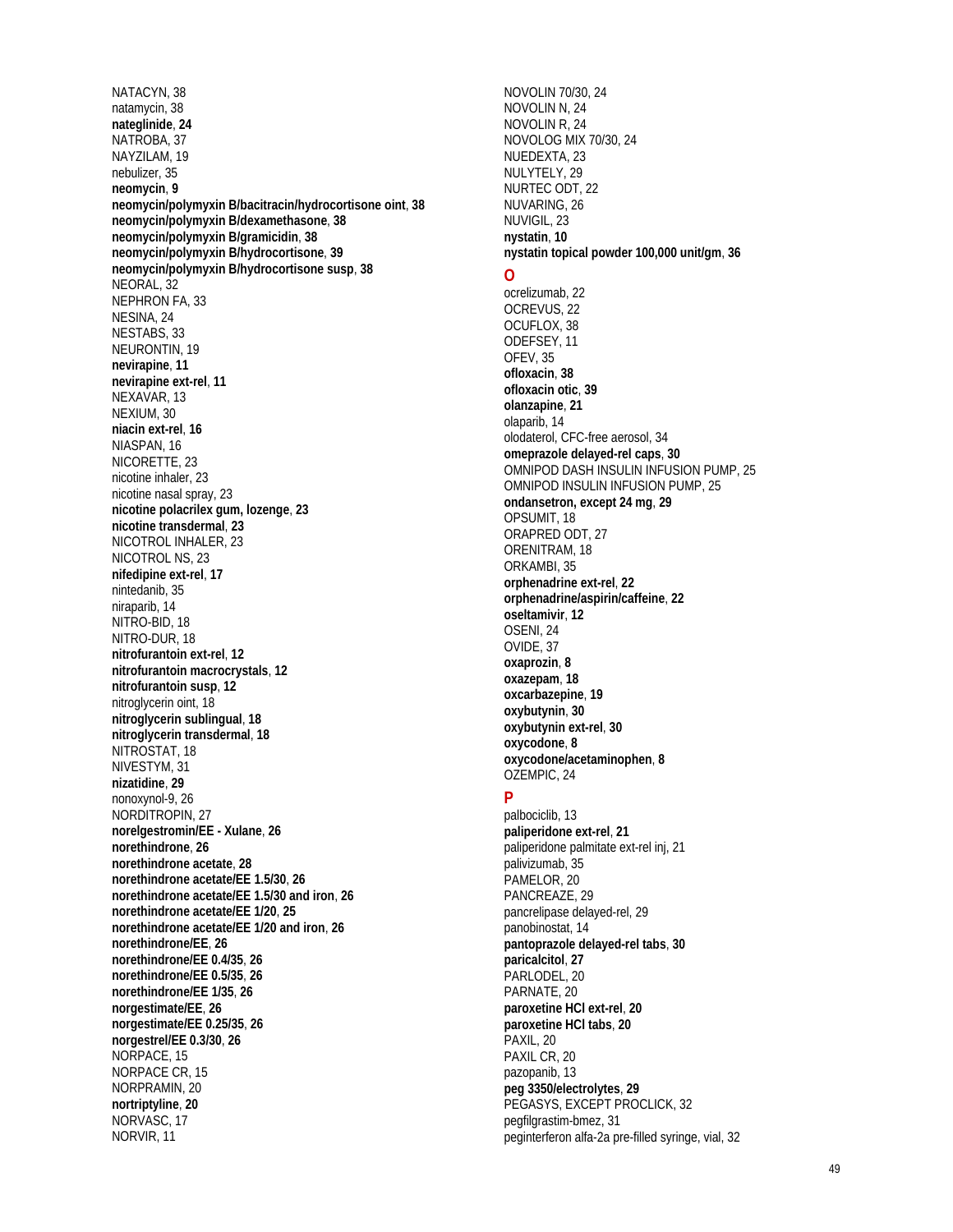penicillin G, 10 **penicillin VK**, **10** PEPCID, 29 perampanel, 19 PERCOCET, 8 PERIDEX, 37 **permethrin**, **37 perphenazine**, **21 phenazopyridine**, **30 phenelzine**, **19 phenobarbital**, **19** PHENYTEK, 19 **phenytoin**, **19 phenytoin sodium extended**, **19 phytonadione**, **33 pilocarpine tabs**, **30 pimecrolimus**, **36 pindolol**, **16 pioglitazone**, **24 pioglitazone/glimepiride**, **24 pioglitazone/metformin**, **24 piroxicam 20 mg**, **8** PLAN B ONE-STEP, 26 PLAQUENIL, 32 PLAVIX, 31 pneumococcal vaccine, 33 PNEUMOVAX 23, 33 **podofilox soln**, **37 polymyxin B/bacitracin**, **38 polymyxin B/trimethoprim**, **38** POLYTRIM, 38 POLY-VI-FLOR, 33 POLY-VI-FLOR W/IRON, 33 **potassium bicarbonate effer tabs 25 mEq**, **33 potassium chloride ext-rel**, **33 potassium chloride liquid**, **33 potassium citrate ext-rel**, **30** potassium citrate powder, 30 **potassium citrate/citric acid soln 1100/334 mg/5 mL**, **30 potassium citrate/sodium citrate/citric acid soln 550/500/334 mg/5 mL**, **30 potassium/sodium phosphates**, **33 pramipexole**, **20 prasugrel**, **31 pravastatin**, **16 prazosin**, **15** PRECOSE, 24 PRED FORTE, 38 **prednisolone acetate 1%**, **38** prednisolone phosphate 1%, 38 **prednisolone sodium phosphate orally disintegrating tabs**, **27 prednisolone sodium phosphate soln 5 mg/5 mL, 15 mg/5 mL, 25 mg/5 mL**, **27 prednisolone syrup**, **27 prednisone**, **27 pregabalin**, **21** prenatal vitamins/carbonyl iron/docusate/ferrous gluconate/folic acid, 33 **prenatal vitamins/carbonyl iron/docusate/folic acid - Prenatal AD**, **33** prenatal vitamins/carbonyl iron/ferrous fumarate/folic acid + DHA, 33 **prenatal vitamins/carbonyl iron/folic acid - Prenatabs Rx**, **33** prenatal vitamins/DHA/docusate/folic acid, 33 prenatal vitamins/docusate/folic acid, 33

prenatal vitamins/ferrous bisglycinate/folic acid, 33 **prenatal vitamins/ferrous fumarate/docusate/folic acid - Prenatal 19**, **33** PREVNAR 13, 33 PREZCOBIX, 10 PREZISTA, 11 **primidone**, **19** PRISTIQ, 20 PROAIR HFA, 34 **probenecid**, **8** procarbazine, 14 PROCARDIA XL, 17 **prochlorperazine**, **29** progesterone gel, 28 **progesterone, micronized**, **28** PROGRAF, 32 PROMACTA, 31 **promethazine**, **29 promethazine supp**, **29** PROMETRIUM, 28 **propafenone**, **15 propafenone ext-rel**, **15 propranolol**, **16 propranolol ext-rel**, **16 propylthiouracil**, **28** PROSCAR, 30 PROTONIX, 30 PROTOPIC, 36 PROVERA, 28 PROVIGIL, 23 PROZAC, 20 PULMICORT RESPULES, 35 PULMOZYME, 35 **pyrazinamide**, **11** PYRIDIUM, 30 **pyridostigmine**, **23 pyridostigmine ext-rel**, **23 pyrimethamine**, **12 Q** QUESTRAN/QUESTRAN LIGHT, 16 **quetiapine**, **21 quetiapine ext-rel**, **21** QUFLORA FE, 33 **quinapril**, **14 quinapril/hydrochlorothiazide**, **15** QVAR REDIHALER, 35 **R raloxifene**, **28** raltegravir, 11 **ramelteon**, **22 ramipril**, **14** RANEXA, 18 **ranolazine ext-rel**, **18** RAPAMUNE, 32 RASUVO, 32

RAZADYNE ER, 19 REBIF, 22 REGLAN, 29 regorafenib, 13 REMERON, 20 REMODULIN, 18 RENVELA, 28 **repaglinide**, **25** REPATHA, 16 RESTORIL, 21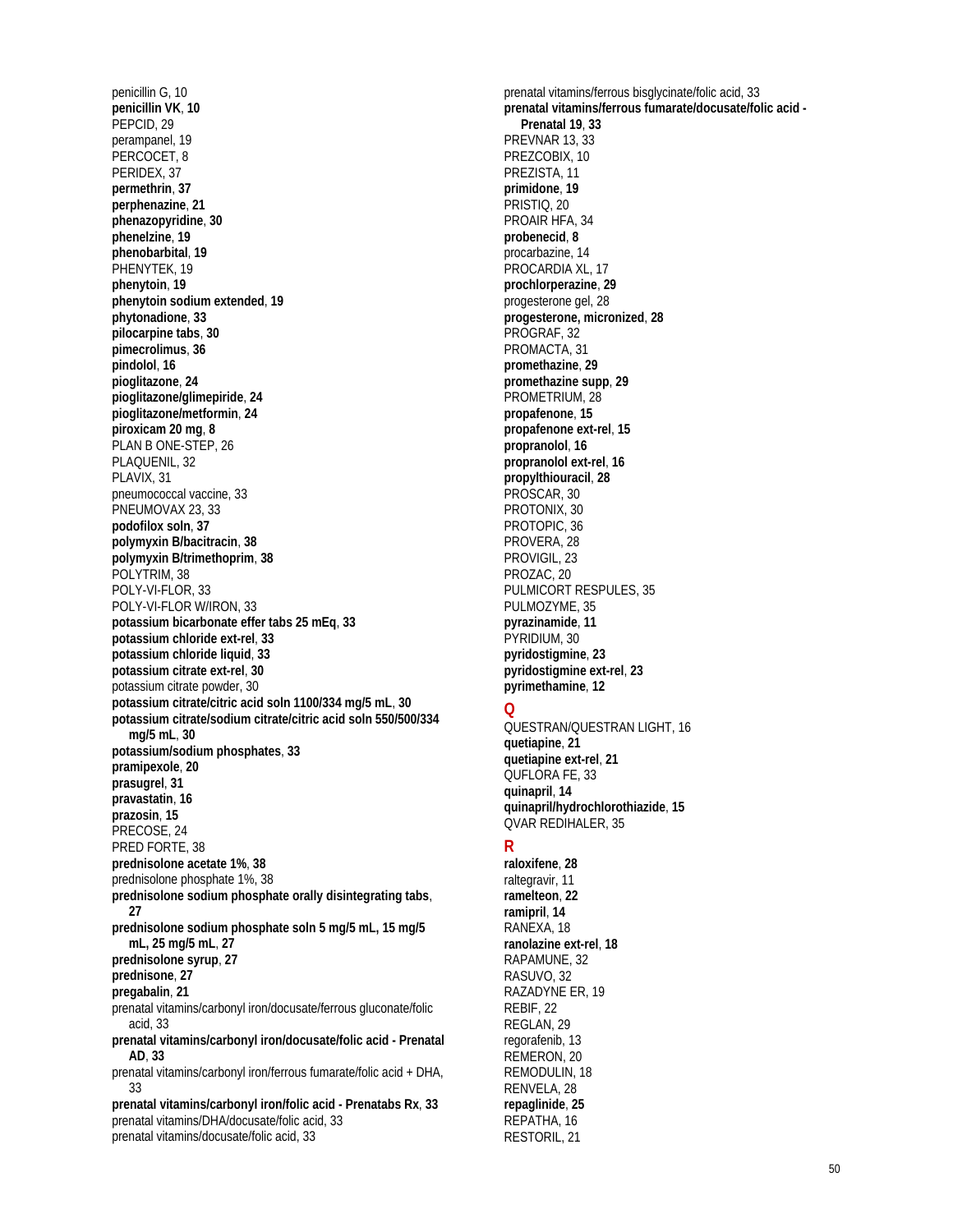RETACRIT, 31 RETIN-A, 36 RETROVIR, 11 REVATIO, 18 REVLIMID, 14 REYATAZ, 11 **ribavirin caps, tabs 200mg**, **12 rifabutin**, **12 rifampin**, **11** rilpivirine, 11 RILUTEK, 18 **riluzole**, **18** rimegepant, 22 RISPERDAL, 21 RISPERDAL CONSTA, 21 **risperidone**, **21** risperidone long-acting inj, 21 RITALIN, 21 RITALIN LA, 21 **ritonavir powder, soln, tabs**, **11** rivaroxaban, 31 **rivastigmine**, **19 rivastigmine transdermal**, **19 rizatriptan**, **22** ROCALTROL, 27 **ropinirole**, **20 rosuvastatin**, **16** ROWASA, 29 ROXICODONE, 8 ROZEREM, 22 RUBRACA, 14 rucaparib, 14 RUCONEST, 32 RUKOBIA, 11 ruxolitinib, 13 RYBELSUS, 24 RYDAPT, 13 RYTHMOL SR, 15 **S** SABRIL, 19 sacubitril/valsartan, 17 SALAGEN, 30 salmeterol xinafoate, 34 SAMSCA, 28 SANDIMMUNE, 32 SANTYL, 37 SAPHRIS, 20 **sapropterin**, **28** sarilumab, 32 SEASONALE, 26 SEASONIQUE, 26 secukinumab, 32 SEGLUROMET, 25 **selegiline**, **20 selenium sulfide shampoo 2.5%**, **36** selexipag, 18 SELZENTRY, 11 semaglutide, 24 SEMGLEE, 24 SEREVENT, 34 SEROQUEL, 21 SEROQUEL XR, 21 **sertraline**, **20 sevelamer carbonate**, **28**

SHINGRIX, 33

SHUR-SEAL, 26 **sildenafil**, **18** SILIQ, 31 SILVADENE, 36 **silver sulfadiazine**, **36 simvastatin**, **16** SINEMET, 20 SINGULAIR, 35 siponimod, 22 **sirolimus**, **32 sodium chloride inhalation solution**, **35** sodium citrate crystals, 30 **sodium citrate/citric acid soln 500/334 mg/5 mL**, **30 sodium phenylbutyrate**, **28 sodium polystyrene sulfonate powder**, **28** sofosbuvir/velpatasvir, 12 SOMA, 22 somatropin, 27 sorafenib, 13 **sotalol**, **15** spacer, 35 **spinosad**, **37** SPIRIVA RESPIMAT, 34 **spironolactone**, **15 spironolactone/hydrochlorothiazide**, **17** SPORANOX, 10 STALEVO, 20 **stavudine caps**, **11** STEGLATRO, 25 STIVARGA, 13 STRATTERA, 21 STRIBILD, 11 STRIVERDI RESPIMAT, 34 STROMECTOL, 12 SUBLOCADE, 23 SUBOXONE, 23 **sucralfate susp, tabs**, **30 sulfacetamide soln 10%**, **38 sulfacetamide/prednisolone phosphate 10%/0.25%**, **38 sulfadiazine**, **10 sulfamethoxazole/trimethoprim**, **10 sulfamethoxazole/trimethoprim DS**, **10 sulfasalazine**, **29 sulfasalazine delayed-rel**, **29 sulindac**, **8 sumatriptan**, **22 sumatriptan inj**, **22 sumatriptan nasal spray**, **22 sunitinib**, **13** SUSTIVA, 11 SUTENT, 13 SYMBICORT, 35 SYMFI, 11 SYMFI LO, 11 SYMJEPI, 34 SYMTUZA, 10 SYNAGIS, 35 SYNAREL, 26 SYNTHROID, 28 **T tacrolimus**, **32**, **36** TAFINLAR, 13 TAMIFLU, 12 **tamoxifen**, **13 tamsulosin**, **30**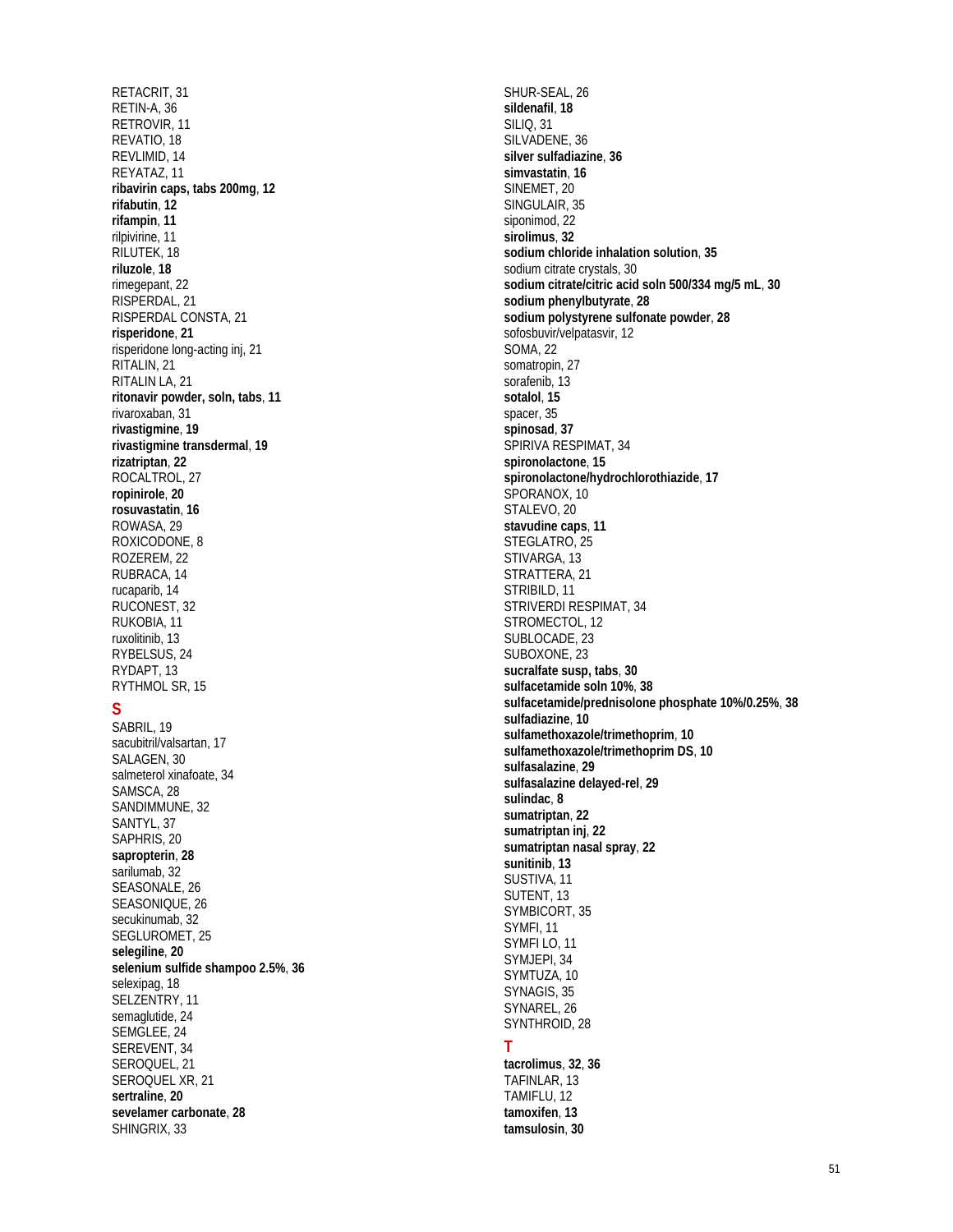TARCEVA, 13 TARGRETIN, 14 TECFIDERA, 22 TEGRETOL, 19 TEGRETOL-XR, 19 **temazepam**, **21** TEMIXYS, 11 TEMODAR, 12 **temozolomide caps**, **12 tenofovir disoproxil fumarate**, **11**, **12** TENORMIN, 16 **terazosin**, **15**, **30 terbinafine tabs**, **10 terbutaline**, **35 terconazole crm 0.4%, 0.8%, supp 80 mg**, **30** teriflunomide, 22 **testosterone cypionate**, **23 testosterone enanthate**, **23 testosterone gel**, **23 testosterone gel 1%**, **24 testosterone gel 1.62%**, **24 tetracycline**, **10 theophylline ext-rel tabs**, **35 theophylline liquid**, **35 thiothixene**, **21 tiagabine**, **19** TIAZAC, 17 ticagrelor, 31 TIKOSYN, 15 **timolol**, **16 timolol maleate**, **38 timolol maleate gel**, **38** TIMOPTIC, 38 TIMOPTIC-XE, 38 tiotropium, 34 tipranavir, 11 TIVICAY, 11 **tizanidine tabs**, **22** TOBI, 35 TOBRADEX, 38 **tobramycin inhalation soln**, **35 tobramycin soln**, **38 tobramycin/dexamethasone susp 0.3%/0.1%**, **38** TOBREX, 38 tofacitinib, 32 tofacitinib ext-rel, 32 **tolvaptan**, **28** TOPAMAX, 19 **topiramate sprinkle caps, tabs**, **19** TOPROL-XL, 16 **toremifene**, **13 torsemide**, **17** TOUJEO, 24 TRACLEER, 18 **tramadol 50 mg**, **8 tramadol ext-rel tabs**, **9 tramadol/acetaminophen**, **9** trametinib, 13 **trandolapril**, **14 tranylcypromine**, **20 trazodone**, **20** TRELEGY ELLIPTA, 34 treprostinil, 18 treprostinil ext-rel, 18 TRESIBA, 24 **tretinoin**, **36**

**tretinoin caps**, **14** TREXALL, 13 **triamcinolone acetonide crm 0.5%**, **37 triamcinolone acetonide crm, lotion, oint 0.025%**, **37 triamcinolone acetonide crm, lotion, oint 0.1%**, **37 triamcinolone paste**, **37 triamterene/hydrochlorothiazide**, **17 triamterene/hydrochlorothiazide caps**, **17** TRICOR, 16 **trifluoperazine**, **21 trifluridine**, **38 trihexyphenidyl**, **20** TRILEPTAL, 19 **trimethobenzamide**, **29 trimethoprim**, **12** TRIUMEQ, 10 TRI-VI-FLOR, 33 TRIZIVIR, 10 **trospium**, **30** TRULICITY, 24 TRUMENBA, 32 TRUSOPT, 38 TRUVADA, 11 TYBOST, 10 TYKERB, 13 TYMLOS, 25 TYVASO, 18 **U** ulipristal, 26 ULTRACET, 9 ULTRAM, 8 umeclidinium, 34 umeclidinium/vilanterol, 34 UPTRAVI, 18 URECHOLINE, 30 UROCIT-K, 30 UROXATRAL, 30 URSO, 29 **ursodiol**, **29 ursodiol caps 300 mg**, **29 V** VAGIFEM, 27 **valacyclovir**, **12** VALCYTE, 12 **valganciclovir**, **12** VALIUM, 18 **valproic acid**, **19 valsartan**, **15 valsartan/hydrochlorothiazide**, **15** VALTREX, 12 VANCOCIN, 12 **vancomycin**, **12** vancomycin oral soln 50 mg/mL, 12 vandetanib, 13 vaporizer, 35 varenicline, 23 VASCEPA, 16 VASERETIC, 14 VASOTEC, 14 vedolizumab, 32 VELCADE, 14 vemurafenib, 13 VENCLEXTA, 14 venetoclax, 14 **venlafaxine**, **20**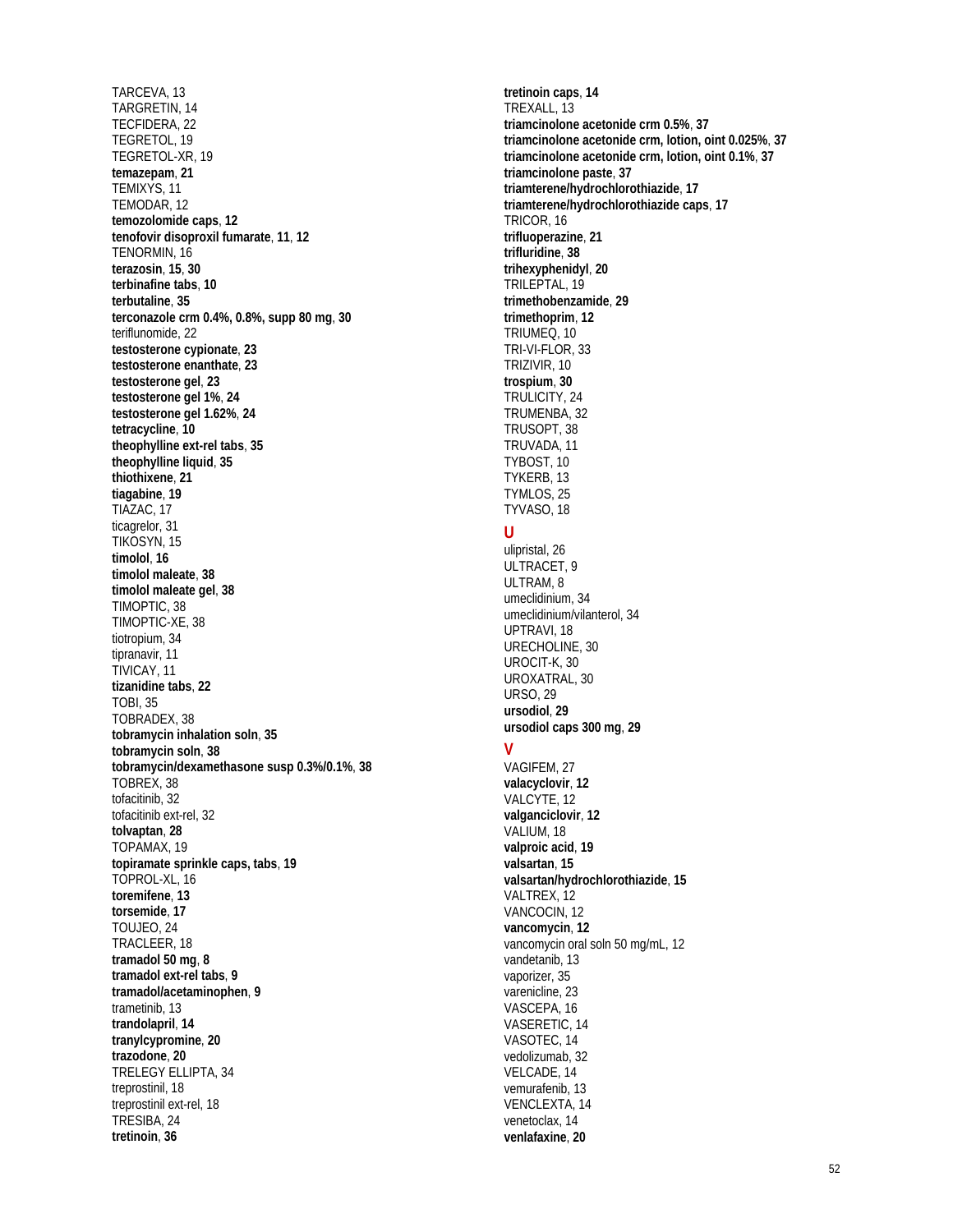**venlafaxine ext-rel caps**, **20 verapamil ext-rel**, **17** VERELAN PM, 17 VFEND, 10 VIBRAMYCIN, 10 **vigabatrin**, **19** VIMPAT, 19 VIRAMUNE XR, 11 VIREAD, 11, 12 vismodegib, 14 VISTARIL, 34 vitamins ADC/l-methylfolate/fluoride drops 0.25 mg, 0.5 mg, 33 VITRAKVI, 13 VIVITROL, 23 VOLTAREN GEL, 8 **voriconazole**, **10** vorinostat, 14 VOTRIENT, 13

### **W**

**warfarin**, **31** WELLBUTRIN SR, 20 WELLBUTRIN XL, 20

#### **X**

XALATAN, 39 XANAX, 18 XARELTO, 31 XELJANZ, 32 XELJANZ XR, 32 XELODA, 13 XERAC AC, 37 XIIDRA, 39

#### **Y**

YASMIN, 26 YAZ, 25

**Z** ZANAFLEX, 22 ZARONTIN, 19 ZARXIO, 31 ZEJULA, 14 ZELBORAF, 13 ZEMPLAR, 27 ZERBAXA, 9 ZESTORETIC, 15 ZESTRIL, 14 ZETIA, 16 ZIAC, 17 **zidovudine caps, syp**, **11** ZIEXTENZO, 31 **ziprasidone**, **21** ZITHROMAX, 9 ZOCOR, 16 ZOLADEX, 13 ZOLINZA, 14 **zolmitriptan**, **22** ZOLOFT, 20 **zolpidem**, **22** ZOMIG, 22 ZONEGRAN, 19 **zonisamide**, **19** ZORBTIVE, 27 zoster vaccine recombinant, 33 ZOVIRAX, 12 ZUBSOLV, 23 ZYBAN, 23 ZYDELIG, 13 ZYKADIA, 13 ZYLOPRIM, 8 ZYPREXA, 21 ZYVOX, 12